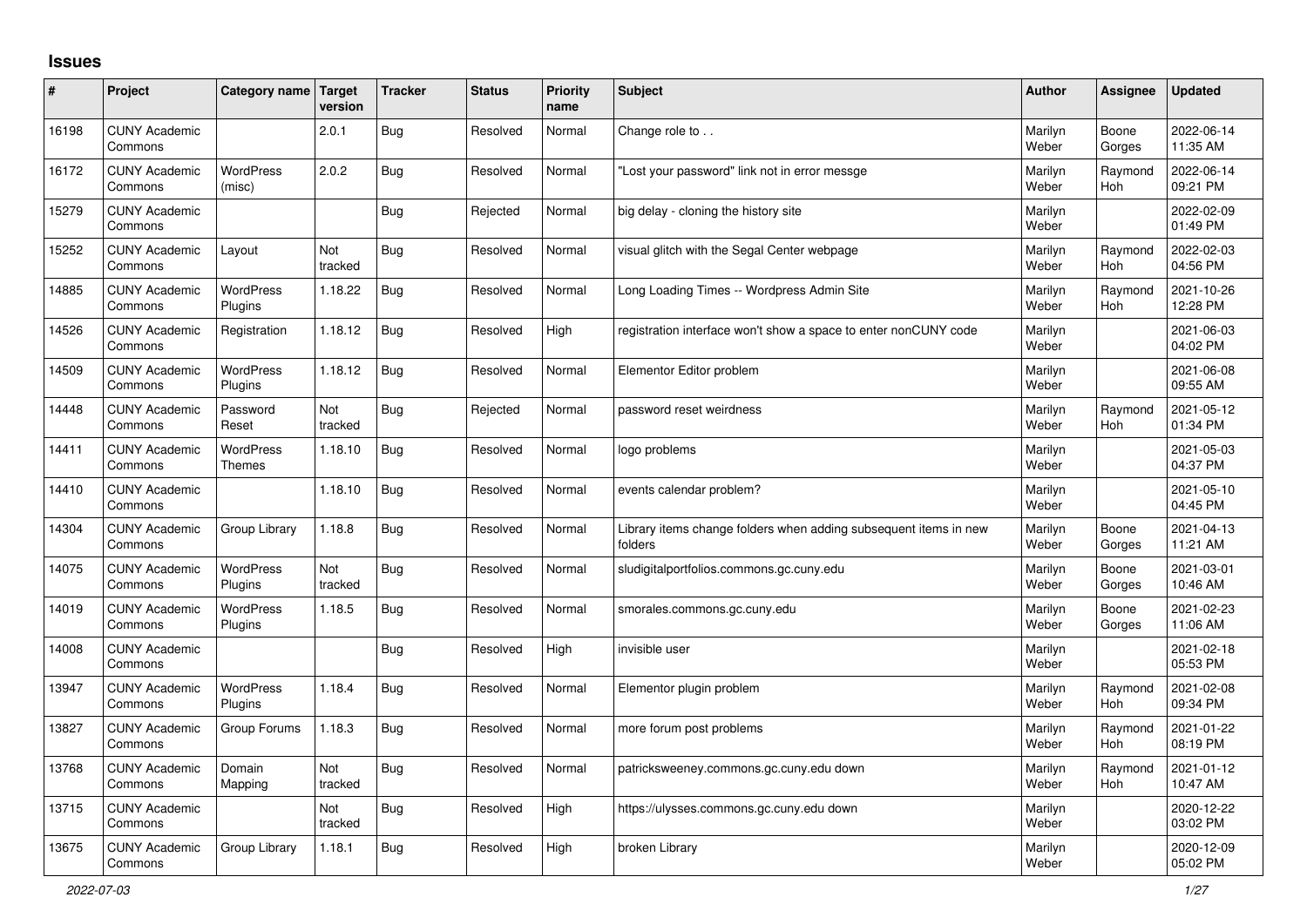| #     | Project                         | Category name   Target            | version           | <b>Tracker</b> | <b>Status</b>        | <b>Priority</b><br>name | <b>Subject</b>                                                                             | <b>Author</b>    | Assignee              | <b>Updated</b>         |
|-------|---------------------------------|-----------------------------------|-------------------|----------------|----------------------|-------------------------|--------------------------------------------------------------------------------------------|------------------|-----------------------|------------------------|
| 13656 | <b>CUNY Academic</b><br>Commons |                                   |                   | Bug            | Resolved             | High                    | site down                                                                                  | Marilyn<br>Weber |                       | 2020-12-11<br>12:50 PM |
| 13633 | <b>CUNY Academic</b><br>Commons |                                   | Not<br>tracked    | <b>Bug</b>     | Resolved             | High                    | PublicsLab site down                                                                       | Marilyn<br>Weber |                       | 2020-11-30<br>02:01 PM |
| 13378 | <b>CUNY Academic</b><br>Commons |                                   | 1.17.5            | Bug            | Resolved             | Normal                  | problem on one of my sites                                                                 | Marilyn<br>Weber |                       | 2020-09-24<br>05:27 PM |
| 13341 | <b>CUNY Academic</b><br>Commons | Group Forums                      | 1.17.4            | <b>Bug</b>     | Resolved             | Normal                  | Forum reply problems                                                                       | Marilyn<br>Weber | Raymond<br>Hoh        | 2020-09-22<br>12:08 PM |
| 13328 | <b>CUNY Academic</b><br>Commons | Group Forums                      | Not<br>tracked    | Bug            | Reporter<br>Feedback | Normal                  | cross-posting in two related groups                                                        | Marilyn<br>Weber | Raymond<br><b>Hoh</b> | 2020-09-15<br>10:39 PM |
| 13227 | <b>CUNY Academic</b><br>Commons | Group Library                     | 1.17.2            | Bug            | Resolved             | High                    | folder not appearing in library                                                            | Marilyn<br>Weber |                       | 2020-08-21<br>04:22 PM |
| 13013 | <b>CUNY Academic</b><br>Commons |                                   | Not<br>tracked    | Bug            | Resolved             | Normal                  | an invite to Group Admins from Brian Foote?!                                               | Marilyn<br>Weber |                       | 2020-07-07<br>02:36 PM |
| 12584 | <b>CUNY Academic</b><br>Commons |                                   | Not<br>tracked    | Bug            | Resolved             | Urgent                  | No way to register                                                                         | Marilyn<br>Weber |                       | 2020-03-27<br>02:38 PM |
| 12487 | <b>CUNY Academic</b><br>Commons | Group Forums                      | 1.16.7            | <b>Bug</b>     | Resolved             | Normal                  | group posting problems?                                                                    | Marilyn<br>Weber | Raymond<br><b>Hoh</b> | 2020-03-10<br>11:40 AM |
| 12483 | <b>CUNY Academic</b><br>Commons |                                   | 1.16.7            | <b>Bug</b>     | Resolved             | High                    | post error                                                                                 | Marilyn<br>Weber |                       | 2020-02-28<br>02:44 PM |
| 12363 | <b>CUNY Academic</b><br>Commons | <b>WordPress</b><br>Plugins       | 1.16.5            | Bug            | Resolved             | Urgent                  | more bbPress problems - now students unable to post either a new<br>thread or a comment    | Marilyn<br>Weber | Raymond<br>Hoh        | 2020-03-17<br>03:07 PM |
| 12360 | <b>CUNY Academic</b><br>Commons | <b>WordPress</b><br><b>Themes</b> | Not<br>tracked    | Bug            | Reporter<br>Feedback | Normal                  | site just says "DANTE We are currently in maintenance mode, please<br>check back shortly." | Marilyn<br>Weber |                       | 2020-02-04<br>12:13 PM |
| 12354 | <b>CUNY Academic</b><br>Commons | <b>WordPress</b><br>Plugins       | 1.16.5            | Bug            | Resolved             | Urgent                  | sites (including Net-Art) are reporting critical issues                                    | Marilyn<br>Weber | Raymond<br>Hoh        | 2020-02-02<br>03:16 PM |
| 12038 | <b>CUNY Academic</b><br>Commons |                                   | 1.15.13           | Bug            | Resolved             | Normal                  | admin visibility problem at careerplan.commons.gc.cuny.edu                                 | Marilyn<br>Weber |                       | 2019-11-12<br>10:20 AM |
| 12006 | <b>CUNY Academic</b><br>Commons | Group<br>Invitations              | 1.15.13           | Bug            | Resolved             | Immediate               | Invite system is broken.                                                                   | Marilyn<br>Weber | Boone<br>Gorges       | 2019-10-23<br>10:16 AM |
| 11971 | <b>CUNY Academic</b><br>Commons | Email<br>Notifications            | Future<br>release | Bug            | Reporter<br>Feedback | Low                     | Pictures obscured in emailed post notifications                                            | Marilyn<br>Weber | Raymond<br><b>Hoh</b> | 2019-11-21<br>01:14 PM |
| 11964 | <b>CUNY Academic</b><br>Commons | Layout                            | 1.15.12           | Bug            | Resolved             | Normal                  | https://commons.gc.cuny.edu/create/ not displaying correctly in Edge                       | Marilyn<br>Weber | Raymond<br><b>Hoh</b> | 2019-10-22<br>11:54 AM |
| 11865 | <b>CUNY Academic</b><br>Commons | Onboarding                        | 1.15.10           | Bug            | Resolved             | Normal                  | Site name not appearing in "Membership" lists of Invitation modal                          | Marilyn<br>Weber | Boone<br>Gorges       | 2019-09-24<br>11:09 AM |
| 11634 | <b>CUNY Academic</b><br>Commons | <b>WordPress</b><br>(misc)        | Not<br>tracked    | Bug            | Rejected             | Normal                  | 'Insert Read More Tag" working oddly                                                       | Marilyn<br>Weber | Raymond<br><b>Hoh</b> | 2019-07-15<br>11:48 PM |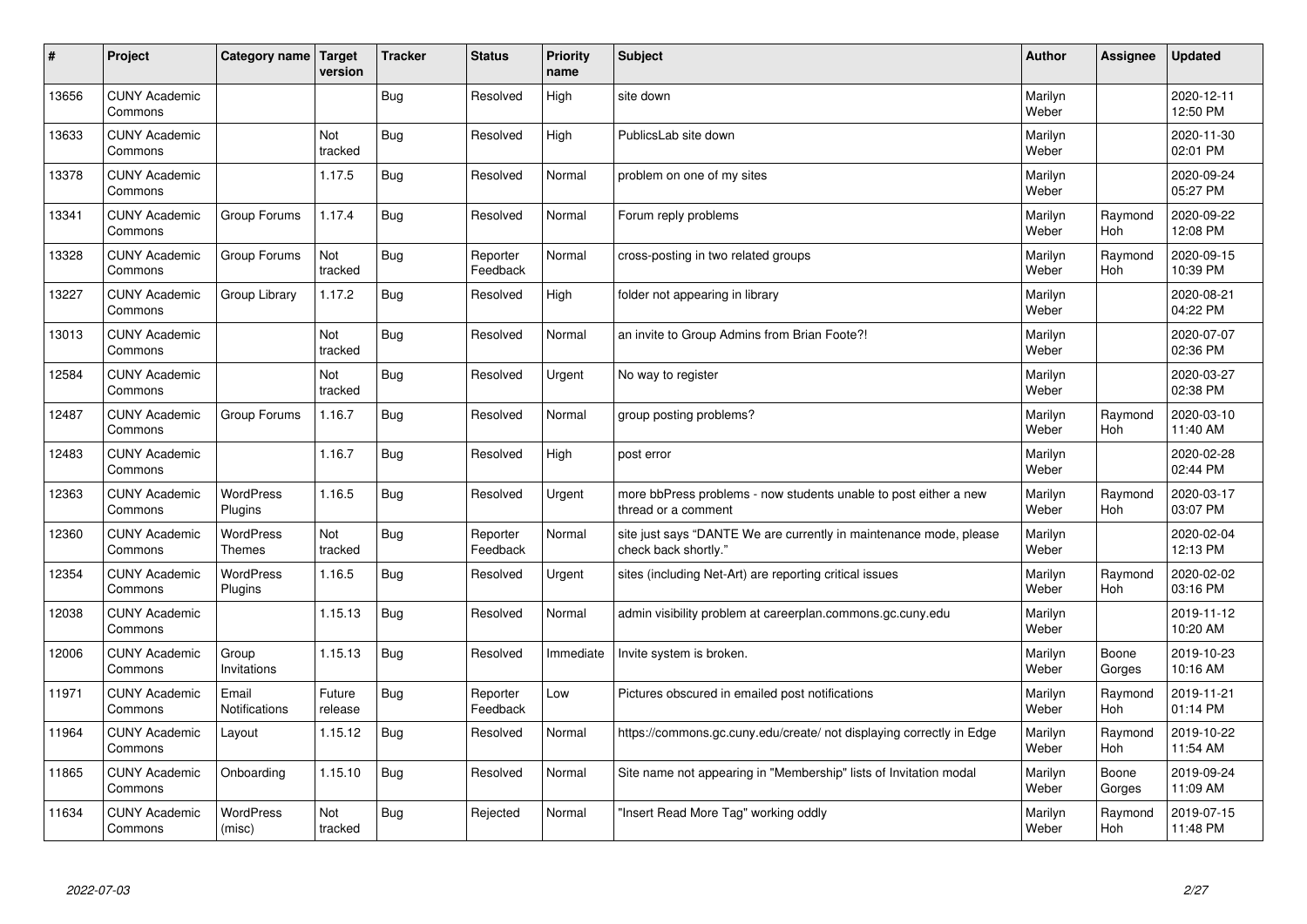| $\vert$ # | Project                         | Category name   Target     | version           | <b>Tracker</b> | <b>Status</b> | <b>Priority</b><br>name | <b>Subject</b>                                          | <b>Author</b>    | Assignee              | <b>Updated</b>         |
|-----------|---------------------------------|----------------------------|-------------------|----------------|---------------|-------------------------|---------------------------------------------------------|------------------|-----------------------|------------------------|
| 11567     | <b>CUNY Academic</b><br>Commons | Group Files                | 1.15.4            | Bug            | Resolved      | Normal                  | Group files pagination doesn't work properly in folders | Marilyn<br>Weber | Boone<br>Gorges       | 2019-06-25<br>04:22 PM |
| 11483     | <b>CUNY Academic</b><br>Commons |                            | 1.15.2            | Bug            | Resolved      | Normal                  | 'Add New user" not working                              | Marilyn<br>Weber |                       | 2019-05-21<br>02:26 PM |
| 11453     | <b>CUNY Academic</b><br>Commons | <b>WordPress</b><br>(misc) | 1.15.2            | Bug            | Resolved      | Normal                  | 403 error on Firefox                                    | Marilyn<br>Weber | Raymond<br><b>Hoh</b> | 2019-05-28<br>11:46 AM |
| 11088     | <b>CUNY Academic</b><br>Commons | Group Blogs                | Not<br>tracked    | Bug            | Resolved      | Normal                  | no notification for comments                            | Marilyn<br>Weber |                       | 2019-02-15<br>03:30 PM |
| 10810     | <b>CUNY Academic</b><br>Commons | <b>WordPress</b><br>(misc) | 1.14.2            | Bug            | Resolved      | Normal                  | Sites set as public are becoming private                | Marilyn<br>Weber |                       | 2018-12-11<br>10:15 AM |
| 10772     | <b>CUNY Academic</b><br>Commons | Groups (misc)              | 1.14.2            | <b>Bug</b>     | Resolved      | Normal                  | can't create groups                                     | Marilyn<br>Weber |                       | 2018-12-04<br>10:42 AM |
| 10562     | <b>CUNY Academic</b><br>Commons |                            |                   | Bug            | Rejected      | Normal                  | Commons is down                                         | Marilyn<br>Weber |                       | 2018-10-23<br>10:49 AM |
| 10537     | <b>CUNY Academic</b><br>Commons |                            | Not<br>tracked    | Bug            | Resolved      | Normal                  | jpegs not showing                                       | Marilyn<br>Weber |                       | 2018-10-23<br>10:51 AM |
| 10361     | <b>CUNY Academic</b><br>Commons | Group Forums               | 1.13.10           | Bug            | Resolved      | Normal                  | forum post pending oddity                               | Marilyn<br>Weber |                       | 2018-09-25<br>10:45 AM |
| 10260     | <b>CUNY Academic</b><br>Commons |                            |                   | Bug            | Rejected      | Normal                  | bad activation email                                    | Marilyn<br>Weber |                       | 2018-08-30<br>01:25 PM |
| 10176     | <b>CUNY Academic</b><br>Commons | Documentation              | Not<br>tracked    | Bug            | Resolved      | Normal                  | domain mapping requests                                 | Marilyn<br>Weber | scott voth            | 2018-08-29<br>05:30 PM |
| 10101     | <b>CUNY Academic</b><br>Commons |                            | 1.13.7            | <b>Bug</b>     | Resolved      | Normal                  | URL changes within Manage section of groups             | Marilyn<br>Weber |                       | 2018-08-03<br>01:54 PM |
| 10035     | <b>CUNY Academic</b><br>Commons |                            | Not<br>tracked    | <b>Bug</b>     | Resolved      | Normal                  | Reconnecting user to site                               | Marilyn<br>Weber |                       | 2018-07-23<br>11:55 AM |
| 9992      | <b>CUNY Academic</b><br>Commons |                            | 1.13.6            | Bug            | Resolved      | Normal                  | ACERT website down again                                | Marilyn<br>Weber |                       | 2018-07-10<br>12:15 PM |
| 9919      | <b>CUNY Academic</b><br>Commons |                            | Not<br>tracked    | Bug            | Resolved      | Normal                  | admin of https://sphcurriculum.commons.gc.cuny.edu      | Marilyn<br>Weber |                       | 2018-06-12<br>09:37 PM |
| 9835      | <b>CUNY Academic</b><br>Commons | Group Forums               | Future<br>release | Bug            | Assigned      | Normal                  | add a "like" function?                                  | Marilyn<br>Weber | Erik<br>Trainer       | 2018-06-05<br>01:49 PM |
| 9828      | <b>CUNY Academic</b><br>Commons | Domain<br>Mapping          | 1.13.3            | Bug            | Resolved      | High                    | redirecting problem                                     | Marilyn<br>Weber | Raymond<br>Hoh        | 2018-05-24<br>02:39 PM |
| 9768      | <b>CUNY Academic</b><br>Commons |                            | 1.13.2            | Bug            | Resolved      | High                    | search function on the Directory page                   | Marilyn<br>Weber | Boone<br>Gorges       | 2018-05-14<br>08:45 PM |
| 9470      | <b>CUNY Academic</b><br>Commons |                            |                   | Bug            | Resolved      | Normal                  | Users not appearing via "Add New"                       | Marilyn<br>Weber |                       | 2018-03-22<br>07:44 PM |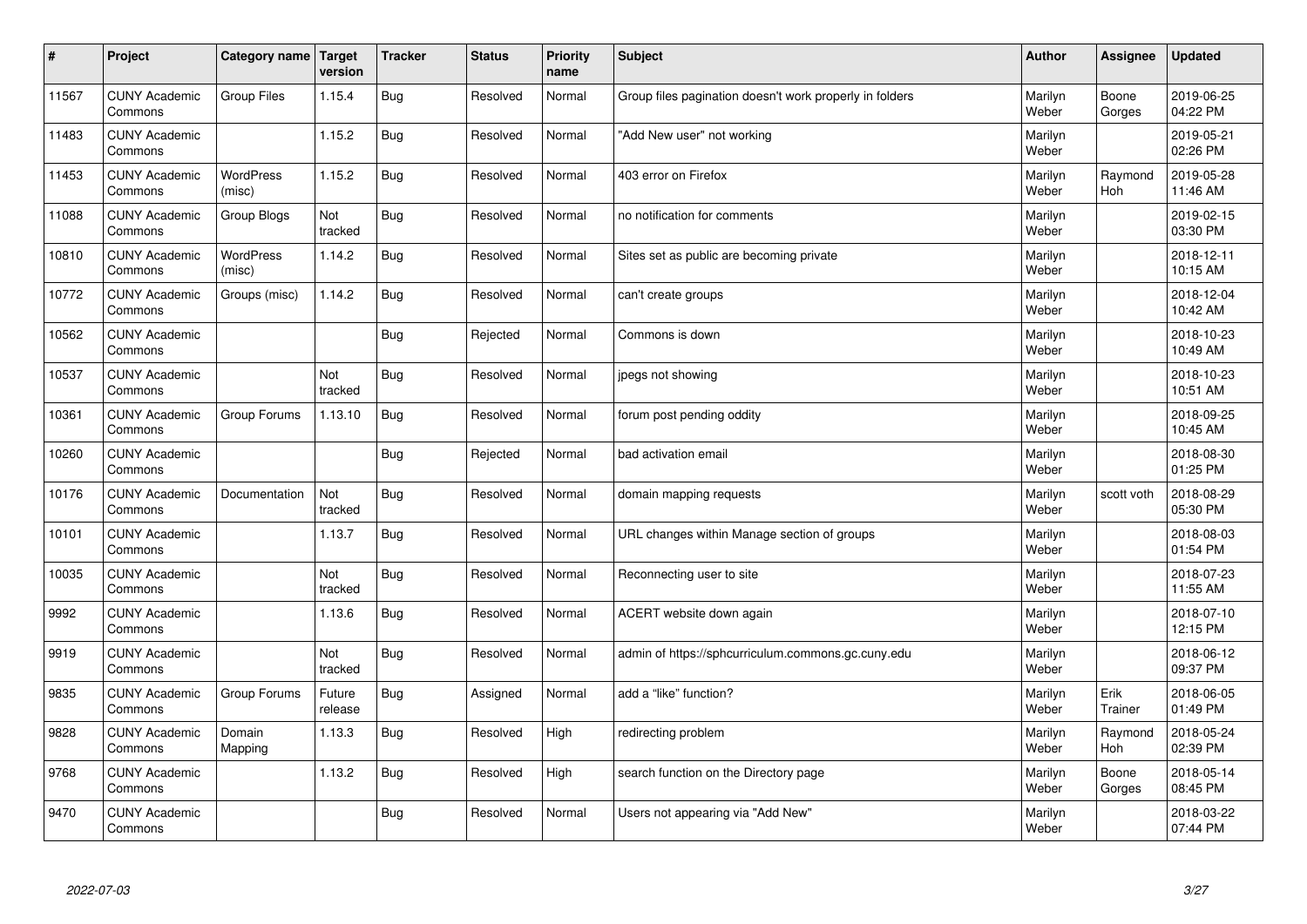| #    | Project                         | Category name   Target            | version        | <b>Tracker</b> | <b>Status</b> | <b>Priority</b><br>name | <b>Subject</b>                                       | <b>Author</b>    | <b>Assignee</b>       | <b>Updated</b>         |
|------|---------------------------------|-----------------------------------|----------------|----------------|---------------|-------------------------|------------------------------------------------------|------------------|-----------------------|------------------------|
| 9340 | <b>CUNY Academic</b><br>Commons | <b>WordPress</b><br>Plugins       | 1.12.10        | Bug            | Resolved      | Normal                  | change the web preview?                              | Marilyn<br>Weber | Raymond<br><b>Hoh</b> | 2018-03-13<br>11:50 AM |
| 9335 | <b>CUNY Academic</b><br>Commons | <b>WordPress</b><br><b>Themes</b> | 1.12.10        | Bug            | Resolved      | Normal                  | clone http://digitalscholarship.ccny.cuny.edu site?  | Marilyn<br>Weber | Boone<br>Gorges       | 2018-03-14<br>12:43 PM |
| 9330 | <b>CUNY Academic</b><br>Commons | <b>WordPress</b><br>Plugins       | 1.12.10        | Bug            | Resolved      | Normal                  | part 2 of problems with the Leaflet plug-in          | Marilyn<br>Weber |                       | 2018-03-04<br>05:58 PM |
| 9282 | <b>CUNY Academic</b><br>Commons | Group Forums                      | 1.12.9         | Bug            | Resolved      | Normal                  | 'Forum ID is missing" error?                         | Marilyn<br>Weber |                       | 2018-02-27<br>10:32 AM |
| 9276 | <b>CUNY Academic</b><br>Commons |                                   |                | Bug            | Resolved      | High                    | problem adding a member to a group - wrong username? | Marilyn<br>Weber |                       | 2018-02-25<br>12:47 PM |
| 9192 | <b>CUNY Academic</b><br>Commons | <b>WordPress</b><br>Plugins       | 1.12.8         | Bug            | Resolved      | Normal                  | problems with the Leaflet plug -in                   | Marilyn<br>Weber | Boone<br>Gorges       | 2018-02-13<br>11:07 AM |
| 9154 | <b>CUNY Academic</b><br>Commons | Events                            | 1.12.8         | Bug            | Resolved      | Normal                  | problem with group calendar                          | Marilyn<br>Weber | Raymond<br><b>Hoh</b> | 2018-02-13<br>10:49 AM |
| 9130 | <b>CUNY Academic</b><br>Commons | Homepage<br>Slides                | Not<br>tracked | Bug            | Resolved      | Normal                  | too many redirects                                   | Marilyn<br>Weber |                       | 2018-01-29<br>10:27 AM |
| 9062 | <b>CUNY Academic</b><br>Commons |                                   | Not<br>tracked | Bug            | Resolved      | Normal                  | re-add me as admin of https://commons.gc.cuny.edu/   | Marilyn<br>Weber |                       | 2018-01-08<br>12:03 PM |
| 8937 | <b>CUNY Academic</b><br>Commons |                                   | Not<br>tracked | Bug            | Resolved      | Normal                  | videos gone                                          | Marilyn<br>Weber |                       | 2017-12-01<br>11:27 AM |
| 8924 | <b>CUNY Academic</b><br>Commons | <b>WordPress</b><br>Plugins       | 1.12.4         | Bug            | Resolved      | Normal                  | auto-remove feature on http://pcp.gc.cuny.edu        | Marilyn<br>Weber | <b>Matt Gold</b>      | 2017-12-04<br>10:18 AM |
| 8917 | <b>CUNY Academic</b><br>Commons | Group Files                       | 1.12.3         | Bug            | Resolved      | High                    | Files not downloading from Groups properly           | Marilyn<br>Weber | Boone<br>Gorges       | 2017-11-29<br>10:04 PM |
| 8878 | <b>CUNY Academic</b><br>Commons | cuny.is                           | Not<br>tracked | Bug            | Resolved      | Urgent                  | cuny is site link won't work                         | Marilyn<br>Weber | Boone<br>Gorges       | 2017-11-01<br>03:06 PM |
| 8721 | <b>CUNY Academic</b><br>Commons | WordPress<br>Plugins              | 1.11.13        | Bug            | Resolved      | Normal                  | more problems with Events calendar                   | Marilyn<br>Weber |                       | 2017-09-21<br>10:35 AM |
| 8661 | <b>CUNY Academic</b><br>Commons | Group Blogs                       | Not<br>tracked | Bug            | Resolved      | Normal                  | new group, old site, can't link?                     | Marilyn<br>Weber |                       | 2017-11-15<br>01:26 PM |
| 8638 | <b>CUNY Academic</b><br>Commons | Group Blogs                       | 1.11.11        | Bug            | Resolved      | Normal                  | members not syncing from group to site               | Marilyn<br>Weber |                       | 2017-09-01<br>03:50 PM |
| 8620 | <b>CUNY Academic</b><br>Commons | ZenDesk                           | 1.11.11        | Bug            | Resolved      | High                    | 'Send us a message" not working                      | Marilyn<br>Weber | Raymond<br>Hoh        | 2017-08-29<br>04:13 PM |
| 8552 | <b>CUNY Academic</b><br>Commons | <b>WordPress</b><br>Plugins       | 1.11.10        | Bug            | Resolved      | Normal                  | Events Calendar problem                              | Marilyn<br>Weber |                       | 2017-08-18<br>04:36 PM |
| 8259 | <b>CUNY Academic</b><br>Commons |                                   | Not<br>tracked | Bug            | Resolved      | Normal                  | missing dashboard                                    | Marilyn<br>Weber |                       | 2017-11-15<br>01:28 PM |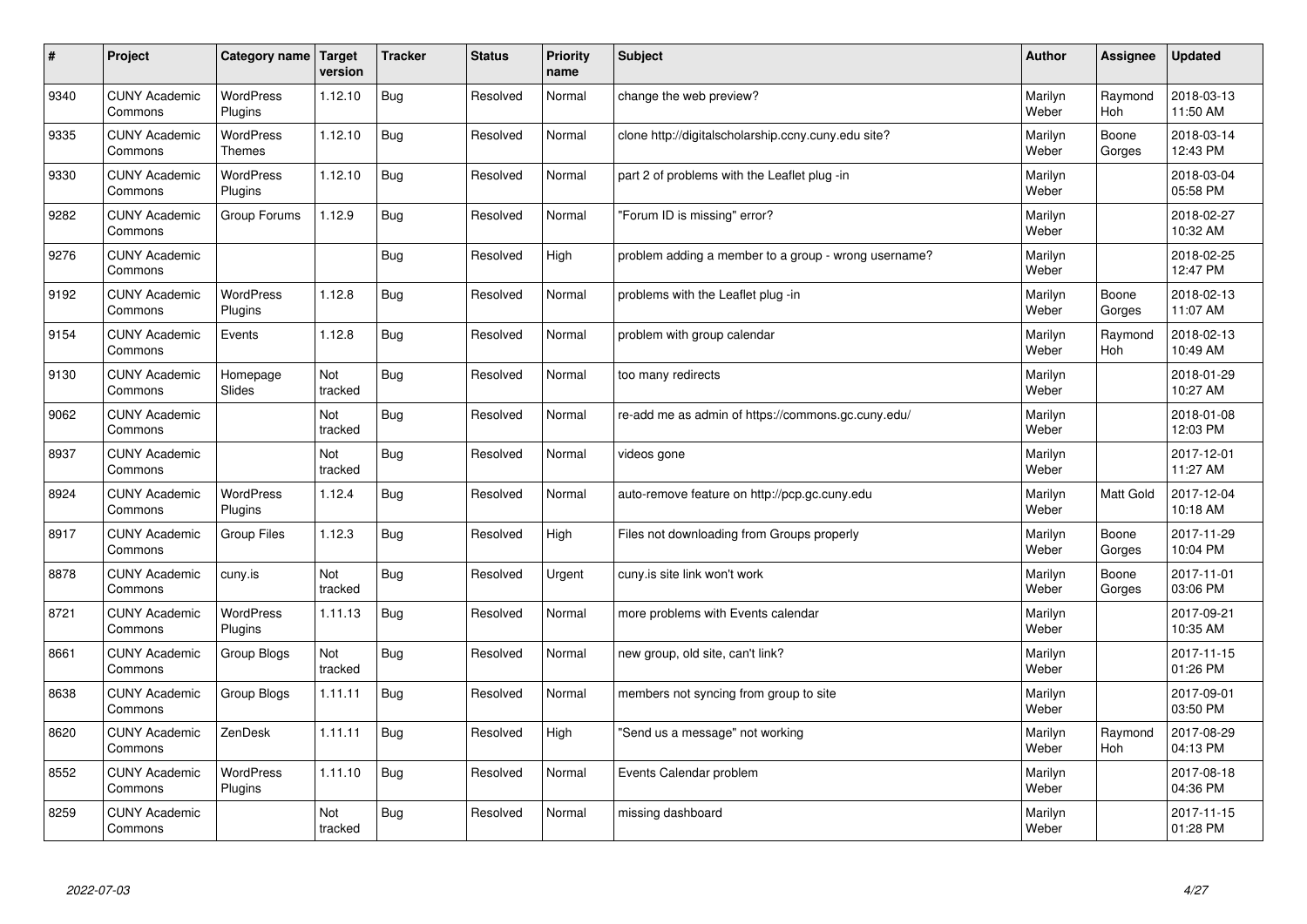| $\sharp$ | Project                         | Category name   Target            | version        | <b>Tracker</b> | <b>Status</b> | <b>Priority</b><br>name | <b>Subject</b>                                                                          | <b>Author</b>    | Assignee              | Updated                |
|----------|---------------------------------|-----------------------------------|----------------|----------------|---------------|-------------------------|-----------------------------------------------------------------------------------------|------------------|-----------------------|------------------------|
| 8200     | <b>CUNY Academic</b><br>Commons | Groups (misc)                     | Not<br>tracked | Bug            | Resolved      | Normal                  | Announcements has disappeared                                                           | Marilyn<br>Weber | Boone<br>Gorges       | 2017-05-26<br>04:04 PM |
| 8131     | <b>CUNY Academic</b><br>Commons | <b>WordPress</b><br>Plugins       | 1.11           | Bug            | Resolved      | Normal                  | Newsletters plug-in                                                                     | Marilyn<br>Weber | Boone<br>Gorges       | 2017-05-11<br>09:42 PM |
| 8125     | <b>CUNY Academic</b><br>Commons | <b>WordPress</b><br><b>Themes</b> | 1.10.19        | Bug            | Resolved      | High                    | careerplan admin page failing to load with "currently unable to handle<br>this request" | Marilyn<br>Weber |                       | 2017-07-13<br>12:54 PM |
| 8098     | <b>CUNY Academic</b><br>Commons | <b>Public Portfolio</b>           | Not<br>tracked | Bug            | Abandoned     | Normal                  | Widget in profile not working                                                           | Marilyn<br>Weber |                       | 2017-11-15<br>01:28 PM |
| 7995     | <b>CUNY Academic</b><br>Commons | Domain<br>Mapping                 | Not<br>tracked | Bug            | Resolved      | Urgent                  | http://on.socialpaper.gc.cuny.edu down?                                                 | Marilyn<br>Weber |                       | 2017-04-21<br>11:07 AM |
| 7994     | <b>CUNY Academic</b><br>Commons | WordPress<br>(misc)               | 1.10.17        | Bug            | Resolved      | Urgent                  | Comments not appearing                                                                  | Marilyn<br>Weber |                       | 2017-04-20<br>11:16 AM |
| 7803     | <b>CUNY Academic</b><br>Commons |                                   |                | Bug            | Resolved      | Normal                  | user email change                                                                       | Marilyn<br>Weber |                       | 2017-03-16<br>11:58 AM |
| 7770     | <b>CUNY Academic</b><br>Commons | WordPress<br>Plugins              | Not<br>tracked | Bug            | Abandoned     | Normal                  | Timeline.is problem                                                                     | Marilyn<br>Weber |                       | 2017-11-15<br>01:43 PM |
| 7767     | <b>CUNY Academic</b><br>Commons |                                   | Not<br>tracked | Bug            | Resolved      | Normal                  | Site loading problems                                                                   | Marilyn<br>Weber |                       | 2017-03-21<br>09:57 PM |
| 7684     | <b>CUNY Academic</b><br>Commons | Reply By Email                    | 1.10.12        | Bug            | Resolved      | High                    | trying to post too often error                                                          | Marilyn<br>Weber | Raymond<br>Hoh        | 2017-02-28<br>12:43 PM |
| 7376     | <b>CUNY Academic</b><br>Commons | Email<br>Notifications            |                | <b>Bug</b>     | Rejected      | Normal                  | automatic forwarding of blog posts not working                                          | Marilyn<br>Weber | Boone<br>Gorges       | 2017-05-01<br>10:36 PM |
| 7349     | <b>CUNY Academic</b><br>Commons | Membership                        | Not<br>tracked | Bug            | Resolved      | Normal                  | <b>LACUNY</b> Institute website                                                         | Marilyn<br>Weber | Boone<br>Gorges       | 2017-01-11<br>04:26 PM |
| 7337     | <b>CUNY Academic</b><br>Commons | Membership                        | Not<br>tracked | Bug            | Resolved      | Normal                  | User with new email                                                                     | Marilyn<br>Weber |                       | 2017-01-06<br>11:05 AM |
| 7328     | <b>CUNY Academic</b><br>Commons | WordPress<br>Plugins              | Not<br>tracked | Bug            | Resolved      | Normal                  | technical issue with the Events Manager plugin                                          | Marilyn<br>Weber | Raymond<br><b>Hoh</b> | 2017-11-15<br>06:19 PM |
| 7310     | <b>CUNY Academic</b><br>Commons |                                   | 1.10.7         | Bug            | Resolved      | Normal                  | Friendship request mystery.                                                             | Marilyn<br>Weber | Boone<br>Gorges       | 2017-01-05<br>03:12 PM |
| 7226     | <b>CUNY Academic</b><br>Commons | Registration                      | Not<br>tracked | Bug            | Abandoned     | Normal                  | Community college student cannot register?                                              | Marilyn<br>Weber |                       | 2017-11-15<br>01:55 PM |
| 7223     | <b>CUNY Academic</b><br>Commons | Membership                        | Not<br>tracked | Bug            | Resolved      | Normal                  | User with two profiles would like to merge them                                         | Marilyn<br>Weber | Boone<br>Gorges       | 2017-01-10<br>02:07 PM |
| 7100     | <b>CUNY Academic</b><br>Commons | <b>WordPress</b><br>Plugins       | 1.10.5         | <b>Bug</b>     | Resolved      | High                    | Cincopa plugin problem                                                                  | Marilyn<br>Weber | Boone<br>Gorges       | 2016-12-19<br>10:32 AM |
| 6893     | <b>CUNY Academic</b><br>Commons | Group Forums                      |                | Bug            | Resolved      | Normal                  | Forum for CUNY Academic Commons Team is gone                                            | Marilyn<br>Weber | Boone<br>Gorges       | 2016-12-01<br>08:08 AM |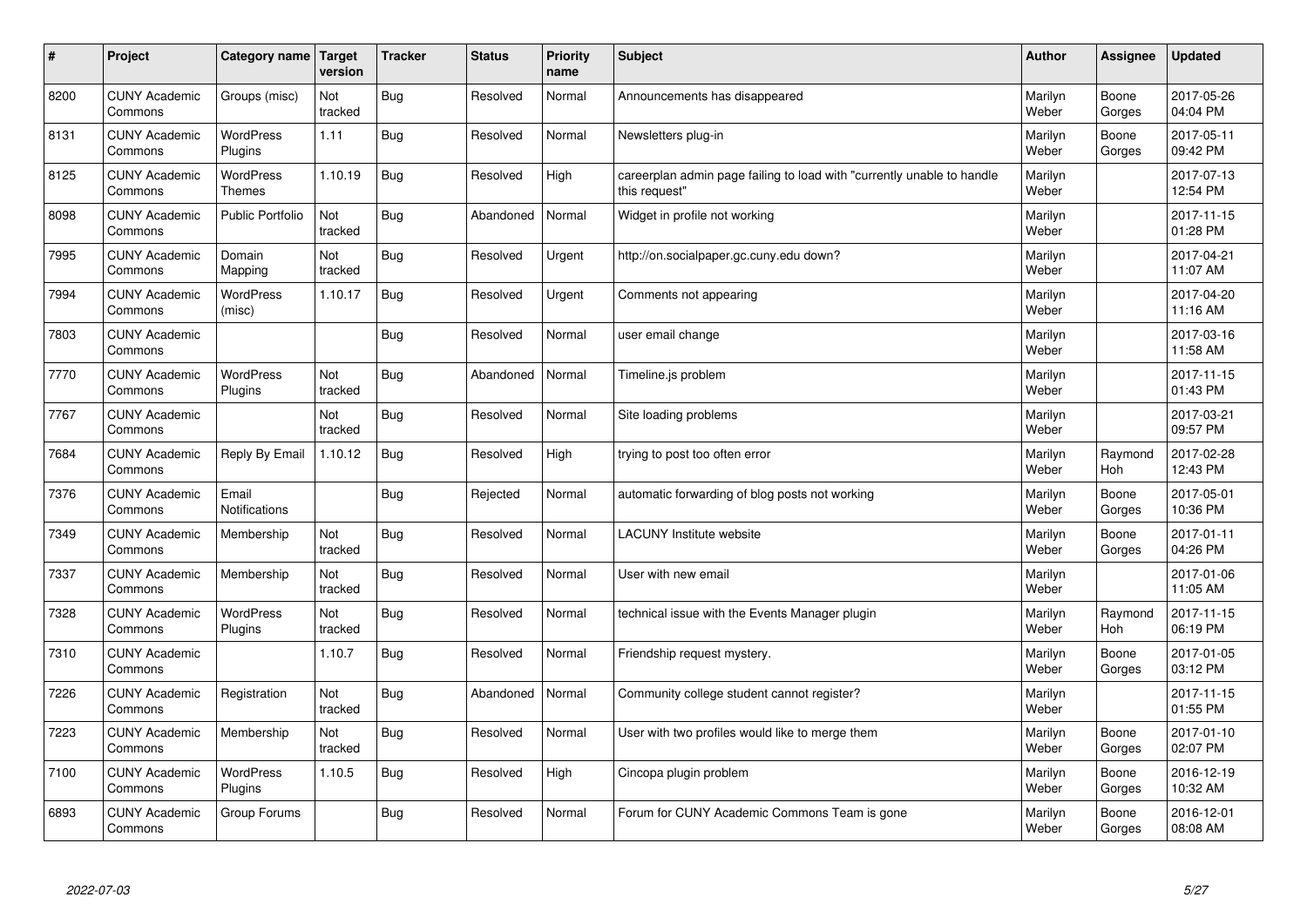| $\sharp$ | Project                         | Category name               | Target<br>version | <b>Tracker</b> | <b>Status</b> | <b>Priority</b><br>name | <b>Subject</b>                                                              | <b>Author</b>    | Assignee              | <b>Updated</b>         |
|----------|---------------------------------|-----------------------------|-------------------|----------------|---------------|-------------------------|-----------------------------------------------------------------------------|------------------|-----------------------|------------------------|
| 6860     | <b>CUNY Academic</b><br>Commons | User<br>Onboarding          | 1.12              | Bug            | Resolved      | Normal                  | Invitation to join a group is appearing as an invitiation to join the site! | Marilyn<br>Weber | Boone<br>Gorges       | 2017-10-30<br>10:03 AM |
| 6800     | <b>CUNY Academic</b><br>Commons |                             |                   | Bug            | Rejected      | Immediate               | Is something going on?                                                      | Marilyn<br>Weber |                       | 2016-11-18<br>04:40 PM |
| 6626     | <b>CUNY Academic</b><br>Commons | <b>Group Files</b>          | 1.10.1            | Bug            | Resolved      | Normal                  | Files from non-member showing up in private group                           | Marilyn<br>Weber | Boone<br>Gorges       | 2016-11-07<br>03:54 PM |
| 6602     | <b>CUNY Academic</b><br>Commons | ZenDesk                     | 1.10              | Bug            | Resolved      | High                    | Add Friend button not working                                               | Marilyn<br>Weber | Raymond<br><b>Hoh</b> | 2016-11-04<br>12:14 PM |
| 6599     | <b>CUNY Academic</b><br>Commons | ZenDesk                     | 1.10              | <b>Bug</b>     | Duplicate     | Urgent                  | Accept Friend button not working                                            | Marilyn<br>Weber | Raymond<br>Hoh        | 2016-11-04<br>06:35 PM |
| 6575     | <b>CUNY Academic</b><br>Commons | Groups (misc)               |                   | Bug            | Rejected      | Normal                  | No papers link for the group "social paper"                                 | Marilyn<br>Weber |                       | 2016-11-02<br>10:39 PM |
| 6410     | <b>CUNY Academic</b><br>Commons |                             |                   | Bug            | Duplicate     | Immediate               | Cannot log in - gives privacy error                                         | Marilyn<br>Weber | Boone<br>Gorges       | 2016-10-24<br>10:01 AM |
| 6338     | <b>CUNY Academic</b><br>Commons |                             |                   | Bug            | Rejected      | Normal                  | Multiple email notifications for each blog post                             | Marilyn<br>Weber | Boone<br>Gorges       | 2016-10-18<br>08:45 PM |
| 6313     | <b>CUNY Academic</b><br>Commons | Groups (misc)               |                   | Bug            | Duplicate     | Normal                  | group member no longer in group, can't rejoin.                              | Marilyn<br>Weber |                       | 2016-10-14<br>09:27 PM |
| 6286     | <b>CUNY Academic</b><br>Commons | Groups (misc)               | Not<br>tracked    | Bug            | Resolved      | Immediate               | Groups pages not displaying at all!                                         | Marilyn<br>Weber | Boone<br>Gorges       | 2017-11-15<br>10:57 AM |
| 6107     | <b>CUNY Academic</b><br>Commons |                             |                   | Bug            | Resolved      | High                    | site redirect?                                                              | Marilyn<br>Weber | Boone<br>Gorges       | 2016-09-29<br>03:45 PM |
| 6106     | <b>CUNY Academic</b><br>Commons | Server                      | Not<br>tracked    | Bug            | Resolved      | Normal                  | 504 error                                                                   | Marilyn<br>Weber |                       | 2017-11-15<br>01:55 PM |
| 6101     | <b>CUNY Academic</b><br>Commons | <b>Public Portfolio</b>     |                   | Bug            | Resolved      | High                    | Profile update problems                                                     | Marilyn<br>Weber | Boone<br>Gorges       | 2016-12-01<br>03:50 PM |
| 6091     | <b>CUNY Academic</b><br>Commons | Group<br>Invitations        | Not<br>tracked    | Bug            | Resolved      | Normal                  | User cannot re-join a group                                                 | Marilyn<br>Weber | Boone<br>Gorges       | 2016-09-28<br>01:47 PM |
| 6039     | <b>CUNY Academic</b><br>Commons | Membership                  | 1.9.28            | Bug            | Resolved      | High                    | User cannot change her email                                                | Marilyn<br>Weber |                       | 2016-09-19<br>03:03 PM |
| 6025     | <b>CUNY Academic</b><br>Commons | Search                      | Not<br>tracked    | Bug            | Resolved      | Normal                  | Search function not working                                                 | Marilyn<br>Weber | Boone<br>Gorges       | 2016-10-12<br>09:41 AM |
| 5969     | <b>CUNY Academic</b><br>Commons | Registration                | 1.9.27            | Bug            | Resolved      | Normal                  | Queens students unable to join                                              | Marilyn<br>Weber | Boone<br>Gorges       | 2016-09-04<br>09:41 PM |
| 5968     | <b>CUNY Academic</b><br>Commons | Membership                  | Not<br>tracked    | Bug            | Resolved      | Normal                  | Deleting account without knowing password                                   | Marilyn<br>Weber | Matt Gold             | 2017-11-15<br>06:19 PM |
| 5875     | <b>CUNY Academic</b><br>Commons | <b>WordPress</b><br>Plugins | Not<br>tracked    | Bug            | Resolved      | Normal                  | Events Calendar garbled in IE                                               | Marilyn<br>Weber | Marilyn<br>Weber      | 2017-11-15<br>05:45 PM |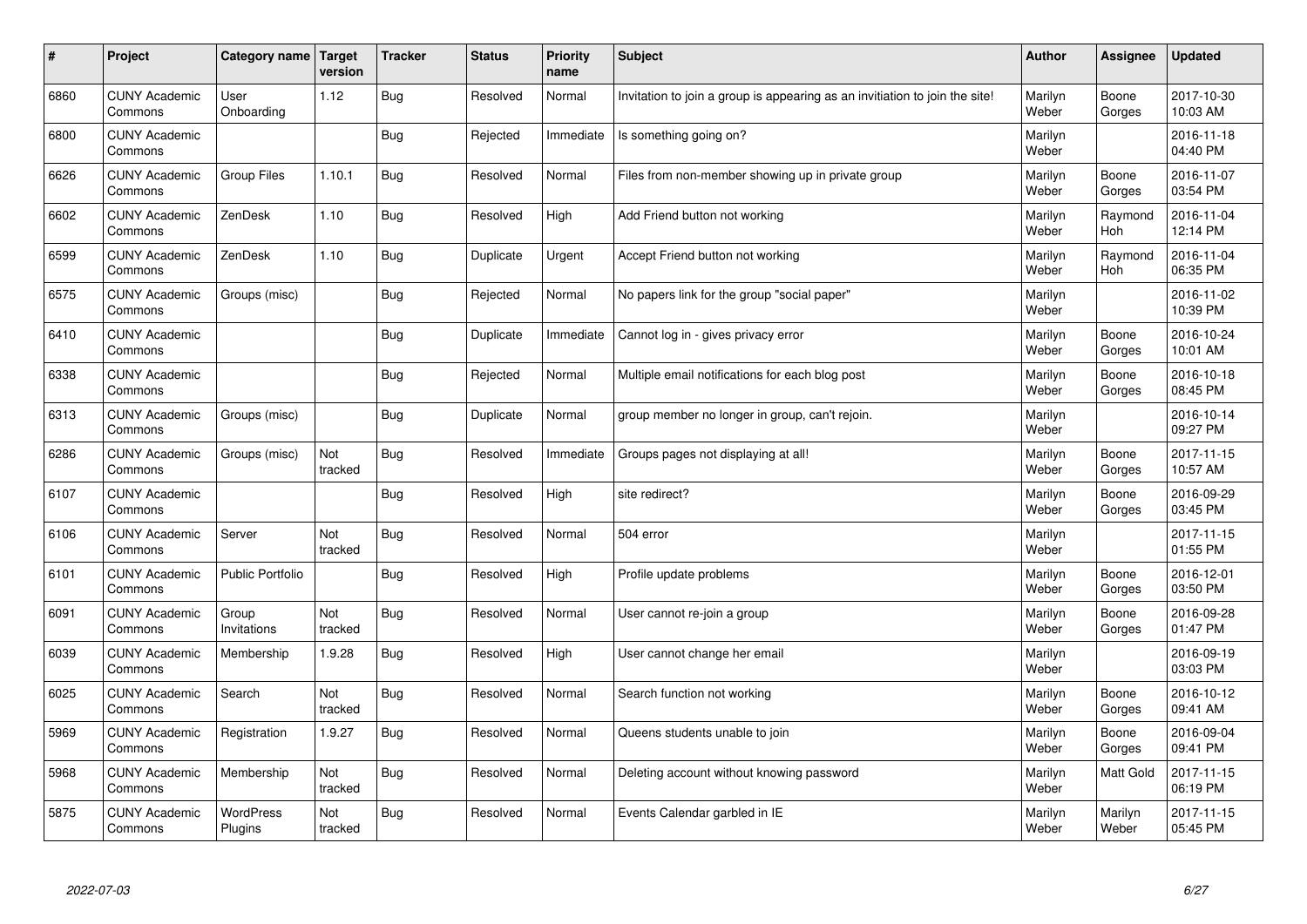| $\vert$ # | Project                         | Category name   Target        | version           | <b>Tracker</b> | <b>Status</b> | <b>Priority</b><br>name | <b>Subject</b>                                                  | <b>Author</b>    | Assignee              | <b>Updated</b>         |
|-----------|---------------------------------|-------------------------------|-------------------|----------------|---------------|-------------------------|-----------------------------------------------------------------|------------------|-----------------------|------------------------|
| 5872      | <b>CUNY Academic</b><br>Commons | Server                        | Not<br>tracked    | Bug            | Resolved      | Immediate               | Whole Commons is down                                           | Marilyn<br>Weber | Boone<br>Gorges       | 2016-08-12<br>12:04 AM |
| 5834      | <b>CUNY Academic</b><br>Commons |                               |                   | Bug            | Resolved      | Normal                  | My access to cdev                                               | Marilyn<br>Weber | Boone<br>Gorges       | 2016-07-25<br>03:12 PM |
| 5713      | <b>CUNY Academic</b><br>Commons | <b>WordPress</b><br>(misc)    | Not<br>tracked    | <b>Bug</b>     | Abandoned     | High                    | Site freezing                                                   | Marilyn<br>Weber | Boone<br>Gorges       | 2017-11-15<br>10:58 AM |
| 5684      | <b>CUNY Academic</b><br>Commons | <b>Group Files</b>            | Not<br>tracked    | <b>Bug</b>     | Resolved      | Normal                  | Making Group files appear as Blog entries                       | Marilyn<br>Weber | Boone<br>Gorges       | 2017-11-20<br>03:28 PM |
| 5667      | <b>CUNY Academic</b><br>Commons | <b>Public Portfolio</b>       | 1.9.18            | Bug            | Resolved      | Normal                  | publication section on my public portfolio won't update         | Marilyn<br>Weber | Boone<br>Gorges       | 2016-06-12<br>10:19 AM |
| 5448      | <b>CUNY Academic</b><br>Commons | Email<br><b>Notifications</b> | 1.10.2            | Bug            | Rejected      | Normal                  | garbled CAC activity digests                                    | Marilyn<br>Weber | Raymond<br>Hoh        | 2016-11-20<br>02:38 AM |
| 5436      | <b>CUNY Academic</b><br>Commons |                               | Not<br>tracked    | Bug            | Resolved      | Normal                  | Trying to change email settings for                             | Marilyn<br>Weber | Boone<br>Gorges       | 2016-04-21<br>10:12 PM |
| 5435      | <b>CUNY Academic</b><br>Commons |                               | Not<br>tracked    | <b>Bug</b>     | Resolved      | Urgent                  | Can't see the dashboard                                         | Marilyn<br>Weber |                       | 2016-04-12<br>11:33 AM |
| 5346      | <b>CUNY Academic</b><br>Commons | Toolbar                       | 1.9.11            | Bug            | Resolved      | Normal                  | possible dynamic HTML code bug?                                 | Marilyn<br>Weber | Boone<br>Gorges       | 2016-03-22<br>10:53 AM |
| 5319      | <b>CUNY Academic</b><br>Commons |                               | Not<br>tracked    | Bug            | Resolved      | Normal                  | <b>Broken URL</b>                                               | Marilyn<br>Weber | Marilyn<br>Weber      | 2017-11-15<br>05:46 PM |
| 5282      | <b>CUNY Academic</b><br>Commons | Social Paper                  | Future<br>release | Bug            | New           | Normal                  | Replying via email directs to paper but not individual comment. | Marilyn<br>Weber | Raymond<br>Hoh        | 2016-03-02<br>01:48 PM |
| 5184      | <b>CUNY Academic</b><br>Commons | Social Paper                  |                   | <b>Bug</b>     | Rejected      | Normal                  | Problem linking SP to a group                                   | Marilyn<br>Weber | Boone<br>Gorges       | 2016-02-21<br>12:27 PM |
| 5177      | <b>CUNY Academic</b><br>Commons | Toolbar                       | 1.9.6             | Bug            | Resolved      | Normal                  | No "My Papers" tab                                              | Marilyn<br>Weber | Raymond<br>Hoh        | 2016-01-29<br>08:37 AM |
| 5176      | <b>CUNY Academic</b><br>Commons | <b>Public Portfolio</b>       | 1.9.6             | Bug            | Resolved      | Normal                  | Widgets in Profile not saving                                   | Marilyn<br>Weber | Boone<br>Gorges       | 2016-02-01<br>11:07 AM |
| 5059      | <b>CUNY Academic</b><br>Commons |                               | Not<br>tracked    | Bug            | Resolved      | Normal                  | Instagram embed?                                                | Marilyn<br>Weber |                       | 2016-01-26<br>12:05 AM |
| 4962      | <b>CUNY Academic</b><br>Commons | Events                        | 1.8.18            | Bug            | Resolved      | High                    | Problems with text entry field in the Events Calendar           | Marilyn<br>Weber | Raymond<br>Hoh        | 2015-12-01<br>06:57 PM |
| 4918      | <b>CUNY Academic</b><br>Commons | ZenDesk                       | Not<br>tracked    | <b>Bug</b>     | Resolved      | High                    | Re-directing Help Requests                                      | Marilyn<br>Weber | Raymond<br><b>Hoh</b> | 2015-11-23<br>11:15 AM |
| 4881      | <b>CUNY Academic</b><br>Commons | ZenDesk                       | Not<br>tracked    | <b>Bug</b>     | Resolved      | Normal                  | ZenDesk emails not being sent                                   | Marilyn<br>Weber |                       | 2015-12-07<br>01:34 AM |
| 4834      | <b>CUNY Academic</b><br>Commons | <b>Blogs</b><br>(BuddyPress)  |                   | Bug            | Resolved      | Normal                  | Admin invite problem                                            | Marilyn<br>Weber | Boone<br>Gorges       | 2015-11-13<br>12:25 PM |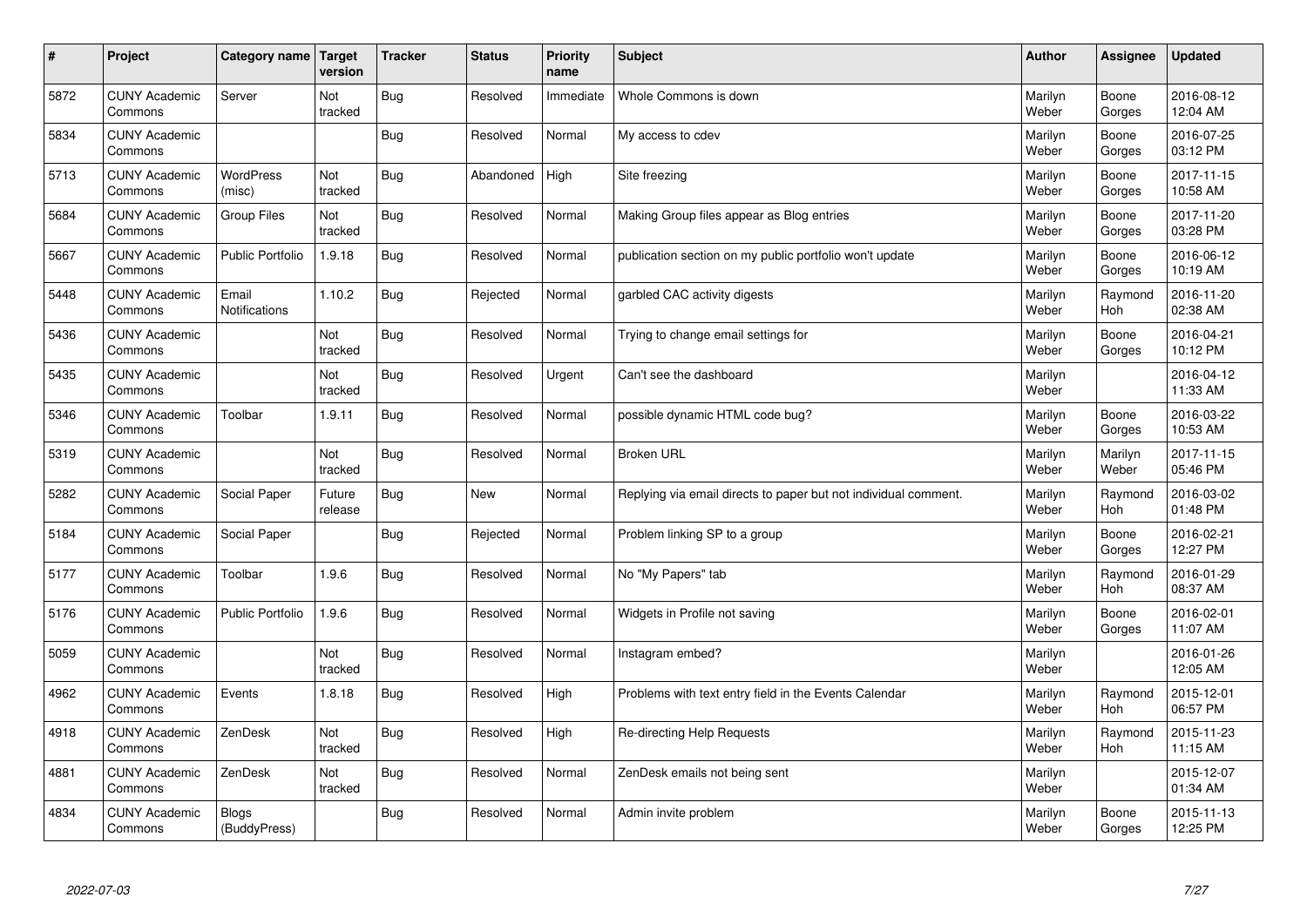| $\sharp$ | Project                         | Category name   Target      | version        | <b>Tracker</b> | <b>Status</b> | <b>Priority</b><br>name | <b>Subject</b>                                        | <b>Author</b>    | Assignee              | <b>Updated</b>         |
|----------|---------------------------------|-----------------------------|----------------|----------------|---------------|-------------------------|-------------------------------------------------------|------------------|-----------------------|------------------------|
| 4831     | <b>CUNY Academic</b><br>Commons | <b>Public Portfolio</b>     | 1.9.4          | Bug            | Resolved      | Normal                  | User cannot update profile                            | Marilyn<br>Weber | Boone<br>Gorges       | 2016-01-11<br>10:46 PM |
| 4734     | <b>CUNY Academic</b><br>Commons | <b>BuddyPress</b><br>Docs   | 1.8.13         | Bug            | Resolved      | High                    | Problems with "Create New Doc"                        | Marilyn<br>Weber | Boone<br>Gorges       | 2015-10-09<br>07:53 AM |
| 4657     | <b>CUNY Academic</b><br>Commons | Group Forums                | 1.8.18         | Bug            | Resolved      | High                    | Submit button disappears in new post mode in forum    | Marilyn<br>Weber | Raymond<br><b>Hoh</b> | 2015-12-01<br>11:15 PM |
| 4649     | <b>CUNY Academic</b><br>Commons | Registration                | Not<br>tracked | Bug            | Resolved      | Urgent                  | Submit button has disappeared                         | Marilyn<br>Weber | Boone<br>Gorges       | 2015-09-22<br>11:47 AM |
| 4577     | <b>CUNY Academic</b><br>Commons | Registration                | Not<br>tracked | Bug            | Resolved      | Normal                  | New users are not getting their email verification    | Marilyn<br>Weber | Boone<br>Gorges       | 2016-01-26<br>03:30 PM |
| 4542     | <b>CUNY Academic</b><br>Commons | <b>WordPress</b><br>Plugins | 1.8.10         | Bug            | Resolved      | Normal                  | Emailing group users problem                          | Marilyn<br>Weber | Boone<br>Gorges       | 2015-09-11<br>11:16 AM |
| 4496     | <b>CUNY Academic</b><br>Commons | cuny.is                     | 1.8.9          | Bug            | Resolved      | Normal                  | Quick links broken?                                   | Marilyn<br>Weber | Boone<br>Gorges       | 2015-08-28<br>10:39 AM |
| 4013     | <b>CUNY Academic</b><br>Commons |                             |                | Bug            | Duplicate     | Normal                  | Math question?                                        | Marilyn<br>Weber |                       | 2015-04-22<br>04:05 PM |
| 4012     | <b>CUNY Academic</b><br>Commons |                             | 1.7.20         | Bug            | Resolved      | Normal                  | Two users reporting same Forbidden 403 error message. | Marilyn<br>Weber |                       | 2015-05-01<br>08:13 PM |
| 3674     | <b>CUNY Academic</b><br>Commons |                             |                | Bug            | Rejected      | Normal                  | CBox pagination issue with the Wiki                   | Marilyn<br>Weber |                       | 2014-11-20<br>05:03 PM |
| 3673     | <b>CUNY Academic</b><br>Commons |                             |                | Bug            | Rejected      | Normal                  | CBox pagination issue with the Wiki                   | Marilyn<br>Weber |                       | 2014-11-20<br>04:08 PM |
| 3620     | <b>CUNY Academic</b><br>Commons | Groups (misc)               | Not<br>tracked | Bug            | Resolved      | Normal                  | admins of The Group for Group Admins                  | Marilyn<br>Weber |                       | 2014-11-03<br>08:38 AM |
| 3593     | <b>CUNY Academic</b><br>Commons | Registration                | 1.7.2          | Bug            | Resolved      | High                    | registration problems                                 | Marilyn<br>Weber | Boone<br>Gorges       | 2014-11-01<br>02:57 PM |
| 3533     | <b>CUNY Academic</b><br>Commons | Group<br>Invitations        | 1.7.8          | <b>Bug</b>     | Resolved      | Low                     | Trying to invite member to a new group                | Marilyn<br>Weber | Boone<br>Gorges       | 2015-04-01<br>09:13 PM |
| 3530     | <b>CUNY Academic</b><br>Commons | Server                      | Not<br>tracked | Bug            | Resolved      | High                    | Commons running very slowly/ "connection lost"        | Marilyn<br>Weber | Matt Gold             | 2014-10-08<br>09:34 AM |
| 3417     | <b>CUNY Academic</b><br>Commons | <b>BuddyPress</b><br>(misc) | Not<br>tracked | Bug            | Rejected      | High                    | copying two commons groups                            | Marilyn<br>Weber | Marilyn<br>Weber      | 2014-11-05<br>09:56 AM |
| 3197     | <b>CUNY Academic</b><br>Commons | Groups (misc)               | 1.6.4          | Bug            | Resolved      | Normal                  | trying to set up a hidden group blog with no RSS feed | Marilyn<br>Weber | Boone<br>Gorges       | 2014-05-21<br>09:39 PM |
| 3138     | <b>CUNY Academic</b><br>Commons | Documentation               | Not<br>tracked | Bug            | Resolved      | Normal                  | Codex documentation                                   | Marilyn<br>Weber | scott voth            | 2016-03-04<br>08:49 AM |
| 3136     | <b>CUNY Academic</b><br>Commons | <b>WordPress</b><br>Plugins |                | Bug            | Rejected      | Normal                  | The Easy Rotator                                      | Marilyn<br>Weber | Boone<br>Gorges       | 2014-04-01<br>10:26 PM |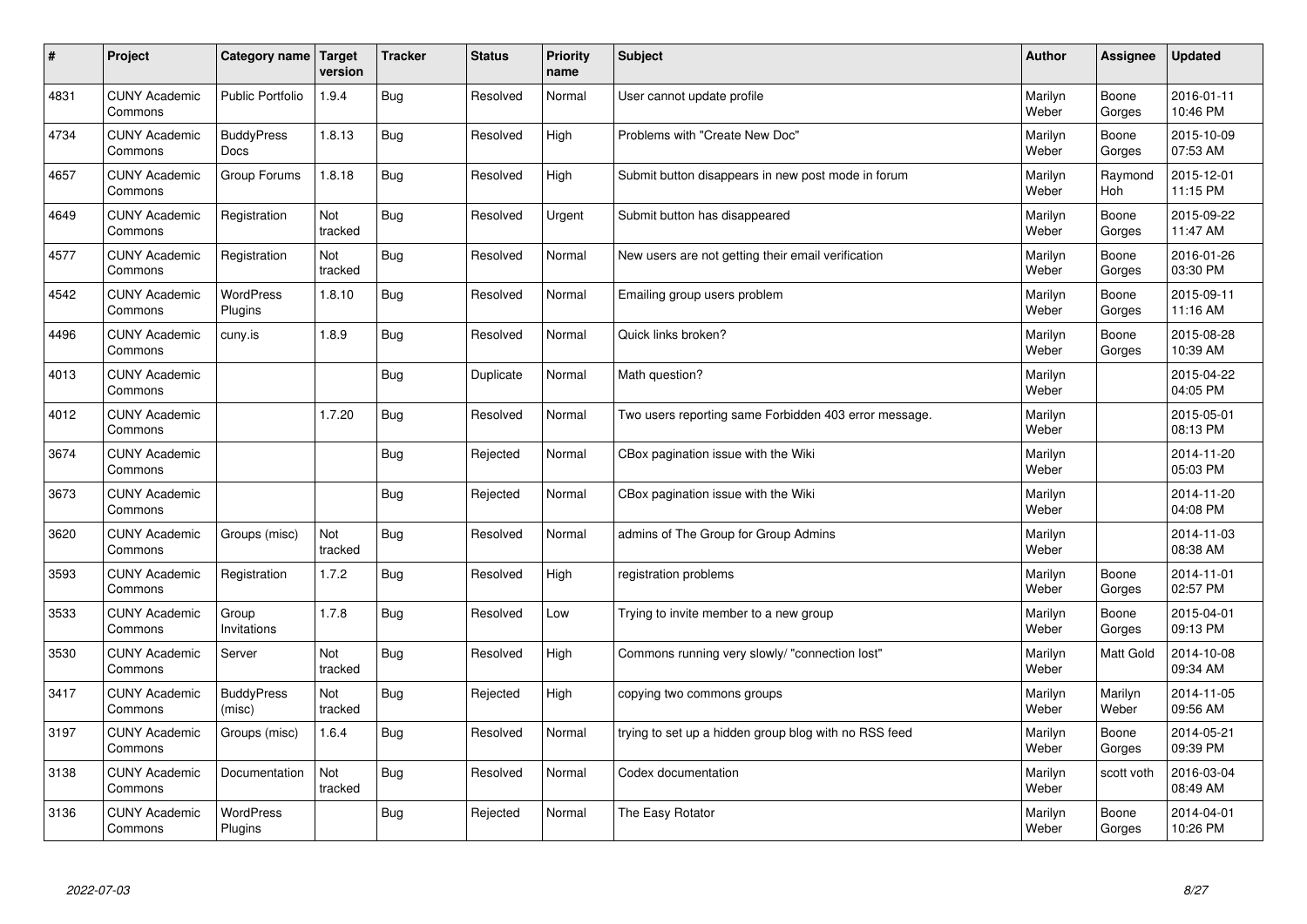| $\sharp$ | Project                         | Category name   Target            | version           | <b>Tracker</b> | <b>Status</b> | <b>Priority</b><br>name | <b>Subject</b>                                      | <b>Author</b>    | Assignee            | <b>Updated</b>         |
|----------|---------------------------------|-----------------------------------|-------------------|----------------|---------------|-------------------------|-----------------------------------------------------|------------------|---------------------|------------------------|
| 3121     | <b>CUNY Academic</b><br>Commons | <b>WordPress</b><br><b>Themes</b> | 1.5.21            | Bug            | Resolved      | High                    | Add Academica theme?                                | Marilyn<br>Weber | Boone<br>Gorges     | 2014-03-24<br>11:04 AM |
| 3116     | <b>CUNY Academic</b><br>Commons | <b>WordPress</b><br>(Permissions) |                   | Bug            | Resolved      | Normal                  | Updating the FAQ page                               | Marilyn<br>Weber | Boone<br>Gorges     | 2014-04-01<br>10:12 PM |
| 3093     | <b>CUNY Academic</b><br>Commons | <b>WordPress</b><br>Plugins       |                   | Bug            | Rejected      | Normal                  | Custom Google Maps                                  | Marilyn<br>Weber | Boone<br>Gorges     | 2014-05-02<br>10:52 AM |
| 3071     | <b>CUNY Academic</b><br>Commons | <b>WordPress</b><br><b>Themes</b> | 1.5.22            | Bug            | Resolved      | Normal                  | Twenty Fourteen theme differences                   | Marilyn<br>Weber | Boone<br>Gorges     | 2014-04-01<br>08:18 PM |
| 2994     | <b>CUNY Academic</b><br>Commons | <b>BuddyPress</b><br>(misc)       | 1.5.16            | Bug            | Resolved      | High                    | "My forums" link gives "page not found" error       | Marilyn<br>Weber | Boone<br>Gorges     | 2014-01-29<br>03:44 PM |
| 2777     | <b>CUNY Academic</b><br>Commons | WordPress<br>(misc)               | Not<br>tracked    | Bug            | Resolved      | Normal                  | Hero slide access                                   | Marilyn<br>Weber | Boone<br>Gorges     | 2013-09-07<br>12:26 PM |
| 15545    | <b>CUNY Academic</b><br>Commons | WordPress<br>Plugins              | 1.19.5            | Feature        | Resolved      | Normal                  | 'ZI Hide Featured Image" plugin request             | Marilyn<br>Weber | Boone<br>Gorges     | 2022-03-09<br>10:09 AM |
| 13912    | <b>CUNY Academic</b><br>Commons |                                   | Not<br>tracked    | Feature        | Hold          | Low                     | posting "missed schedule"                           | Marilyn<br>Weber |                     | 2021-02-23<br>10:46 AM |
| 9224     | <b>CUNY Academic</b><br>Commons | Group Files                       | 1.13              | Feature        | Resolved      | Normal                  | attachments to forum posts clutter up Files area    | Marilyn<br>Weber | Boone<br>Gorges     | 2018-03-22<br>03:34 PM |
| 7608     | <b>CUNY Academic</b><br>Commons | Registration                      | Not<br>tracked    | Feature        | Resolved      | Normal                  | create an account                                   | Marilyn<br>Weber |                     | 2017-02-15<br>10:45 PM |
| 7607     | <b>CUNY Academic</b><br>Commons | WordPress<br>(misc)               | Not<br>tracked    | Feature        | Resolved      | Normal                  | mp4 files                                           | Marilyn<br>Weber |                     | 2017-02-15<br>07:37 PM |
| 6118     | <b>CUNY Academic</b><br>Commons | cuny.is                           |                   | Feature        | Resolved      | Normal                  | Cuny. Is request from Javier Otero Peña             | Marilyn<br>Weber | Sarah<br>Morgano    | 2016-10-04<br>07:02 PM |
| 5992     | <b>CUNY Academic</b><br>Commons | Email<br>Notifications            | Future<br>release | Feature        | <b>New</b>    | Normal                  | Changing the From line of autogenerated blog emails | Marilyn<br>Weber |                     | 2018-09-27<br>05:19 PM |
| 5799     | <b>CUNY Academic</b><br>Commons | <b>Blogs</b><br>(BuddyPress)      | Not<br>tracked    | Feature        | Resolved      | Normal                  | removing one's own access to sites?                 | Marilyn<br>Weber | Boone<br>Gorges     | 2016-07-26<br>01:55 PM |
| 5657     | <b>CUNY Academic</b><br>Commons | WordPress<br>Plugins              | 1.9.18            | Feature        | Resolved      | Normal                  | Plugin Request - Instagram Feed WD                  | Marilyn<br>Weber | Boone<br>Gorges     | 2016-06-08<br>12:36 PM |
| 5630     | <b>CUNY Academic</b><br>Commons | WordPress<br><b>Themes</b>        | 1.9.17            | Feature        | Resolved      | Normal                  | Bavota magazine Pro theme                           | Marilyn<br>Weber | Boone<br>Gorges     | 2016-06-02<br>12:09 AM |
| 5621     | <b>CUNY Academic</b><br>Commons | WordPress<br>Plugins              | 1.9.17            | Feature        | Resolved      | Normal                  | Taxonomy plugin request                             | Marilyn<br>Weber | Boone<br>Gorges     | 2016-06-01<br>11:28 PM |
| 5522     | <b>CUNY Academic</b><br>Commons | WordPress<br>Plugins              | 1.9.15            | Feature        | Resolved      | Normal                  | plugin request                                      | Marilyn<br>Weber | Boone<br>Gorges     | 2016-05-09<br>10:36 AM |
| 5397     | <b>CUNY Academic</b><br>Commons | Social Paper                      | Future<br>release | Feature        | <b>New</b>    | Normal                  | frustrating to have to enable/disable in SP         | Marilyn<br>Weber | Samantha<br>Raddatz | 2016-04-20<br>03:39 PM |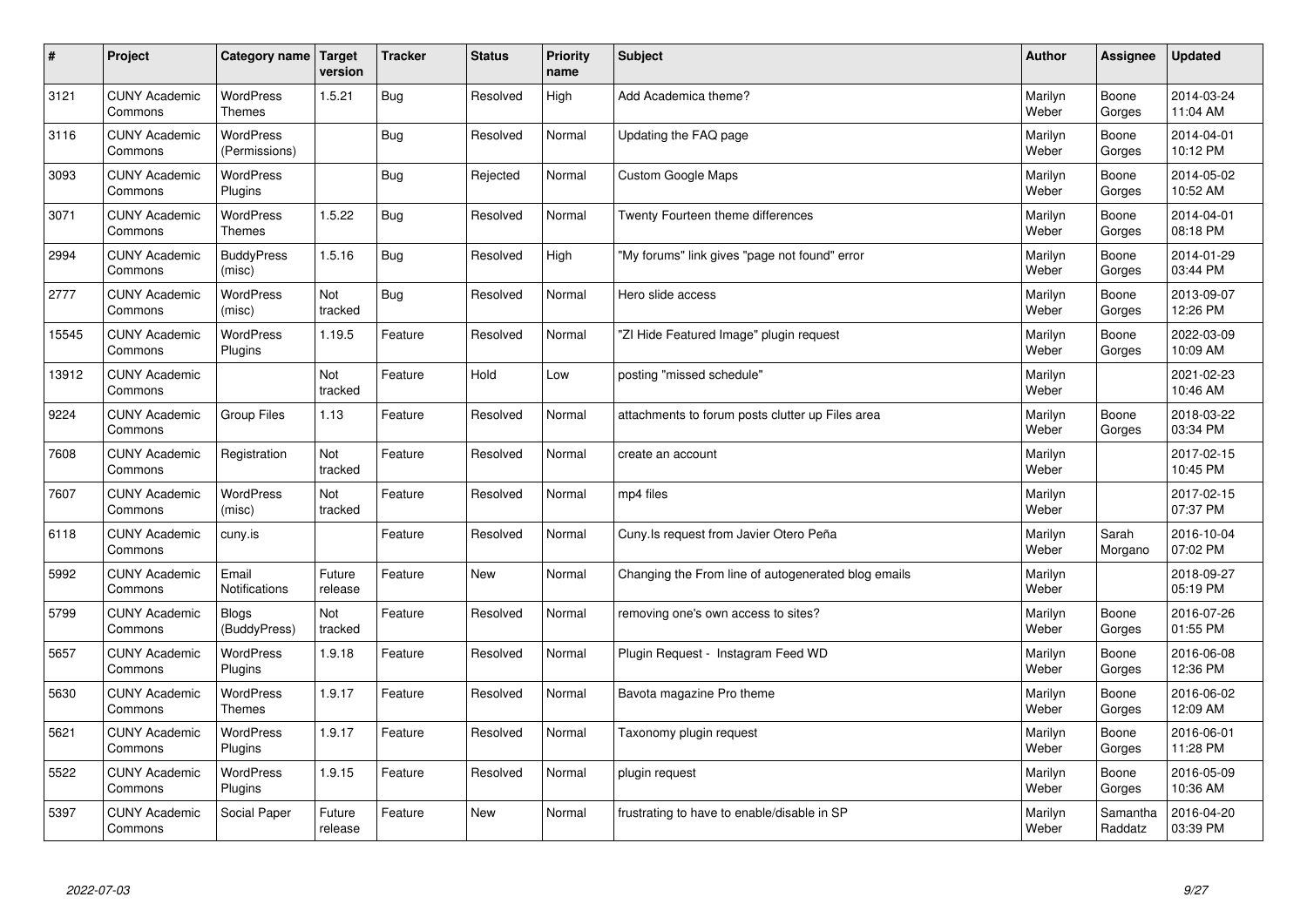| $\sharp$ | Project                         | Category name               | Target<br>version | <b>Tracker</b> | <b>Status</b>        | <b>Priority</b><br>name | <b>Subject</b>                                                                                                                                  | <b>Author</b>    | Assignee              | <b>Updated</b>         |
|----------|---------------------------------|-----------------------------|-------------------|----------------|----------------------|-------------------------|-------------------------------------------------------------------------------------------------------------------------------------------------|------------------|-----------------------|------------------------|
| 5345     | <b>CUNY Academic</b><br>Commons | Social Paper                | 1.9.17            | Feature        | Rejected             | Normal                  | Plus symbol problem in SP                                                                                                                       | Marilyn<br>Weber | Christian<br>Wach     | 2016-05-27<br>04:26 AM |
| 5302     | <b>CUNY Academic</b><br>Commons | <b>WordPress</b><br>Plugins | 1.9.10            | Feature        | Resolved             | Normal                  | request for WP Gallery Custom Links plug-in                                                                                                     | Marilyn<br>Weber | Boone<br>Gorges       | 2016-03-11<br>09:20 PM |
| 5205     | <b>CUNY Academic</b><br>Commons | Social Paper                | Future<br>release | Feature        | <b>New</b>           | Normal                  | Social Paper folders                                                                                                                            | Marilyn<br>Weber |                       | 2016-02-11<br>10:24 PM |
| 5199     | <b>CUNY Academic</b><br>Commons | <b>Social Paper</b>         | Future<br>release | Feature        | <b>New</b>           | Normal                  | add tables to the SP editor                                                                                                                     | Marilyn<br>Weber |                       | 2016-10-24<br>11:27 AM |
| 5072     | <b>CUNY Academic</b><br>Commons |                             |                   | Feature        | Duplicate            | Normal                  | redirect shortcode handler                                                                                                                      | Marilyn<br>Weber | Boone<br>Gorges       | 2016-01-07<br>12:34 PM |
| 5058     | <b>CUNY Academic</b><br>Commons | Social Paper                | Future<br>release | Feature        | <b>New</b>           | Low                     | Can there be a clearer signal that even when comments have already<br>been made you add comments by clicking on the side? (SP suggestion<br>#5) | Marilyn<br>Weber | Samantha<br>Raddatz   | 2016-02-11<br>10:24 PM |
| 5053     | <b>CUNY Academic</b><br>Commons | Social Paper                | Future<br>release | Feature        | New                  | Low                     | Scrollable menu to add readers (SP suggestion #4)                                                                                               | Marilyn<br>Weber | Samantha<br>Raddatz   | 2016-04-21<br>05:21 PM |
| 5052     | <b>CUNY Academic</b><br>Commons | Social Paper                | Future<br>release | Feature        | New                  | Low                     | Sentence by sentence or line by line comments (SP suggestion #3)                                                                                | Marilyn<br>Weber | Boone<br>Gorges       | 2016-02-11<br>10:24 PM |
| 5051     | <b>CUNY Academic</b><br>Commons | Social Paper                |                   | Feature        | Rejected             | Low                     | Visual cues for comments (SP suggestion #2)                                                                                                     | Marilyn<br>Weber | Samantha<br>Raddatz   | 2016-02-10<br>10:01 AM |
| 5050     | <b>CUNY Academic</b><br>Commons | Social Paper                | Future<br>release | Feature        | <b>New</b>           | Low                     | Making comments visible in SP editing mode (SP suggestion #1)                                                                                   | Marilyn<br>Weber | Samantha<br>Raddatz   | 2019-09-17<br>11:10 PM |
| 5036     | <b>CUNY Academic</b><br>Commons | WordPress<br>Plugins        | 1.9.1.1           | Feature        | Resolved             | Normal                  | Embeds request                                                                                                                                  | Marilyn<br>Weber | Boone<br>Gorges       | 2015-12-18<br>10:12 PM |
| 4997     | <b>CUNY Academic</b><br>Commons | <b>WordPress</b><br>Plugins | 1.9.4             | Feature        | Resolved             | Normal                  | ability to embed maps from StoryMapJS?                                                                                                          | Marilyn<br>Weber | Boone<br>Gorges       | 2016-01-07<br>12:34 PM |
| 4965     | <b>CUNY Academic</b><br>Commons | <b>WordPress</b><br>Themes  | Not<br>tracked    | Feature        | Resolved             | Normal                  | Theme requested                                                                                                                                 | Marilyn<br>Weber | Boone<br>Gorges       | 2016-02-24<br>09:46 PM |
| 4340     | <b>CUNY Academic</b><br>Commons | WordPress -<br>Media        | 1.8.14            | Feature        | Resolved             | Normal                  | embedding a video                                                                                                                               | Marilyn<br>Weber | Daniel<br>Jones       | 2015-10-20<br>12:01 AM |
| 3466     | <b>CUNY Academic</b><br>Commons | Membership                  | 1.6.16            | Feature        | Resolved             | Normal                  | restricting undergrad registration                                                                                                              | Marilyn<br>Weber | Boone<br>Gorges       | 2014-09-18<br>12:02 AM |
| 16291    | <b>CUNY Academic</b><br>Commons | Site cloning                | 2.0.2             | Support        | Resolved             | Normal                  | Images coming up blank in Media Library                                                                                                         | Marilyn<br>Weber | Raymond<br><b>Hoh</b> | 2022-06-29<br>11:31 AM |
| 16110    | <b>CUNY Academic</b><br>Commons |                             |                   | Support        | Reporter<br>Feedback | Normal                  | remove Creative Commons license from pages?                                                                                                     | Marilyn<br>Weber | Raymond<br><b>Hoh</b> | 2022-05-17<br>06:11 PM |
| 16099    | <b>CUNY Academic</b><br>Commons |                             |                   | Support        | Reporter<br>Feedback | Normal                  | request for Newsletter Glue                                                                                                                     | Marilyn<br>Weber |                       | 2022-05-13<br>12:14 PM |
| 15978    | <b>CUNY Academic</b><br>Commons | WordPress -<br>Media        | 2.0.2             | Support        | Resolved             | Normal                  | .tex files?                                                                                                                                     | Marilyn<br>Weber | Raymond<br>Hoh        | 2022-06-28<br>09:09 PM |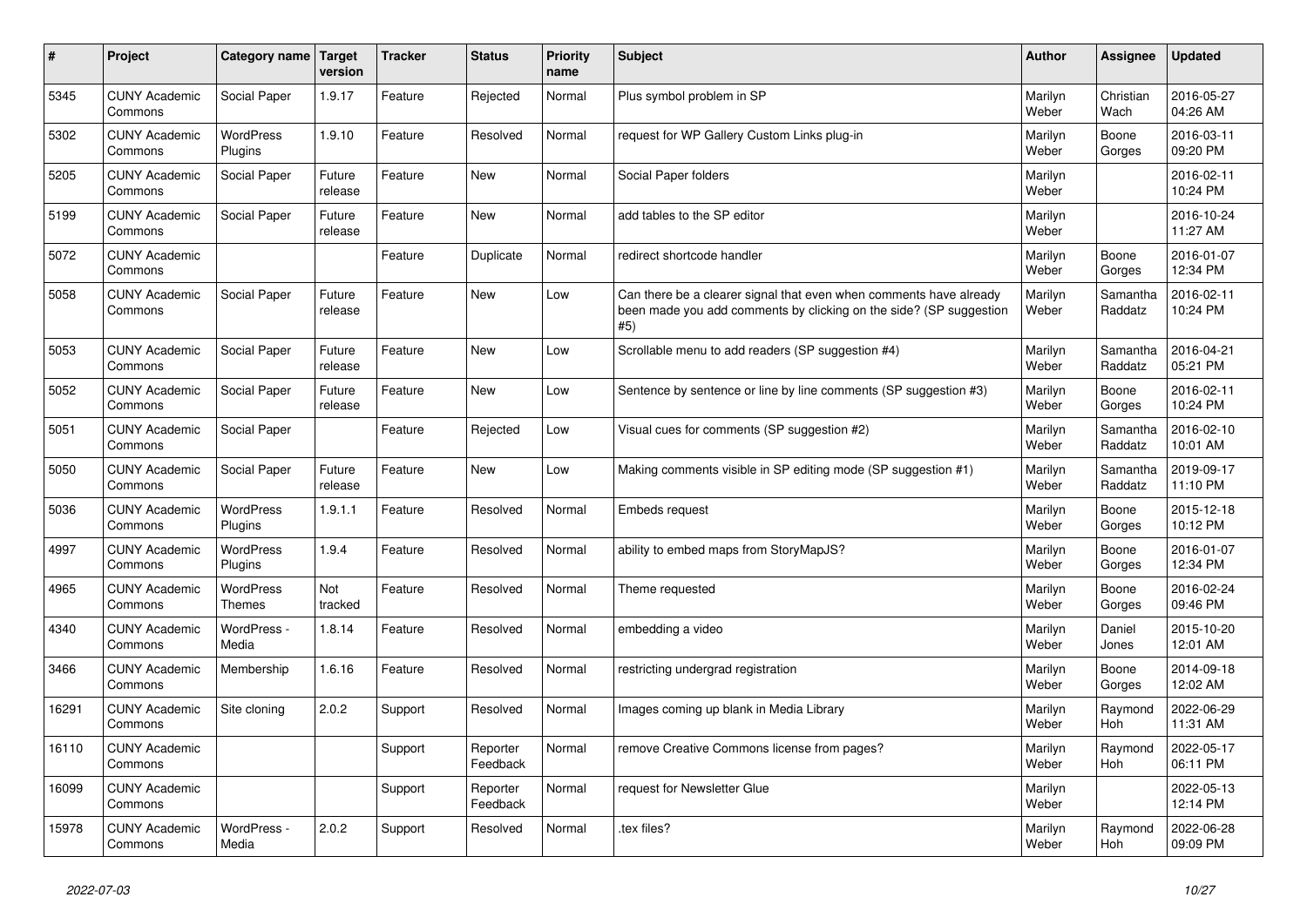| #     | Project                         | Category name   Target       | version        | <b>Tracker</b> | <b>Status</b>        | <b>Priority</b><br>name | <b>Subject</b>                                                                          | <b>Author</b>    | <b>Assignee</b> | <b>Updated</b>         |
|-------|---------------------------------|------------------------------|----------------|----------------|----------------------|-------------------------|-----------------------------------------------------------------------------------------|------------------|-----------------|------------------------|
| 15816 | <b>CUNY Academic</b><br>Commons |                              | Not<br>tracked | Support        | <b>New</b>           | Normal                  | slow loading at SPS                                                                     | Marilyn<br>Weber |                 | 2022-04-05<br>01:26 PM |
| 15686 | <b>CUNY Academic</b><br>Commons | ZenDesk                      | Not<br>tracked | Support        | Resolved             | Low                     | ZenDesk introducing "triggers"                                                          | Marilyn<br>Weber |                 | 2022-03-22<br>09:37 AM |
| 15685 | <b>CUNY Academic</b><br>Commons |                              |                | Support        | <b>New</b>           | High                    | problem with chrome?                                                                    | Marilyn<br>Weber |                 | 2022-04-25<br>03:40 PM |
| 15655 | <b>CUNY Academic</b><br>Commons |                              | 2.0.3          | Support        | Reporter<br>Feedback | Normal                  | Event Aggregator plugin?                                                                | Marilyn<br>Weber |                 | 2022-06-29<br>11:32 AM |
| 15654 | <b>CUNY Academic</b><br>Commons | <b>WordPress</b><br>Plugins  | 1.19.6         | Support        | Resolved             | Normal                  | Numerous Copies of Events showing up                                                    | Marilyn<br>Weber | Boone<br>Gorges | 2022-03-22<br>11:30 AM |
| 15610 | <b>CUNY Academic</b><br>Commons | <b>WordPress</b><br>Plugins  | Not<br>tracked | Support        | Rejected             | Normal                  | Loops & Logic plugin                                                                    | Marilyn<br>Weber | Raymond<br>Hoh  | 2022-03-19<br>11:16 AM |
| 15565 | <b>CUNY Academic</b><br>Commons |                              |                | Support        | <b>New</b>           | Normal                  | Events - send updates to an email listserv                                              | Marilyn<br>Weber |                 | 2022-03-10<br>01:06 PM |
| 15370 | <b>CUNY Academic</b><br>Commons |                              |                | Support        | Reporter<br>Feedback | Normal                  | All-in-One Event Calendar?                                                              | Marilyn<br>Weber |                 | 2022-02-17<br>11:03 AM |
| 15269 | <b>CUNY Academic</b><br>Commons | Redmine                      | Not<br>tracked | Support        | Resolved             | Normal                  | Segal Theater sites                                                                     | Marilyn<br>Weber |                 | 2022-02-07<br>04:11 PM |
| 15266 | <b>CUNY Academic</b><br>Commons |                              |                | Support        | Resolved             | Normal                  | Just an appreciation                                                                    | Marilyn<br>Weber |                 | 2022-02-07<br>10:42 AM |
| 15260 | <b>CUNY Academic</b><br>Commons |                              |                | Support        | Reporter<br>Feedback | Normal                  | Diacritical markings   European Stages                                                  | Marilyn<br>Weber |                 | 2022-02-04<br>08:16 AM |
| 15211 | <b>CUNY Academic</b><br>Commons | <b>Blogs</b><br>(BuddyPress) | 1.19.2         | Support        | Resolved             | Normal                  | No good error reporting for already-used domain name when creating a<br>site in Firefox | Marilyn<br>Weber | Boone<br>Gorges | 2022-01-25<br>11:33 AM |
| 15169 | <b>CUNY Academic</b><br>Commons |                              | 2.0.3          | Support        | Reporter<br>Feedback | Normal                  | new Prelude website zipfiles for custom theme and other files.                          | Marilyn<br>Weber |                 | 2022-06-29<br>11:32 AM |
| 15120 | <b>CUNY Academic</b><br>Commons |                              |                | Support        | Resolved             | Normal                  | embed Zoom recordings in a post?                                                        | Marilyn<br>Weber |                 | 2021-12-29<br>08:15 AM |
| 15045 | <b>CUNY Academic</b><br>Commons |                              |                | Support        | <b>New</b>           | Normal                  | no result for KCeL in the search box on the commons                                     | Marilyn<br>Weber |                 | 2021-12-10<br>11:29 AM |
| 15025 | <b>CUNY Academic</b><br>Commons |                              |                | Support        | Duplicate            | Normal                  | emails for all the papers on the commons that have been changed                         | Marilyn<br>Weber |                 | 2021-12-02<br>11:57 AM |
| 15022 | <b>CUNY Academic</b><br>Commons |                              |                | Support        | Rejected             | High                    | ArabStages                                                                              | Marilyn<br>Weber |                 | 2021-12-06<br>10:16 AM |
| 14973 | <b>CUNY Academic</b><br>Commons |                              |                | Support        | Resolved             | Normal                  | <b>Mail Poet</b>                                                                        | Marilyn<br>Weber |                 | 2021-12-06<br>10:20 AM |
| 14972 | <b>CUNY Academic</b><br>Commons |                              |                | Support        | Rejected             | Normal                  | Mailchimp plugin                                                                        | Marilyn<br>Weber |                 | 2021-11-17<br>02:13 PM |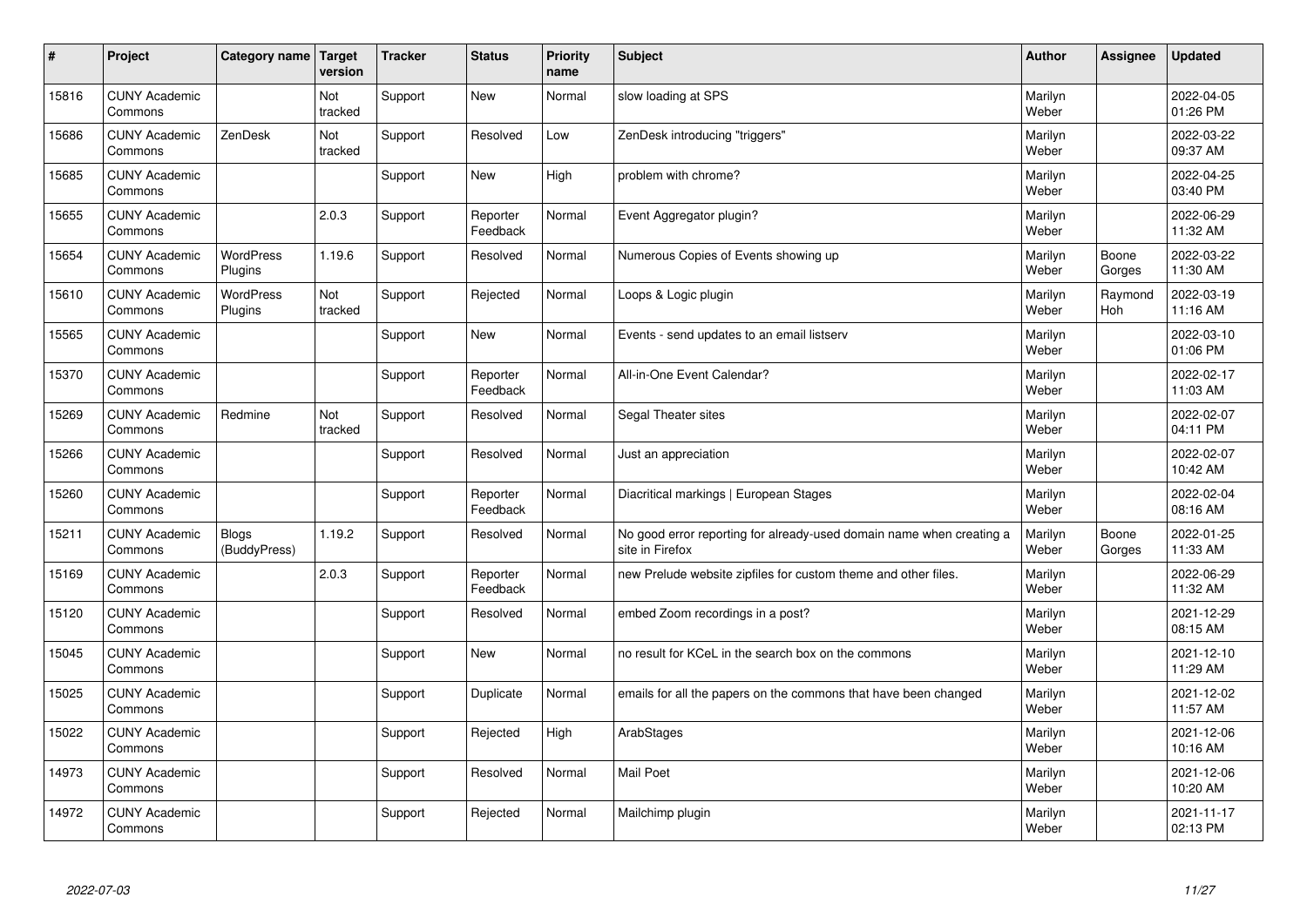| $\sharp$ | Project                         | Category name               | Target<br>version | <b>Tracker</b> | <b>Status</b>        | <b>Priority</b><br>name | <b>Subject</b>                                          | <b>Author</b>    | Assignee       | <b>Updated</b>         |
|----------|---------------------------------|-----------------------------|-------------------|----------------|----------------------|-------------------------|---------------------------------------------------------|------------------|----------------|------------------------|
| 14911    | <b>CUNY Academic</b><br>Commons | <b>WordPress</b><br>Themes  | Not<br>tracked    | Support        | <b>New</b>           | Normal                  | Twentytwentyone theme                                   | Marilyn<br>Weber |                | 2021-10-28<br>10:37 AM |
| 14900    | <b>CUNY Academic</b><br>Commons |                             | Not<br>tracked    | Support        | Reporter<br>Feedback | Normal                  | previous theme?                                         | Marilyn<br>Weber |                | 2021-10-25<br>10:31 AM |
| 14891    | <b>CUNY Academic</b><br>Commons |                             | Not<br>tracked    | Support        | Resolved             | Normal                  | changing site template after creation?                  | Marilyn<br>Weber |                | 2022-04-27<br>04:58 PM |
| 14889    | <b>CUNY Academic</b><br>Commons | Events                      | 1.19.0            | Support        | Resolved             | Normal                  | events in group - can they be edited by all admins?     | Marilyn<br>Weber | Raymond<br>Hoh | 2021-12-13<br>03:31 PM |
| 14850    | <b>CUNY Academic</b><br>Commons |                             |                   | Support        | Abandoned            | Normal                  | brooklyn waterfront site "connection not secure"        | Marilyn<br>Weber |                | 2022-04-27<br>04:56 PM |
| 14813    | <b>CUNY Academic</b><br>Commons |                             | Not<br>tracked    | Support        | Resolved             | Normal                  | raise the file size limit                               | Marilyn<br>Weber |                | 2021-09-30<br>12:02 PM |
| 14812    | <b>CUNY Academic</b><br>Commons |                             | Not<br>tracked    | Support        | Resolved             | Normal                  | Custom Sidebars and Wordpress 5.6                       | Marilyn<br>Weber |                | 2021-09-30<br>10:43 AM |
| 14799    | <b>CUNY Academic</b><br>Commons |                             | 1.18.19           | Support        | Resolved             | High                    | install the official Classic Widgets?                   | Marilyn<br>Weber |                | 2021-09-22<br>02:17 PM |
| 14784    | <b>CUNY Academic</b><br>Commons |                             |                   | Support        | Reporter<br>Feedback | Normal                  | User report of logo problem when using Customizer theme | Marilyn<br>Weber |                | 2021-09-17<br>10:25 AM |
| 14734    | <b>CUNY Academic</b><br>Commons | WordPress<br>Themes         | 1.18.18           | Support        | Resolved             | Normal                  | missing section of Sujatha Fernandes' site              | Marilyn<br>Weber | Raymond<br>Hoh | 2021-09-06<br>04:15 PM |
| 14718    | <b>CUNY Academic</b><br>Commons |                             | Not<br>tracked    | Support        | Resolved             | Normal                  | User wants to recover deleted account                   | Marilyn<br>Weber |                | 2021-08-30<br>02:46 PM |
| 14711    | <b>CUNY Academic</b><br>Commons |                             |                   | Support        | Rejected             | Normal                  | Custom Facebook Feed plugin problem                     | Marilyn<br>Weber |                | 2022-04-27<br>04:29 PM |
| 14625    | <b>CUNY Academic</b><br>Commons |                             | Not<br>tracked    | Support        | Rejected             | Normal                  | image won't appear in slideshow.                        | Marilyn<br>Weber |                | 2021-07-27<br>10:33 AM |
| 14606    | <b>CUNY Academic</b><br>Commons | <b>WordPress</b><br>(misc)  | Not<br>tracked    | Support        | Rejected             | Normal                  | calendar wrong month                                    | Marilyn<br>Weber |                | 2021-07-23<br>12:11 PM |
| 14594    | <b>CUNY Academic</b><br>Commons |                             | Not<br>tracked    | Support        | Resolved             | Normal                  | Administration email verification?                      | Marilyn<br>Weber |                | 2021-07-12<br>11:40 AM |
| 14534    | <b>CUNY Academic</b><br>Commons | <b>WordPress</b><br>Plugins | 1.18.12           | Support        | Resolved             | Normal                  | Share This Image plugin?                                | Marilyn<br>Weber |                | 2021-06-08<br>11:50 AM |
| 14404    | <b>CUNY Academic</b><br>Commons |                             | Not<br>tracked    | Support        | Resolved             | Normal                  | blocked IP of user?                                     | Marilyn<br>Weber |                | 2021-05-10<br>01:00 PM |
| 14398    | <b>CUNY Academic</b><br>Commons |                             | Not<br>tracked    | Support        | Reporter<br>Feedback | Normal                  | Events plug-in notification problem                     | Marilyn<br>Weber |                | 2021-05-11<br>11:21 AM |
| 14389    | <b>CUNY Academic</b><br>Commons |                             |                   | Support        | Abandoned            | Normal                  | WebflowIO?                                              | Marilyn<br>Weber |                | 2021-09-14<br>10:45 AM |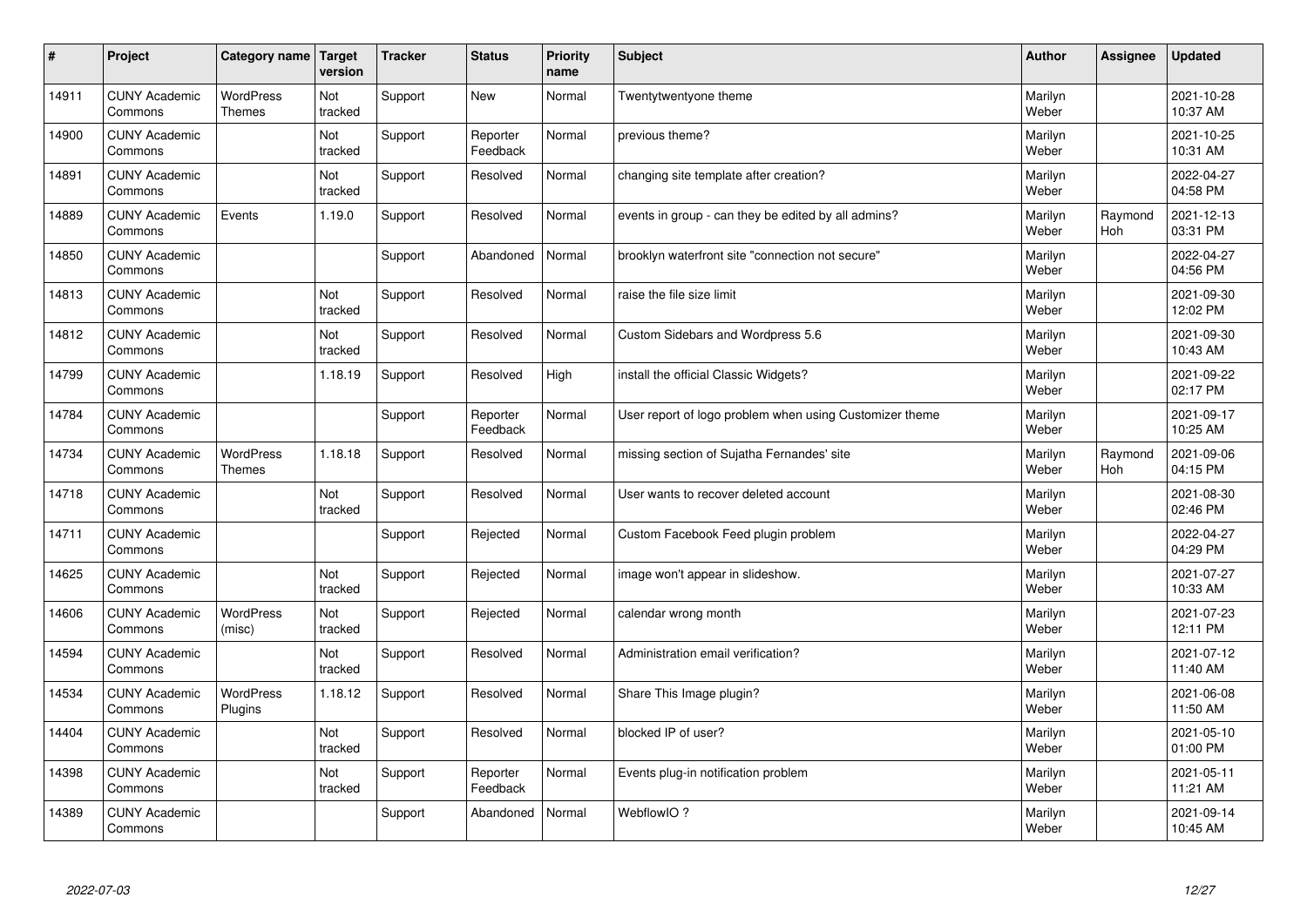| #     | Project                         | Category name   Target            | version        | <b>Tracker</b> | <b>Status</b>        | <b>Priority</b><br>name | <b>Subject</b>                               | <b>Author</b>    | Assignee              | <b>Updated</b>         |
|-------|---------------------------------|-----------------------------------|----------------|----------------|----------------------|-------------------------|----------------------------------------------|------------------|-----------------------|------------------------|
| 14378 | <b>CUNY Academic</b><br>Commons |                                   | Not<br>tracked | Support        | Resolved             | Normal                  | <b>PPTX</b> files unfetchable                | Marilyn<br>Weber |                       | 2021-05-11<br>11:25 AM |
| 14369 | <b>CUNY Academic</b><br>Commons | WordPress -<br>Media              | Not<br>tracked | Support        | Resolved             | Normal                  | renewed problem with ppsx files              | Marilyn<br>Weber |                       | 2021-04-27<br>12:44 PM |
| 14360 | <b>CUNY Academic</b><br>Commons |                                   |                | Support        | Rejected             | Normal                  | danielgerouldarchives.org?                   | Marilyn<br>Weber |                       | 2021-04-27<br>10:42 AM |
| 14344 | <b>CUNY Academic</b><br>Commons | Domain<br>Mapping                 | Not<br>tracked | Support        | Resolved             | Normal                  | arabstages.org site down                     | Marilyn<br>Weber | Raymond<br>Hoh        | 2021-04-19<br>01:42 PM |
| 14270 | <b>CUNY Academic</b><br>Commons | <b>WordPress</b><br><b>Themes</b> | 1.18.8         | Support        | Resolved             | Normal                  | grid theme?                                  | Marilyn<br>Weber |                       | 2021-04-13<br>11:20 AM |
| 14265 | <b>CUNY Academic</b><br>Commons | <b>WordPress</b><br>Plugins       | 1.18.10        | Support        | Resolved             | Normal                  | separate the tag cloud in the blog sidebar   | Marilyn<br>Weber | Boone<br>Gorges       | 2021-05-12<br>05:19 PM |
| 14246 | <b>CUNY Academic</b><br>Commons |                                   | 1.18.8         | Support        | Resolved             | Normal                  | 'Weekly jQuery Migrate Status Update"        | Marilyn<br>Weber |                       | 2021-04-13<br>11:08 AM |
| 14242 | <b>CUNY Academic</b><br>Commons |                                   |                | Support        | Resolved             | Normal                  | LAILAC site missing content                  | Marilyn<br>Weber |                       | 2021-03-27<br>08:40 AM |
| 14148 | <b>CUNY Academic</b><br>Commons |                                   |                | Support        | Abandoned            | Normal                  | post notification problem                    | Marilyn<br>Weber |                       | 2021-09-14<br>10:43 AM |
| 14129 | <b>CUNY Academic</b><br>Commons | Onboarding                        | 1.18.6         | Support        | Resolved             | Normal                  | can only see some invites sent               | Marilyn<br>Weber | Raymond<br><b>Hoh</b> | 2021-04-09<br>09:00 AM |
| 14077 | <b>CUNY Academic</b><br>Commons | <b>WordPress</b><br>Plugins       | 1.18.7         | Support        | Resolved             | Normal                  | Elementor Pro plugin for the slider          | Marilyn<br>Weber | Raymond<br><b>Hoh</b> | 2021-03-23<br>11:43 AM |
| 14074 | <b>CUNY Academic</b><br>Commons | <b>WordPress</b><br>(misc)        | Not<br>tracked | Support        | Reporter<br>Feedback | Normal                  | page password protection problem             | Marilyn<br>Weber |                       | 2021-03-02<br>11:03 AM |
| 14016 | <b>CUNY Academic</b><br>Commons |                                   |                | Support        | Rejected             | Normal                  | PDFs not downloading                         | Marilyn<br>Weber |                       | 2021-02-22<br>11:00 AM |
| 14012 | <b>CUNY Academic</b><br>Commons | WordPress<br>Plugins              | 1.18.5         | Support        | Resolved             | Normal                  | Open External Links in a New Window plugin?  | Marilyn<br>Weber | Boone<br>Gorges       | 2021-03-02<br>02:07 PM |
| 13975 | <b>CUNY Academic</b><br>Commons | Social Paper                      | Not<br>tracked | Support        | Reporter<br>Feedback | Normal                  | can't approve comments on Social Paper paper | Marilyn<br>Weber |                       | 2021-02-12<br>09:33 AM |
| 13958 | <b>CUNY Academic</b><br>Commons |                                   | 1.18.4         | Support        | Resolved             | Normal                  | calendar widget problem                      | Marilyn<br>Weber |                       | 2021-02-09<br>11:05 AM |
| 13944 | <b>CUNY Academic</b><br>Commons | WordPress<br>Plugins              | 1.18.4         | Support        | Resolved             | Normal                  | 3D FlipBook request                          | Marilyn<br>Weber |                       | 2021-02-09<br>11:05 AM |
| 13935 | <b>CUNY Academic</b><br>Commons | <b>WordPress</b><br>Plugins       | 1.18.4         | Support        | Resolved             | Low                     | Add Users sidebar widget not working         | Marilyn<br>Weber |                       | 2021-02-09<br>11:05 AM |
| 13929 | <b>CUNY Academic</b><br>Commons |                                   | 1.18.4         | Support        | Resolved             | Normal                  | update error message                         | Marilyn<br>Weber | Boone<br>Gorges       | 2021-02-09<br>11:05 AM |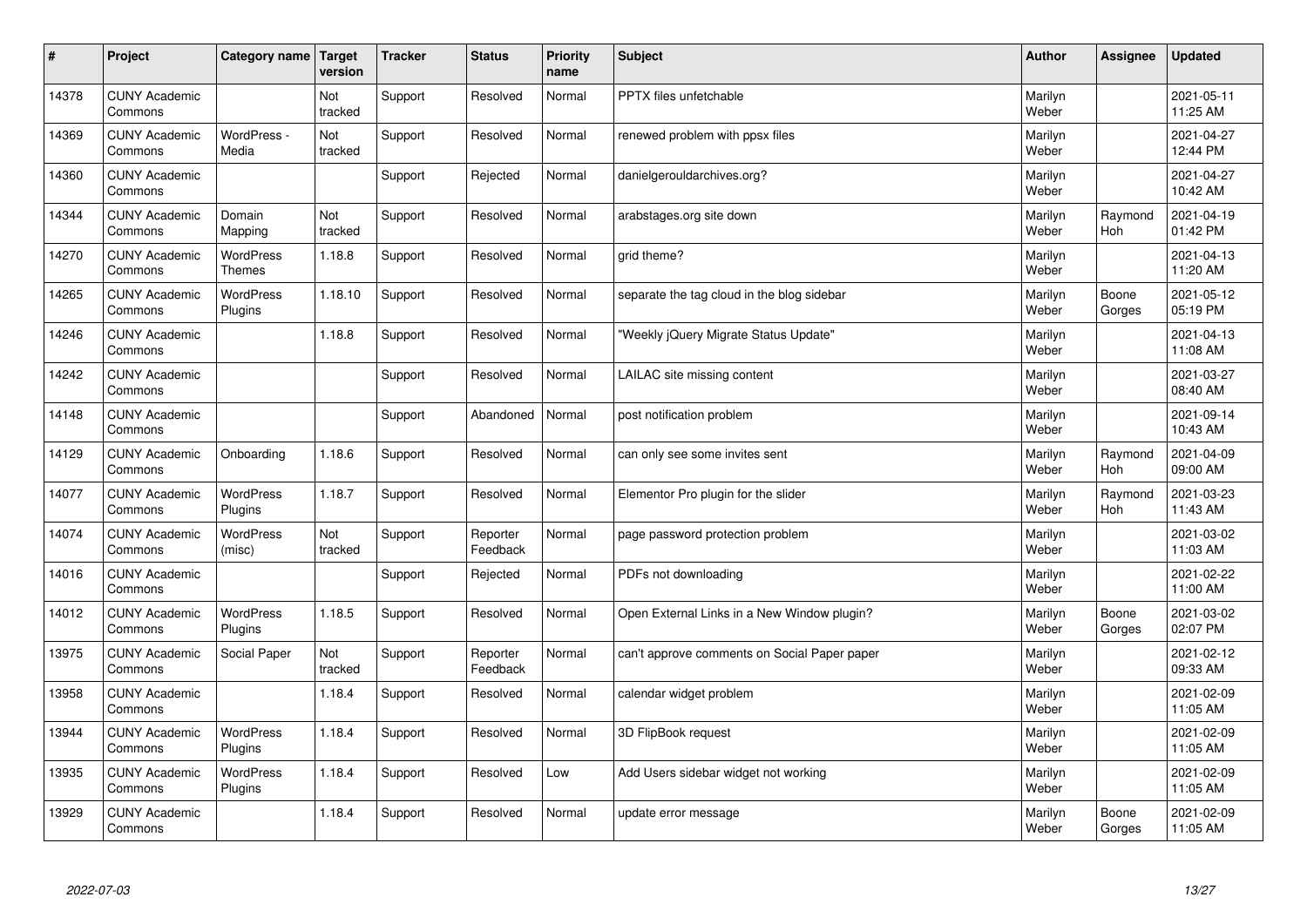| $\sharp$ | Project                         | Category name   Target      | version        | <b>Tracker</b> | <b>Status</b> | <b>Priority</b><br>name | <b>Subject</b>                                                                        | <b>Author</b>    | Assignee              | <b>Updated</b>         |
|----------|---------------------------------|-----------------------------|----------------|----------------|---------------|-------------------------|---------------------------------------------------------------------------------------|------------------|-----------------------|------------------------|
| 13918    | <b>CUNY Academic</b><br>Commons |                             | Not<br>tracked | Support        | Rejected      | Normal                  | MailPoet Newsletters Premium plugin                                                   | Marilyn<br>Weber |                       | 2021-02-09<br>11:01 AM |
| 13916    | <b>CUNY Academic</b><br>Commons |                             |                | Support        | Rejected      | Normal                  | <b>Custom Sidebars</b>                                                                | Marilyn<br>Weber |                       | 2021-02-23<br>10:45 AM |
| 13878    | <b>CUNY Academic</b><br>Commons | Group cloning               | 1.18.4         | Support        | Resolved      | High                    | When creating Group + Site and choosing 'Clone existing', cannot<br>advance to step 2 | Marilyn<br>Weber | Jeremy<br>Felt        | 2021-02-02<br>11:02 AM |
| 13846    | <b>CUNY Academic</b><br>Commons | <b>WordPress</b><br>Plugins | 1.18.3         | Support        | Resolved      | Normal                  | Yoast SEO plugin problem                                                              | Marilyn<br>Weber |                       | 2021-01-19<br>05:34 PM |
| 13841    | <b>CUNY Academic</b><br>Commons | <b>WordPress</b><br>Plugins | 1.18.3         | Support        | Resolved      | Normal                  | Folders plugin request                                                                | Marilyn<br>Weber | Boone<br>Gorges       | 2021-01-26<br>04:43 PM |
| 13826    | <b>CUNY Academic</b><br>Commons |                             |                | Support        | Resolved      | Normal                  | January 14th                                                                          | Marilyn<br>Weber |                       | 2021-01-26<br>04:26 PM |
| 13783    | <b>CUNY Academic</b><br>Commons |                             | 1.18.2         | Support        | Resolved      | Normal                  | new CUNY OneSearch url                                                                | Marilyn<br>Weber |                       | 2021-01-14<br>04:53 PM |
| 13741    | <b>CUNY Academic</b><br>Commons | WordPress<br>Plugins        | 1.18.3         | Support        | Resolved      | Normal                  | Ensemble Video Plugin                                                                 | Marilyn<br>Weber |                       | 2021-01-26<br>04:43 PM |
| 13738    | <b>CUNY Academic</b><br>Commons |                             | 1.18.1         | Support        | Resolved      | Normal                  | theme requests from a non-CUY person                                                  | Marilyn<br>Weber |                       | 2020-12-23<br>11:34 AM |
| 13710    | <b>CUNY Academic</b><br>Commons |                             | Not<br>tracked | Support        | Resolved      | Normal                  | small change to Hosting Partner Handbook                                              | Marilyn<br>Weber |                       | 2020-12-16<br>04:29 PM |
| 13699    | <b>CUNY Academic</b><br>Commons |                             | Not<br>tracked | Support        | Resolved      | Normal                  | Martin Segal Center site down                                                         | Marilyn<br>Weber | Raymond<br>Hoh        | 2020-12-22<br>03:03 PM |
| 13641    | <b>CUNY Academic</b><br>Commons |                             | 1.18.2         | Support        | Resolved      | Normal                  | follow up to migration request                                                        | Marilyn<br>Weber | Boone<br>Gorges       | 2021-01-12<br>10:59 AM |
| 13637    | <b>CUNY Academic</b><br>Commons |                             |                | Support        | Abandoned     | Normal                  | All-in-One Migration plugin request                                                   | Marilyn<br>Weber |                       | 2020-12-08<br>10:46 AM |
| 13596    | <b>CUNY Academic</b><br>Commons |                             |                | Support        | Abandoned     | Normal                  | invited as Author but show as Contributor                                             | Marilyn<br>Weber |                       | 2021-09-14<br>10:41 AM |
| 13584    | <b>CUNY Academic</b><br>Commons |                             |                | Support        | Abandoned     | Normal                  | Graphy theme question                                                                 | Marilyn<br>Weber |                       | 2021-09-14<br>10:41 AM |
| 13541    | <b>CUNY Academic</b><br>Commons |                             | Not<br>tracked | Support        | Resolved      | Normal                  | add a page template to OER site.                                                      | Marilyn<br>Weber |                       | 2020-11-11<br>11:12 AM |
| 13521    | <b>CUNY Academic</b><br>Commons | Onboarding                  | 1.17.7         | Support        | Resolved      | Normal                  | sent invitations page                                                                 | Marilyn<br>Weber | Raymond<br><b>Hoh</b> | 2020-11-10<br>10:31 AM |
| 13512    | <b>CUNY Academic</b><br>Commons | WordPress<br><b>Themes</b>  | 1.17.7         | Support        | Resolved      | Normal                  | theme update                                                                          | Marilyn<br>Weber |                       | 2020-11-16<br>04:46 PM |
| 13441    | <b>CUNY Academic</b><br>Commons |                             | 1.17.5         | Support        | Resolved      | Normal                  | ongoing user problems with daily digests                                              | Marilyn<br>Weber |                       | 2020-10-13<br>10:02 AM |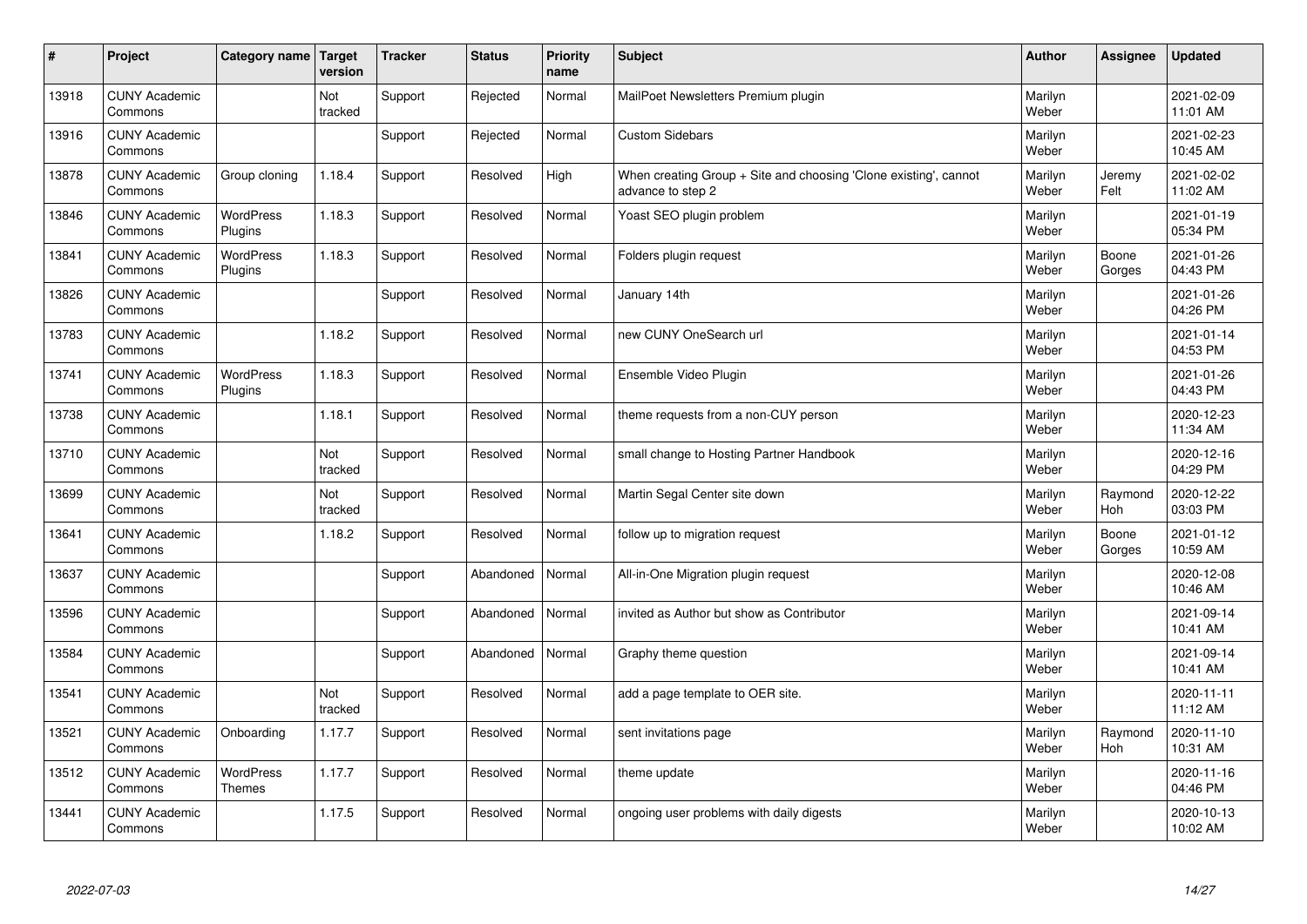| $\sharp$ | Project                         | Category name   Target            | version        | <b>Tracker</b> | <b>Status</b>        | <b>Priority</b><br>name | <b>Subject</b>                            | <b>Author</b>    | Assignee              | Updated                |
|----------|---------------------------------|-----------------------------------|----------------|----------------|----------------------|-------------------------|-------------------------------------------|------------------|-----------------------|------------------------|
| 13295    | <b>CUNY Academic</b><br>Commons |                                   | Not<br>tracked | Support        | Resolved             | Normal                  | can't find new user                       | Marilyn<br>Weber |                       | 2020-09-08<br>10:18 AM |
| 13288    | <b>CUNY Academic</b><br>Commons |                                   |                | Support        | Abandoned            | Normal                  | log in problems on iPhone 6               | Marilyn<br>Weber |                       | 2020-10-27<br>10:26 AM |
| 13286    | <b>CUNY Academic</b><br>Commons |                                   | Not<br>tracked | Support        | <b>New</b>           | Normal                  | problem connecting with WordPress app     | Marilyn<br>Weber | Raymond<br><b>Hoh</b> | 2020-09-08<br>11:16 AM |
| 13255    | <b>CUNY Academic</b><br>Commons |                                   | Not<br>tracked | Support        | Reporter<br>Feedback | Normal                  | Accessibility problems                    | Marilyn<br>Weber |                       | 2020-09-01<br>05:48 PM |
| 13238    | <b>CUNY Academic</b><br>Commons | WordPress -<br>Media              | 1.17.3         | Support        | Resolved             | Normal                  | allow ppsx file?                          | Marilyn<br>Weber | Raymond<br>Hoh        | 2020-09-10<br>11:46 AM |
| 13217    | <b>CUNY Academic</b><br>Commons |                                   |                | Support        | Rejected             | Normal                  | upload recordings of our past webinars?   | Marilyn<br>Weber |                       | 2020-08-25<br>07:56 AM |
| 13201    | <b>CUNY Academic</b><br>Commons |                                   |                | Support        | Rejected             | Low                     | PDF embedder                              | Marilyn<br>Weber |                       | 2020-09-29<br>11:37 AM |
| 13185    | <b>CUNY Academic</b><br>Commons | <b>WordPress</b><br><b>Themes</b> | 1.17.2         | Support        | Resolved             | Normal                  | Less theme?                               | Marilyn<br>Weber |                       | 2020-08-25<br>11:26 AM |
| 13184    | <b>CUNY Academic</b><br>Commons | <b>WordPress</b><br>Plugins       | 1.17.2         | Support        | Resolved             | Normal                  | google translate plugin                   | Marilyn<br>Weber |                       | 2020-08-25<br>11:36 AM |
| 13173    | <b>CUNY Academic</b><br>Commons | Group Library                     | 1.17.1         | Support        | Resolved             | High                    | all uploads to the library are silent     | Marilyn<br>Weber |                       | 2020-08-10<br>04:12 PM |
| 13169    | <b>CUNY Academic</b><br>Commons |                                   | 1.17.4         | Support        | Rejected             | Normal                  | footer logo image has no alt-text         | Marilyn<br>Weber |                       | 2020-09-22<br>10:18 AM |
| 13160    | <b>CUNY Academic</b><br>Commons |                                   |                | Support        | Rejected             | Normal                  | site not working on iphone                | Marilyn<br>Weber |                       | 2020-08-25<br>10:58 AM |
| 13159    | <b>CUNY Academic</b><br>Commons | Group Library                     | Not<br>tracked | Support        | Resolved             | Normal                  | changing folder names?                    | Marilyn<br>Weber | Boone<br>Gorges       | 2020-08-27<br>08:59 AM |
| 13138    | <b>CUNY Academic</b><br>Commons | Group Library                     | Not<br>tracked | Support        | Resolved             | Normal                  | moving Library contents for Steve Brier   | Marilyn<br>Weber |                       | 2020-08-03<br>04:00 PM |
| 13134    | <b>CUNY Academic</b><br>Commons | Site cloning                      | 1.17.1         | Support        | Resolved             | Normal                  | New site (a clone) point to old dashboard | Marilyn<br>Weber |                       | 2020-08-12<br>03:22 PM |
| 13121    | <b>CUNY Academic</b><br>Commons |                                   |                | Support        | Rejected             | Normal                  | embed a DropBox Paper file                | Marilyn<br>Weber |                       | 2020-08-25<br>10:56 AM |
| 13116    | <b>CUNY Academic</b><br>Commons | ZenDesk                           | 1.17.1         | Support        | Resolved             | Normal                  | support/send us a message link obscured   | Marilyn<br>Weber | Raymond<br>Hoh        | 2020-07-29<br>09:33 PM |
| 13091    | <b>CUNY Academic</b><br>Commons |                                   | 1.17.0         | Support        | Resolved             | Normal                  | problem with latex (math equations)       | Marilyn<br>Weber |                       | 2020-07-28<br>11:09 AM |
| 13085    | <b>CUNY Academic</b><br>Commons | Domain<br>Mapping                 | Not<br>tracked | Support        | Resolved             | Normal                  | domain mapping request                    | Marilyn<br>Weber | <b>Matt Gold</b>      | 2020-07-28<br>03:33 PM |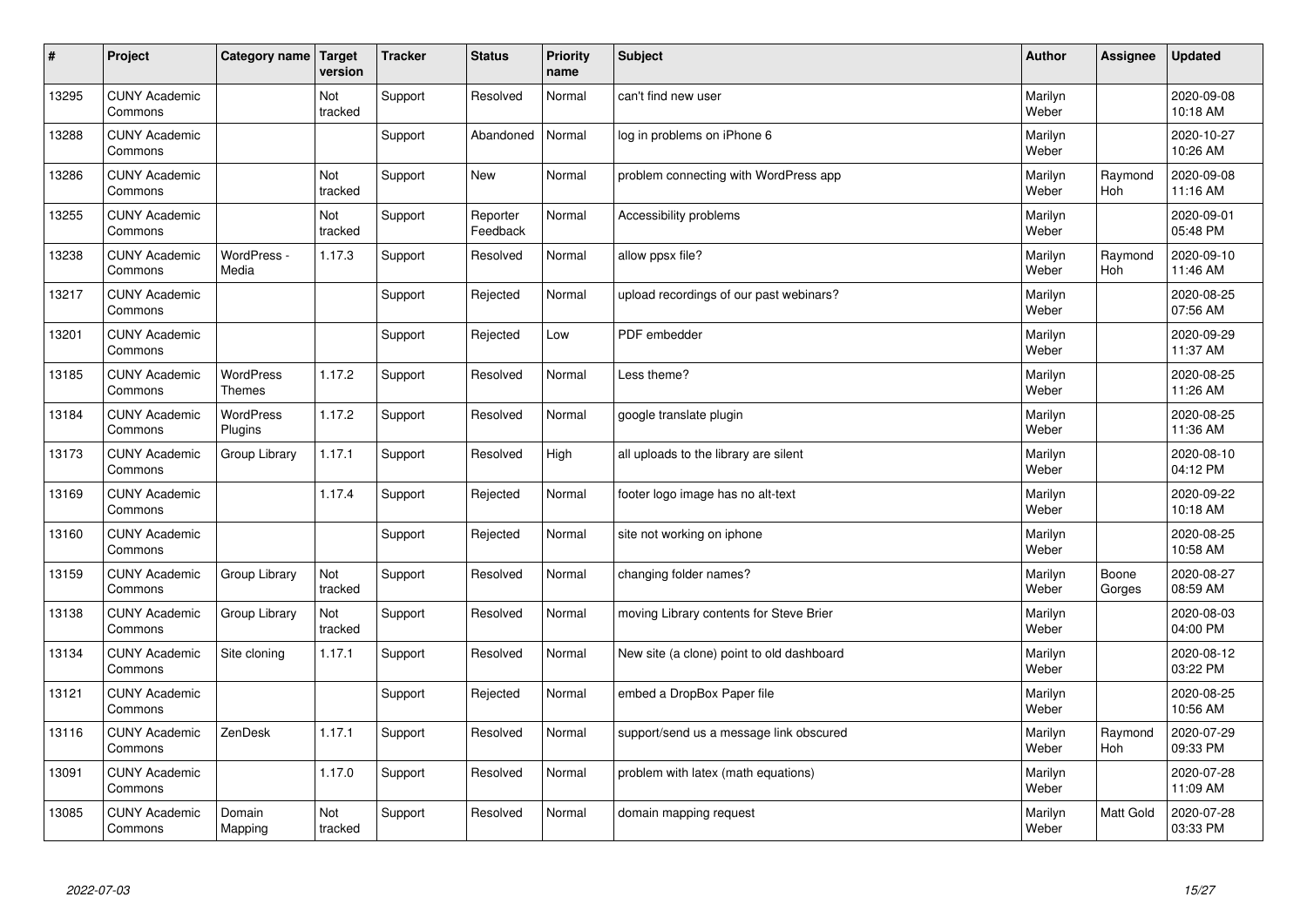| #     | Project                         | Category name   Target      | version        | <b>Tracker</b> | <b>Status</b>        | <b>Priority</b><br>name | <b>Subject</b>                                                                 | <b>Author</b>    | Assignee              | <b>Updated</b>         |
|-------|---------------------------------|-----------------------------|----------------|----------------|----------------------|-------------------------|--------------------------------------------------------------------------------|------------------|-----------------------|------------------------|
| 13065 | <b>CUNY Academic</b><br>Commons |                             | Not<br>tracked | Support        | Resolved             | Normal                  | can't invite new user to group                                                 | Marilyn<br>Weber |                       | 2020-07-22<br>04:24 PM |
| 13034 | <b>CUNY Academic</b><br>Commons |                             | Not<br>tracked | Support        | Reporter<br>Feedback | Normal                  | a site is asking people to join the Commons to get a download                  | Marilyn<br>Weber |                       | 2020-07-12<br>07:23 AM |
| 13016 | <b>CUNY Academic</b><br>Commons | Shortcodes and<br>embeds    | 1.16.15        | Support        | Resolved             | Normal                  | possible to run code examples, like in Jupyter Notebooks?                      | Marilyn<br>Weber |                       | 2020-07-16<br>11:52 AM |
| 13012 | <b>CUNY Academic</b><br>Commons | <b>WordPress</b><br>(misc)  |                | Support        | Rejected             | Normal                  | icon image associated with the teaching template's Creative Commons<br>License | Marilyn<br>Weber | Raymond<br>Hoh        | 2020-08-25<br>10:56 AM |
| 12999 | <b>CUNY Academic</b><br>Commons |                             | 1.18.1         | Support        | Resolved             | Normal                  | request for Dentist theme                                                      | Marilyn<br>Weber | Boone<br>Gorges       | 2020-12-22<br>03:31 PM |
| 12986 | <b>CUNY Academic</b><br>Commons |                             |                | Support        | Rejected             | Normal                  | Someone is trying to create accounts using random CUNY entity emails           | Marilyn<br>Weber |                       | 2020-07-02<br>09:47 PM |
| 12960 | <b>CUNY Academic</b><br>Commons |                             | 1.16.14        | Support        | Resolved             | Normal                  | mutiple plugin in requests                                                     | Marilyn<br>Weber | Boone<br>Gorges       | 2020-06-23<br>10:53 AM |
| 12905 | <b>CUNY Academic</b><br>Commons |                             | 1.16.14        | Support        | Resolved             | Normal                  | trouble embedding a flipbook from Flipsnack                                    | Marilyn<br>Weber | Boone<br>Gorges       | 2020-06-23<br>10:53 AM |
| 12861 | <b>CUNY Academic</b><br>Commons |                             |                | Support        | Resolved             | Normal                  | trouble with YouTube                                                           | Marilyn<br>Weber | Raymond<br>Hoh        | 2020-06-09<br>11:16 AM |
| 12777 | <b>CUNY Academic</b><br>Commons |                             | 1.16.14        | Support        | Resolved             | Normal                  | request to include custom javascript into a Commons-hosted site                | Marilyn<br>Weber |                       | 2020-06-16<br>04:03 PM |
| 12741 | <b>CUNY Academic</b><br>Commons | <b>WordPress</b><br>Plugins | Not<br>tracked | Support        | Reporter<br>Feedback | Normal                  | <b>Tableau Public Viz Block</b>                                                | Marilyn<br>Weber | Raymond<br><b>Hoh</b> | 2020-05-12<br>11:00 AM |
| 12676 | <b>CUNY Academic</b><br>Commons | <b>WordPress</b><br>Plugins | 1.16.10        | Support        | Resolved             | Normal                  | request for Require Post Category plug-in                                      | Marilyn<br>Weber |                       | 2020-04-28<br>11:03 AM |
| 12543 | <b>CUNY Academic</b><br>Commons | <b>Public Portfolio</b>     | Not<br>tracked | Support        | Resolved             | Normal                  | User cannot find profile edit button                                           | Marilyn<br>Weber | scott voth            | 2020-03-22<br>02:49 PM |
| 12515 | <b>CUNY Academic</b><br>Commons | cuny.is                     | 1.16.7         | Support        | Resolved             | Normal                  | AJAX actions on cuny is admin page are failing                                 | Marilyn<br>Weber |                       | 2020-03-10<br>11:57 AM |
| 12427 | <b>CUNY Academic</b><br>Commons |                             | Not<br>tracked | Support        | Resolved             | Normal                  | organizing PDF on a site?                                                      | Marilyn<br>Weber | scott voth            | 2020-03-10<br>11:11 AM |
| 12395 | <b>CUNY Academic</b><br>Commons | Spam/Spam<br>Prevention     | Not<br>tracked | Support        | Resolved             | Normal                  | comments again being blocked                                                   | Marilyn<br>Weber | Raymond<br><b>Hoh</b> | 2020-03-10<br>11:13 AM |
| 12393 | <b>CUNY Academic</b><br>Commons | WordPress<br>(misc)         |                | Support        | Resolved             | High                    | size limit for files                                                           | Marilyn<br>Weber |                       | 2020-02-18<br>10:13 AM |
| 12382 | <b>CUNY Academic</b><br>Commons | Membership                  | Not<br>tracked | Support        | <b>New</b>           | Normal                  | Email request change                                                           | Marilyn<br>Weber | Marilyn<br>Weber      | 2020-02-06<br>12:56 PM |
| 12352 | <b>CUNY Academic</b><br>Commons |                             | Not<br>tracked | Support        | <b>New</b>           | Normal                  | 'posts list" page builder block option                                         | Marilyn<br>Weber |                       | 2020-02-03<br>01:29 PM |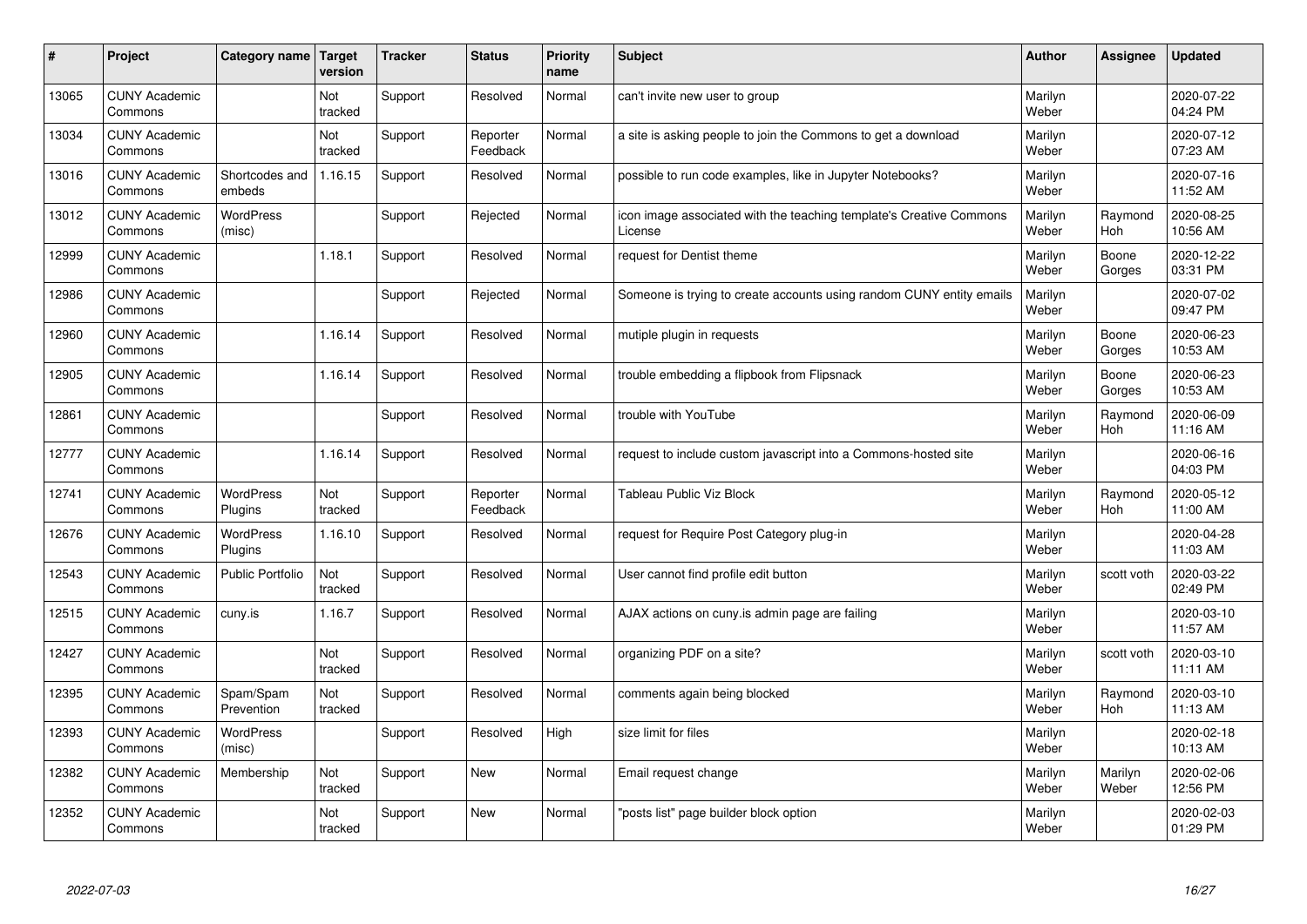| #     | Project                         | Category name   Target            | version        | <b>Tracker</b> | <b>Status</b>        | <b>Priority</b><br>name | <b>Subject</b>                                                                       | <b>Author</b>    | Assignee              | Updated                |
|-------|---------------------------------|-----------------------------------|----------------|----------------|----------------------|-------------------------|--------------------------------------------------------------------------------------|------------------|-----------------------|------------------------|
| 12350 | <b>CUNY Academic</b><br>Commons | <b>Blogs</b><br>(BuddyPress)      | Not<br>tracked | Support        | Reporter<br>Feedback | Normal                  | URL creation problem                                                                 | Marilyn<br>Weber |                       | 2020-02-03<br>11:27 AM |
| 12346 | <b>CUNY Academic</b><br>Commons | Redmine                           |                | Support        | Resolved             | Normal                  | another Redmine request                                                              | Marilyn<br>Weber | Matt Gold             | 2020-01-30<br>08:20 PM |
| 12334 | <b>CUNY Academic</b><br>Commons |                                   |                | Support        | Resolved             | Normal                  | request for a Redmine account                                                        | Marilyn<br>Weber | <b>Matt Gold</b>      | 2020-01-30<br>12:01 PM |
| 12302 | <b>CUNY Academic</b><br>Commons | <b>WordPress</b><br><b>Themes</b> | 1.16.4         | Support        | Resolved             | Normal                  | Pictorio theme request                                                               | Marilyn<br>Weber | Raymond<br><b>Hoh</b> | 2020-01-28<br>11:44 AM |
| 12205 | <b>CUNY Academic</b><br>Commons |                                   |                | Support        | Rejected             | Normal                  | possible update to the 2019 theme?                                                   | Marilyn<br>Weber |                       | 2020-01-14<br>12:08 PM |
| 12190 | <b>CUNY Academic</b><br>Commons | Blogs<br>(BuddyPress)             | Not<br>tracked | Support        | Resolved             | Normal                  | Site avatar in directory is not what user expects                                    | Marilyn<br>Weber |                       | 2019-12-12<br>08:51 PM |
| 12176 | <b>CUNY Academic</b><br>Commons |                                   | Not<br>tracked | Support        | Resolved             | Normal                  | Mp4s?                                                                                | Marilyn<br>Weber |                       | 2019-12-05<br>11:04 AM |
| 12165 | <b>CUNY Academic</b><br>Commons | <b>BuddyPress</b><br>(misc)       | Not<br>tracked | Support        | Resolved             | Normal                  | two reports of Profile problems                                                      | Marilyn<br>Weber | Boone<br>Gorges       | 2019-12-04<br>05:06 PM |
| 12156 | <b>CUNY Academic</b><br>Commons | <b>Blogs</b><br>(BuddyPress)      | Not<br>tracked | Support        | Resolved             | Normal                  | My Sites list (Commons Profile or Sites directory) doesn't match toolbar<br>dropdown | Marilyn<br>Weber |                       | 2019-12-11<br>10:20 AM |
| 12137 | <b>CUNY Academic</b><br>Commons | WordPress<br><b>Themes</b>        | Not<br>tracked | Support        | Resolved             | Normal                  | media player problem                                                                 | Marilyn<br>Weber |                       | 2019-12-12<br>08:52 PM |
| 11977 | <b>CUNY Academic</b><br>Commons |                                   | Not<br>tracked | Support        | Resolved             | Normal                  | please remove me from many sites                                                     | Marilyn<br>Weber |                       | 2019-11-21<br>01:05 PM |
| 11976 | <b>CUNY Academic</b><br>Commons | <b>WordPress</b><br><b>Themes</b> | Not<br>tracked | Support        | Resolved             | Normal                  | ColorMag request                                                                     | Marilyn<br>Weber |                       | 2021-02-01<br>10:25 AM |
| 11961 | <b>CUNY Academic</b><br>Commons | Membership                        | Not<br>tracked | Support        | Resolved             | Normal                  | switch email for student user                                                        | Marilyn<br>Weber |                       | 2019-10-09<br>01:56 PM |
| 11922 | <b>CUNY Academic</b><br>Commons | Membership                        | Not<br>tracked | Support        | Resolved             | Normal                  | https://commons.gc.cuny.edu/members/cunyhealthequity/                                | Marilyn<br>Weber |                       | 2019-10-02<br>04:05 PM |
| 11915 | <b>CUNY Academic</b><br>Commons |                                   | Not<br>tracked | Support        | Resolved             | Normal                  | User not in list                                                                     | Marilyn<br>Weber |                       | 2019-10-28<br>10:13 AM |
| 11912 | <b>CUNY Academic</b><br>Commons |                                   |                | Support        | Resolved             | Normal                  | influence search results?                                                            | Marilyn<br>Weber |                       | 2020-02-11<br>10:51 AM |
| 11908 | <b>CUNY Academic</b><br>Commons | Spam/Spam<br>Prevention           | 1.17.7         | Support        | Resolved             | Normal                  | overeager spam filter                                                                | Marilyn<br>Weber | Raymond<br>Hoh        | 2020-11-05<br>04:36 PM |
| 11907 | <b>CUNY Academic</b><br>Commons | Public Portfolio                  | 1.15.13        | Support        | Resolved             | Normal                  | more publications problems (in profile)                                              | Marilyn<br>Weber |                       | 2019-11-04<br>11:16 AM |
| 11896 | <b>CUNY Academic</b><br>Commons |                                   | Not<br>tracked | Support        | Resolved             | Normal                  | https://thenurseswritingproject.commons.gc.cuny.edu                                  | Marilyn<br>Weber |                       | 2019-09-24<br>08:09 AM |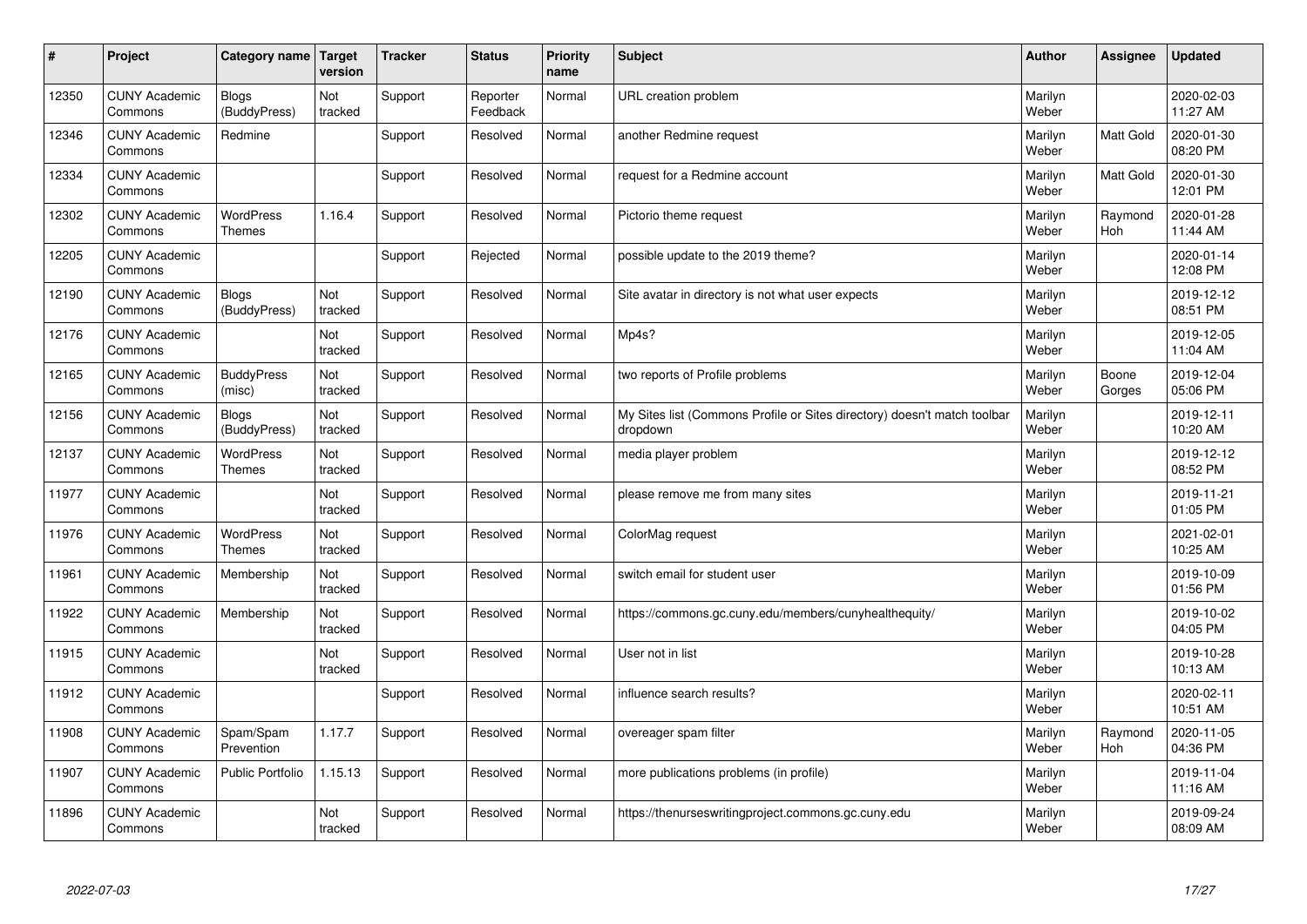| #     | Project                         | Category name                     | <b>Target</b><br>version | <b>Tracker</b> | <b>Status</b>        | Priority<br>name | <b>Subject</b>                                                                                        | <b>Author</b>    | Assignee       | <b>Updated</b>         |
|-------|---------------------------------|-----------------------------------|--------------------------|----------------|----------------------|------------------|-------------------------------------------------------------------------------------------------------|------------------|----------------|------------------------|
| 11866 | <b>CUNY Academic</b><br>Commons | <b>WordPress</b><br><b>Themes</b> | 1.15.10                  | Support        | Resolved             | Normal           | problem with project widget and the 'skills' to generate tags                                         | Marilyn<br>Weber | Raymond<br>Hoh | 2019-09-19<br>03:20 PM |
| 11848 | <b>CUNY Academic</b><br>Commons |                                   | Not<br>tracked           | Support        | Hold                 | Normal           | a Dean of Faculty wants to share a large file                                                         | Marilyn<br>Weber |                | 2019-09-24<br>08:44 AM |
| 11832 | <b>CUNY Academic</b><br>Commons | <b>WordPress</b><br>Plugins       | 1.15.11                  | Support        | Resolved             | Normal           | Yoast SEO premium for sexgenlab.org                                                                   | Marilyn<br>Weber |                | 2019-10-08<br>11:22 AM |
| 11813 | <b>CUNY Academic</b><br>Commons | <b>WordPress</b><br>Plugins       | 1.15.9                   | Support        | Resolved             | Normal           | 'Change Password Protected Message" plugin requests                                                   | Marilyn<br>Weber |                | 2019-09-10<br>05:57 PM |
| 11811 | <b>CUNY Academic</b><br>Commons |                                   | Not<br>tracked           | Support        | Duplicate            | Normal           | Content of Publications widget on profile page being erased on save                                   | Marilyn<br>Weber |                | 2019-10-08<br>11:16 AM |
| 11787 | <b>CUNY Academic</b><br>Commons |                                   | Not<br>tracked           | Support        | Reporter<br>Feedback | Normal           | automated comments notifications on ZenDesk                                                           | Marilyn<br>Weber |                | 2019-08-26<br>06:18 PM |
| 11771 | <b>CUNY Academic</b><br>Commons |                                   | Not<br>tracked           | Support        | Reporter<br>Feedback | Normal           | post displays in sections                                                                             | Marilyn<br>Weber |                | 2019-08-20<br>10:34 AM |
| 11665 | <b>CUNY Academic</b><br>Commons |                                   |                          | Support        | Resolved             | Immediate        | "My Groups" conflating two groups                                                                     | Marilyn<br>Weber |                | 2019-07-24<br>10:43 PM |
| 11650 | <b>CUNY Academic</b><br>Commons |                                   | Not<br>tracked           | Support        | Resolved             | Normal           | https://commons.gc.cuny.edu/groups/introduction-to-literary-studies-eng<br>ish-252-at-hunter-college/ | Marilyn<br>Weber |                | 2019-07-18<br>02:28 PM |
| 11647 | <b>CUNY Academic</b><br>Commons |                                   | 1.15.6                   | Support        | Resolved             | Normal           | Tribulant Newsletters update                                                                          | Marilyn<br>Weber |                | 2019-07-18<br>02:27 PM |
| 11609 | <b>CUNY Academic</b><br>Commons |                                   | 1.15.5                   | Support        | Resolved             | Normal           | Mixed Content flag                                                                                    | Marilyn<br>Weber |                | 2019-06-27<br>06:54 PM |
| 11519 | <b>CUNY Academic</b><br>Commons |                                   | Not<br>tracked           | Support        | Assigned             | Normal           | comment option not appearing                                                                          | Marilyn<br>Weber |                | 2019-09-24<br>10:28 AM |
| 11516 | <b>CUNY Academic</b><br>Commons | Membership                        | Not<br>tracked           | Support        | Resolved             | Normal           | request for email change                                                                              | Marilyn<br>Weber |                | 2019-06-04<br>01:48 PM |
| 11509 | <b>CUNY Academic</b><br>Commons |                                   | Not<br>tracked           | Support        | Reporter<br>Feedback | Normal           | deleted Page causing a Menu problem?                                                                  | Marilyn<br>Weber |                | 2019-06-04<br>09:54 AM |
| 11448 | <b>CUNY Academic</b><br>Commons | <b>BuddyPress</b><br>(misc)       | 1.15.1                   | Support        | Resolved             | Normal           | sole administrator listed on sites is not an admin at all?                                            | Marilyn<br>Weber | Raymond<br>Hoh | 2019-05-14<br>11:15 AM |
| 11294 | <b>CUNY Academic</b><br>Commons | Account<br>settings               | Not<br>tracked           | Support        | Resolved             | Normal           | student emgail change                                                                                 | Marilyn<br>Weber | Matt Gold      | 2019-04-07<br>09:11 PM |
| 11267 | <b>CUNY Academic</b><br>Commons |                                   |                          | Support        | Rejected             | Normal           | signing up with a nonCUNY signup code from the Register page                                          | Marilyn<br>Weber |                | 2019-03-26<br>03:00 PM |
| 11233 | <b>CUNY Academic</b><br>Commons |                                   | 1.14.9                   | Support        | Resolved             | Normal           | Hotjar ?                                                                                              | Marilyn<br>Weber |                | 2019-03-26<br>12:10 PM |
| 11225 | <b>CUNY Academic</b><br>Commons |                                   | Not<br>tracked           | Support        | Resolved             | Normal           | bulk upload?                                                                                          | Marilyn<br>Weber |                | 2019-09-18<br>10:31 AM |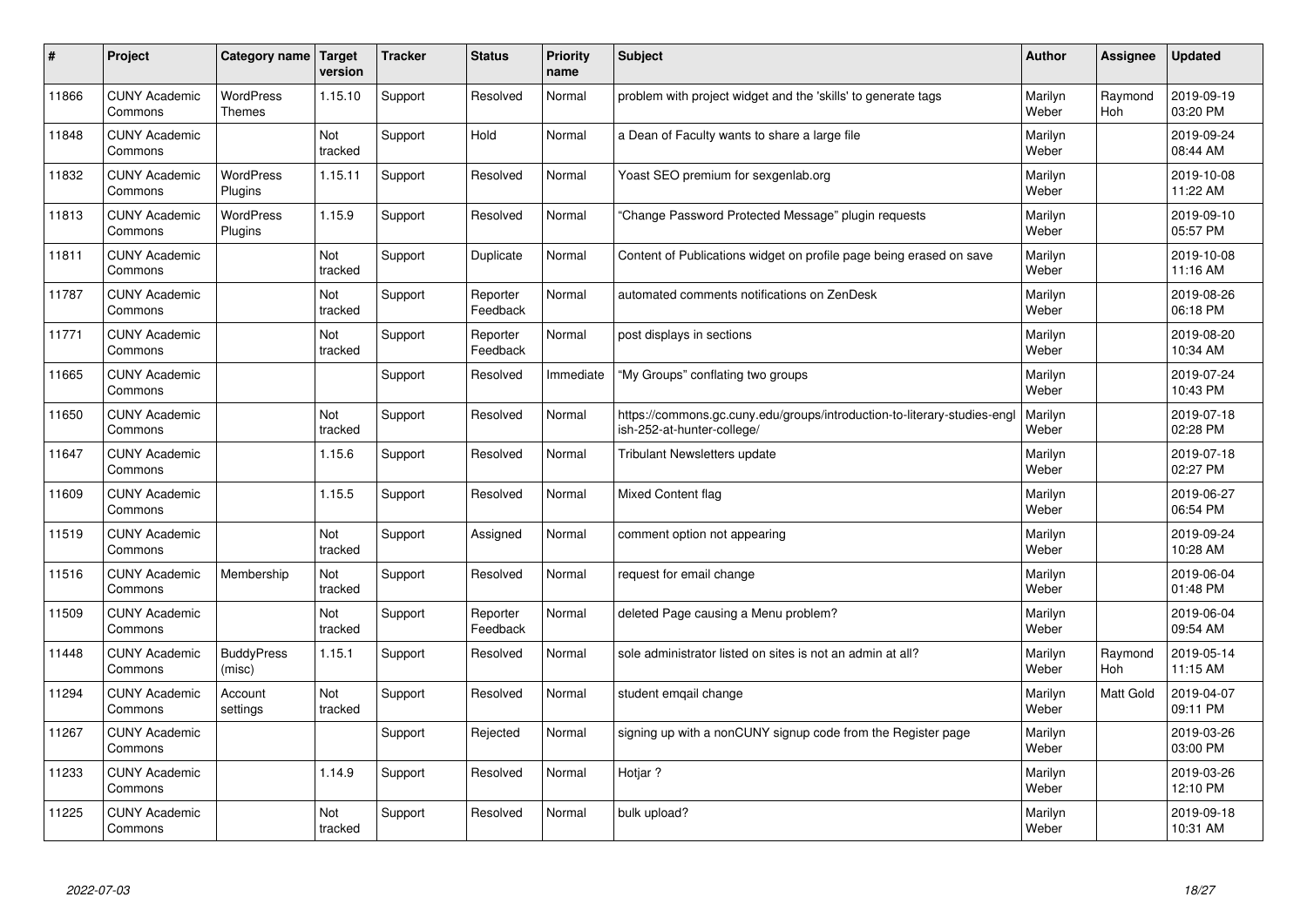| #     | Project                         | Category name                     | Target<br>version | <b>Tracker</b> | <b>Status</b>        | <b>Priority</b><br>name | <b>Subject</b>                              | <b>Author</b>    | Assignee              | <b>Updated</b>         |
|-------|---------------------------------|-----------------------------------|-------------------|----------------|----------------------|-------------------------|---------------------------------------------|------------------|-----------------------|------------------------|
| 11217 | <b>CUNY Academic</b><br>Commons | Membership                        | Not<br>tracked    | Support        | Resolved             | Normal                  | Another email update                        | Marilyn<br>Weber |                       | 2019-03-12<br>03:37 PM |
| 11211 | <b>CUNY Academic</b><br>Commons | <b>WordPress</b><br><b>Themes</b> | 1.14.8            | Support        | Resolved             | Normal                  | user needs to edit the HTML coding          | Marilyn<br>Weber |                       | 2019-03-12<br>11:20 AM |
| 11210 | <b>CUNY Academic</b><br>Commons | Membership                        | Not<br>tracked    | Support        | Resolved             | Normal                  | Please change the email                     | Marilyn<br>Weber |                       | 2019-03-11<br>04:16 PM |
| 11205 | <b>CUNY Academic</b><br>Commons | <b>WordPress</b><br>Plugins       | Not<br>tracked    | Support        | Resolved             | Normal                  | problems with Google calendar               | Marilyn<br>Weber | Raymond<br><b>Hoh</b> | 2019-03-11<br>02:17 PM |
| 11198 | <b>CUNY Academic</b><br>Commons |                                   | Not<br>tracked    | Support        | Resolved             | Normal                  | former CUNY employee                        | Marilyn<br>Weber |                       | 2019-03-07<br>02:21 PM |
| 11149 | <b>CUNY Academic</b><br>Commons |                                   | Not<br>tracked    | Support        | Reporter<br>Feedback | Normal                  | comments getting blocked                    | Marilyn<br>Weber | Raymond<br>Hoh        | 2019-03-26<br>11:40 AM |
| 11147 | <b>CUNY Academic</b><br>Commons | Membership                        | Not<br>tracked    | Support        | Resolved             | Normal                  | employee email change                       | Marilyn<br>Weber |                       | 2019-03-12<br>03:58 PM |
| 11127 | <b>CUNY Academic</b><br>Commons | Membership                        | Not<br>tracked    | Support        | Resolved             | Normal                  | user with new campus affiliation            | Marilyn<br>Weber |                       | 2019-02-19<br>02:09 PM |
| 11091 | <b>CUNY Academic</b><br>Commons | <b>BuddyPress</b><br><b>Docs</b>  | 1.14.7            | Support        | Resolved             | Normal                  | word limit for comments on a group doc?     | Marilyn<br>Weber |                       | 2019-02-26<br>02:04 PM |
| 11031 | <b>CUNY Academic</b><br>Commons |                                   | Not<br>tracked    | Support        | Resolved             | Normal                  | new group with seemingly old topics         | Marilyn<br>Weber |                       | 2019-02-11<br>12:17 PM |
| 11029 | <b>CUNY Academic</b><br>Commons | Authentication                    | 1.14.9            | Support        | Resolved             | Normal                  | Sujatha Fernandes cannot edit her site      | Marilyn<br>Weber | Raymond<br>Hoh        | 2019-03-26<br>12:10 PM |
| 11017 | <b>CUNY Academic</b><br>Commons |                                   | Not<br>tracked    | Support        | Resolved             | Normal                  | site didn't save?                           | Marilyn<br>Weber |                       | 2019-01-25<br>03:47 PM |
| 11006 | <b>CUNY Academic</b><br>Commons | Groups (misc)                     | 1.14.6            | Support        | Resolved             | Normal                  | removing members from a group isn't working | Marilyn<br>Weber |                       | 2019-01-24<br>03:18 PM |
| 11003 | <b>CUNY Academic</b><br>Commons |                                   | Not<br>tracked    | Support        | Resolved             | Normal                  | user email change                           | Marilyn<br>Weber |                       | 2019-01-24<br>02:50 PM |
| 11002 | <b>CUNY Academic</b><br>Commons |                                   | Not<br>tracked    | Support        | Resolved             | Normal                  | open link in a new tab not working          | Marilyn<br>Weber |                       | 2019-06-03<br>07:57 PM |
| 10986 | <b>CUNY Academic</b><br>Commons |                                   | Not<br>tracked    | Support        | Resolved             | Normal                  | PDF embedder provoking error                | Marilyn<br>Weber |                       | 2019-03-29<br>04:28 PM |
| 10941 | <b>CUNY Academic</b><br>Commons | Membership                        | Not<br>tracked    | Support        | Resolved             | Normal                  | update user email                           | Marilyn<br>Weber |                       | 2019-02-13<br>02:24 PM |
| 10932 | <b>CUNY Academic</b><br>Commons |                                   |                   | Support        | Resolved             | Normal                  | add me as admin to meenaalexander.com       | Marilyn<br>Weber | <b>Matt Gold</b>      | 2019-01-09<br>02:12 PM |
| 10910 | <b>CUNY Academic</b><br>Commons | Membership                        | Not<br>tracked    | Support        | Resolved             | Normal                  | request to be an admin to a prof's site     | Marilyn<br>Weber |                       | 2019-01-04<br>10:45 AM |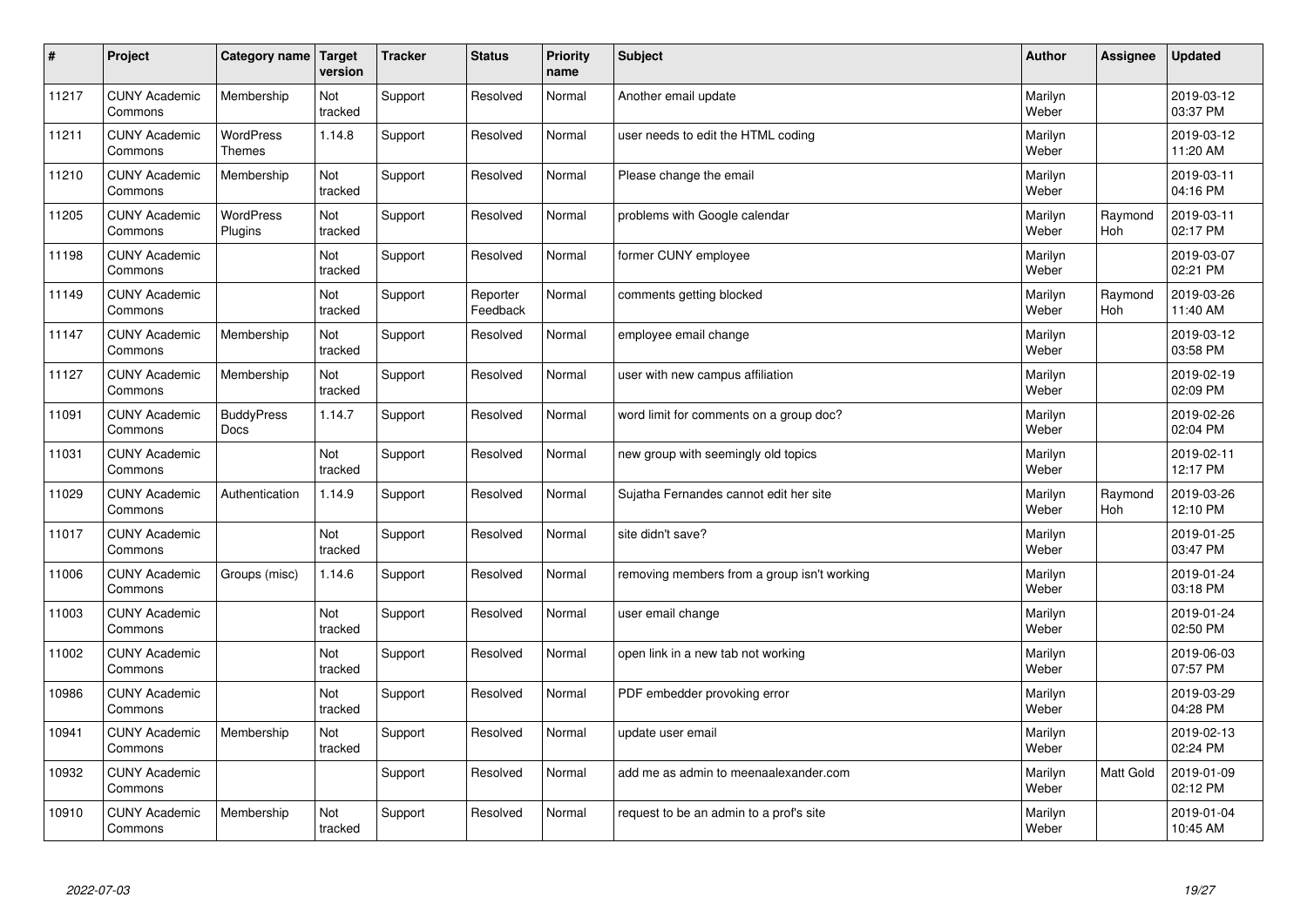| #     | Project                         | Category name   Target        | version        | <b>Tracker</b> | <b>Status</b>        | <b>Priority</b><br>name | <b>Subject</b>                                                                           | <b>Author</b>    | Assignee              | Updated                |
|-------|---------------------------------|-------------------------------|----------------|----------------|----------------------|-------------------------|------------------------------------------------------------------------------------------|------------------|-----------------------|------------------------|
| 10850 | <b>CUNY Academic</b><br>Commons |                               |                | Support        | Rejected             | Normal                  | Gravity form being resent                                                                | Marilyn<br>Weber |                       | 2018-12-20<br>10:18 PM |
| 10838 | <b>CUNY Academic</b><br>Commons |                               | 1.15.3         | Support        | Rejected             | Normal                  | two plugin/theme requests from a digital fellow                                          | Marilyn<br>Weber |                       | 2019-06-11<br>10:31 AM |
| 10820 | <b>CUNY Academic</b><br>Commons |                               | Not<br>tracked | Support        | Resolved             | Normal                  | retrieve deleted pages/posts                                                             | Marilyn<br>Weber |                       | 2018-12-13<br>06:33 PM |
| 10657 | <b>CUNY Academic</b><br>Commons |                               | Not<br>tracked | Support        | Reporter<br>Feedback | Normal                  | child theme problems                                                                     | Marilyn<br>Weber |                       | 2018-11-08<br>01:19 PM |
| 10606 | <b>CUNY Academic</b><br>Commons | cdev.gc.cuny.ed<br>u.         | Not<br>tracked | Support        | Resolved             | Normal                  | problems with testing environment                                                        | Marilyn<br>Weber |                       | 2018-11-02<br>10:27 AM |
| 10571 | <b>CUNY Academic</b><br>Commons |                               | Not<br>tracked | Support        | Abandoned            | Normal                  | newsletter queue problem                                                                 | Marilyn<br>Weber |                       | 2018-12-10<br>03:58 PM |
| 10440 | <b>CUNY Academic</b><br>Commons |                               | Not<br>tracked | Support        | Resolved             | Normal                  | Acert post problem                                                                       | Marilyn<br>Weber |                       | 2018-12-10<br>03:57 PM |
| 10407 | <b>CUNY Academic</b><br>Commons |                               | Not<br>tracked | Support        | Resolved             | Normal                  | toolbar problem                                                                          | Marilyn<br>Weber | Boone<br>Gorges       | 2018-10-23<br>10:52 AM |
| 10387 | <b>CUNY Academic</b><br>Commons | Membership                    | Not<br>tracked | Support        | Resolved             | Normal                  | remove user page                                                                         | Marilyn<br>Weber |                       | 2018-09-28<br>02:26 PM |
| 10298 | <b>CUNY Academic</b><br>Commons |                               | Not<br>tracked | Support        | Resolved             | Normal                  | RSS feed to itunes problem                                                               | Marilyn<br>Weber |                       | 2018-12-10<br>03:57 PM |
| 10273 | <b>CUNY Academic</b><br>Commons | Registration                  | Not<br>tracked | Support        | Reporter<br>Feedback | Normal                  | users combining CF and campus address                                                    | Marilyn<br>Weber |                       | 2019-09-18<br>10:58 AM |
| 10266 | <b>CUNY Academic</b><br>Commons |                               |                | Support        | Resolved             | Normal                  | GC email change requested                                                                | Marilyn<br>Weber | <b>Matt Gold</b>      | 2018-08-30<br>03:07 PM |
| 10257 | <b>CUNY Academic</b><br>Commons | Membership                    | Not<br>tracked | Support        | Resolved             | Normal                  | change the email from @login.cuny.edu to campu email                                     | Marilyn<br>Weber |                       | 2018-12-10<br>03:55 PM |
| 10256 | <b>CUNY Academic</b><br>Commons |                               |                | Support        | Resolved             | Normal                  | email change requested                                                                   | Marilyn<br>Weber | <b>Matt Gold</b>      | 2018-08-29<br>02:52 PM |
| 10245 | <b>CUNY Academic</b><br>Commons | Email<br><b>Notifications</b> | 1.13.8         | Support        | Resolved             | Urgent                  | Placeholders in action emails (activation, password reset) not being<br>properly swapped | Marilyn<br>Weber | Raymond<br><b>Hoh</b> | 2018-08-30<br>04:02 PM |
| 10240 | <b>CUNY Academic</b><br>Commons | WordPress<br>Plugins          | 1.13.8         | Support        | Resolved             | Normal                  | require-featured-image plug-in request                                                   | Marilyn<br>Weber |                       | 2018-08-29<br>05:15 PM |
| 10239 | <b>CUNY Academic</b><br>Commons |                               | Not<br>tracked | Support        | Resolved             | Normal                  | musicroombooking.commons.gc.cuny.edu                                                     | Marilyn<br>Weber |                       | 2018-08-29<br>03:06 PM |
| 10227 | <b>CUNY Academic</b><br>Commons |                               |                | Support        | Resolved             | Normal                  | user incorrectly entered her email address                                               | Marilyn<br>Weber | Matt Gold             | 2018-08-26<br>08:55 PM |
| 10133 | <b>CUNY Academic</b><br>Commons | <b>WordPress</b><br>(misc)    | Not<br>tracked | Support        | Resolved             | Normal                  | two Commons sites to be migrated elsewhere                                               | Marilyn<br>Weber |                       | 2018-12-10<br>03:54 PM |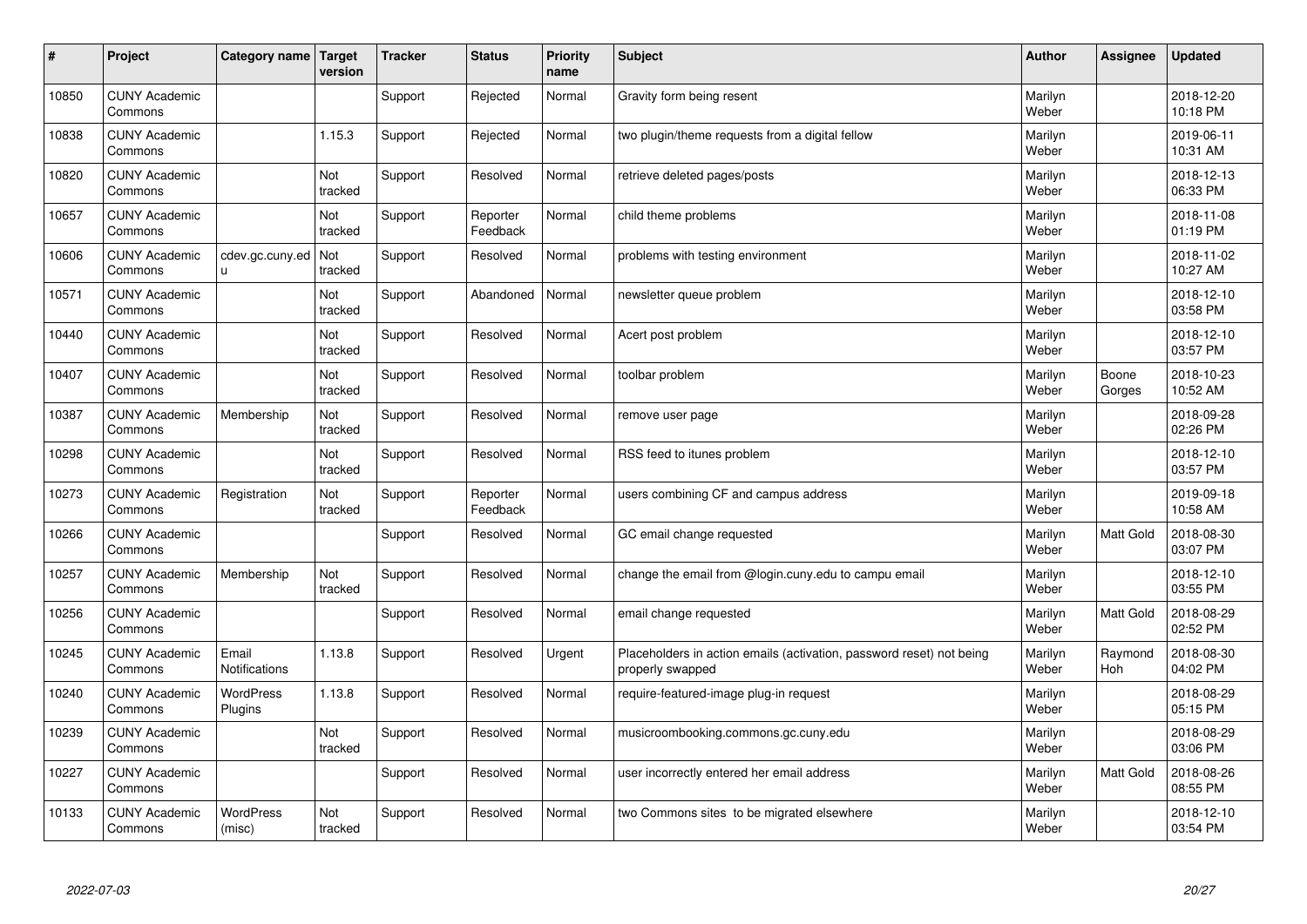| $\pmb{\#}$ | Project                         | Category name                     | Target<br>version | <b>Tracker</b> | <b>Status</b> | <b>Priority</b><br>name | <b>Subject</b>                                          | <b>Author</b>    | Assignee        | <b>Updated</b>         |
|------------|---------------------------------|-----------------------------------|-------------------|----------------|---------------|-------------------------|---------------------------------------------------------|------------------|-----------------|------------------------|
| 10066      | <b>CUNY Academic</b><br>Commons | Membership                        | Not<br>tracked    | Support        | Resolved      | Normal                  | add me as an admin to https://pkms.commons.gc.cuny.edu/ | Marilyn<br>Weber |                 | 2018-07-26<br>11:54 AM |
| 10059      | <b>CUNY Academic</b><br>Commons | <b>WordPress</b><br><b>Themes</b> | Not<br>tracked    | Support        | Resolved      | Normal                  | Magazine Premium theme for new site                     | Marilyn<br>Weber |                 | 2020-02-17<br>03:39 PM |
| 10006      | <b>CUNY Academic</b><br>Commons | Membership                        | Not<br>tracked    | Support        | Resolved      | Normal                  | another email change request                            | Marilyn<br>Weber |                 | 2018-07-13<br>12:36 PM |
| 9996       | <b>CUNY Academic</b><br>Commons | Membership                        | Not<br>tracked    | Support        | Rejected      | Normal                  | user email change request                               | Marilyn<br>Weber |                 | 2018-07-16<br>10:49 AM |
| 9965       | <b>CUNY Academic</b><br>Commons | <b>WordPress</b><br>Plugins       | 1.13.4            | Support        | Resolved      | Normal                  | plug-in request for OneTone Companion                   | Marilyn<br>Weber | Raymond<br>Hoh  | 2018-06-26<br>12:00 PM |
| 9955       | <b>CUNY Academic</b><br>Commons | WordPress<br>Plugins              | 1.13.4            | Support        | Rejected      | Normal                  | docx converter plugin?                                  | Marilyn<br>Weber |                 | 2018-06-26<br>11:39 AM |
| 9949       | <b>CUNY Academic</b><br>Commons |                                   | 1.13.4            | Support        | Resolved      | Normal                  | raise storage space limit?                              | Marilyn<br>Weber | Boone<br>Gorges | 2018-06-26<br>12:00 PM |
| 9928       | <b>CUNY Academic</b><br>Commons | Account<br>settings               |                   | Support        | Resolved      | Normal                  | email change request from former student                | Marilyn<br>Weber | Matt Gold       | 2018-06-14<br>10:20 AM |
| 9927       | <b>CUNY Academic</b><br>Commons | Membership                        | Not<br>tracked    | Support        | Resolved      | Normal                  | wrong email used                                        | Marilyn<br>Weber | Matt Gold       | 2018-06-14<br>10:21 AM |
| 9889       | <b>CUNY Academic</b><br>Commons |                                   | Not<br>tracked    | Support        | Resolved      | Normal                  | remove comments from activity feed?                     | Marilyn<br>Weber |                 | 2018-12-10<br>03:53 PM |
| 9888       | <b>CUNY Academic</b><br>Commons | WordPress<br>Plugins              | 1.13.3            | Support        | Resolved      | Normal                  | Business directory Plug-in request                      | Marilyn<br>Weber |                 | 2018-06-12<br>11:52 AM |
| 9886       | <b>CUNY Academic</b><br>Commons | cuny.is                           | Not<br>tracked    | Support        | Resolved      | Normal                  | cuny.is SSL                                             | Marilyn<br>Weber |                 | 2018-10-26<br>02:07 PM |
| 9885       | <b>CUNY Academic</b><br>Commons |                                   |                   | Support        | Rejected      | Normal                  | Publications field problem                              | Marilyn<br>Weber |                 | 2018-06-06<br>01:18 PM |
| 9834       | <b>CUNY Academic</b><br>Commons |                                   |                   | Support        | Duplicate     | Normal                  | add a "like" function                                   | Marilyn<br>Weber |                 | 2018-05-25<br>10:38 AM |
| 9823       | <b>CUNY Academic</b><br>Commons | Account<br>settings               | Not<br>tracked    | Support        | Resolved      | Normal                  | email change                                            | Marilyn<br>Weber | Matt Gold       | 2018-05-23<br>01:58 PM |
| 9787       | <b>CUNY Academic</b><br>Commons | Registration                      |                   | Support        | Resolved      | Normal                  | email change request                                    | Marilyn<br>Weber | Matt Gold       | 2018-05-16<br>09:55 PM |
| 9780       | <b>CUNY Academic</b><br>Commons |                                   | Not<br>tracked    | Support        | Resolved      | Normal                  | remove the phone number on this profile?                | Marilyn<br>Weber |                 | 2018-05-15<br>10:35 AM |
| 9779       | <b>CUNY Academic</b><br>Commons | Membership                        | Not<br>tracked    | Support        | Resolved      | Normal                  | user not sure if she is registered.                     | Marilyn<br>Weber |                 | 2018-12-10<br>03:53 PM |
| 9767       | <b>CUNY Academic</b><br>Commons | Registration                      | Not<br>tracked    | Support        | Resolved      | Normal                  | user deleted account but now needs one                  | Marilyn<br>Weber |                 | 2018-05-11<br>02:39 PM |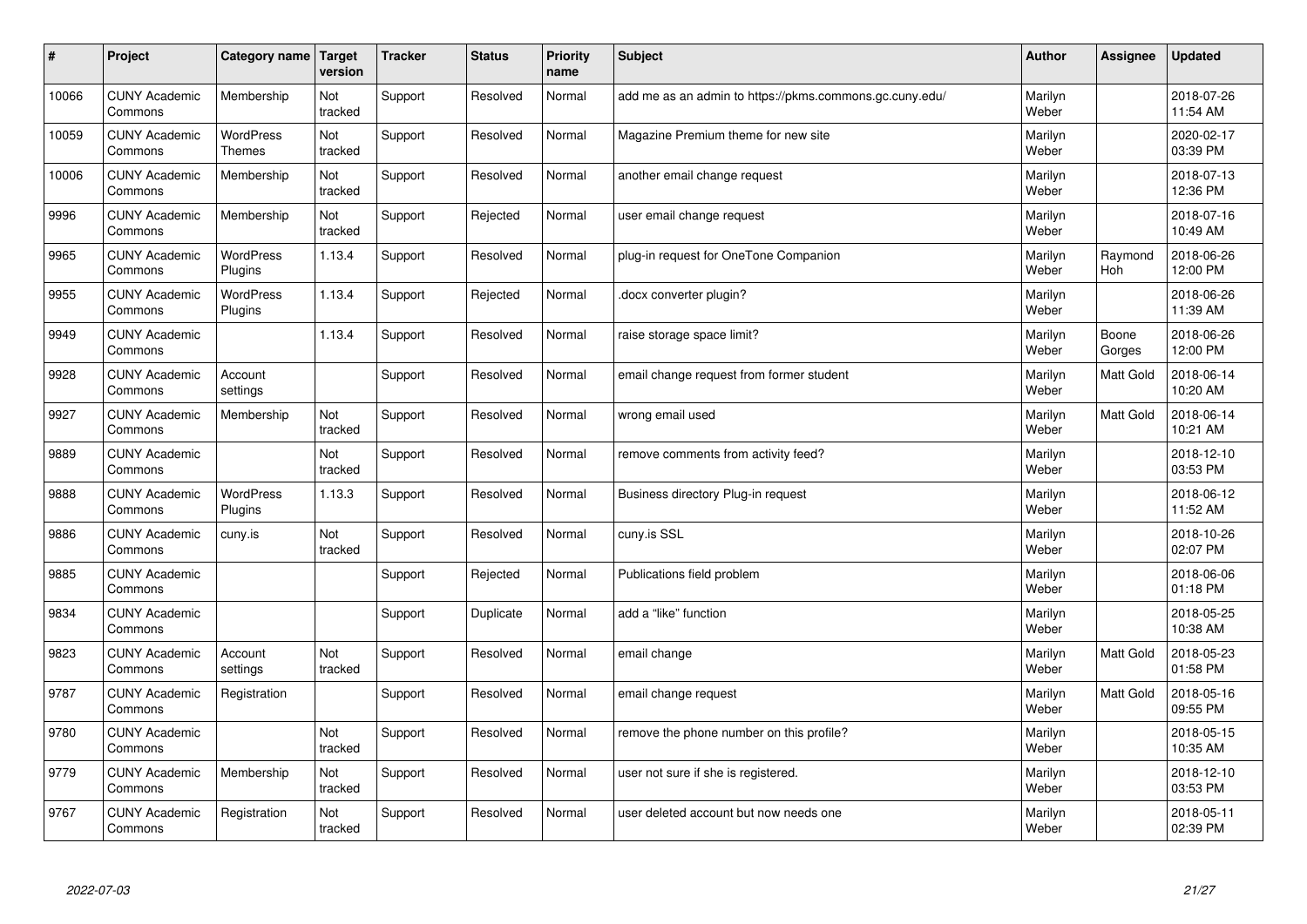| $\sharp$ | Project                         | Category name   Target      | version           | <b>Tracker</b> | <b>Status</b>        | <b>Priority</b><br>name | <b>Subject</b>                                    | <b>Author</b>    | Assignee              | <b>Updated</b>         |
|----------|---------------------------------|-----------------------------|-------------------|----------------|----------------------|-------------------------|---------------------------------------------------|------------------|-----------------------|------------------------|
| 9726     | <b>CUNY Academic</b><br>Commons | <b>WordPress</b><br>Plugins | Not<br>tracked    | Support        | Abandoned            | Normal                  | technical error on Contact page                   | Marilyn<br>Weber |                       | 2018-12-10<br>03:53 PM |
| 9725     | <b>CUNY Academic</b><br>Commons |                             | Not<br>tracked    | Support        | Resolved             | Normal                  | problems with deleting a site                     | Marilyn<br>Weber |                       | 2018-05-07<br>10:24 PM |
| 9684     | <b>CUNY Academic</b><br>Commons |                             |                   | Support        | Rejected             | Normal                  | SEO cleanup for newlaborforum.cuny.edu            | Marilyn<br>Weber |                       | 2018-04-30<br>10:29 AM |
| 9659     | <b>CUNY Academic</b><br>Commons | Account<br>settings         |                   | Support        | Resolved             | Normal                  | user email change                                 | Marilyn<br>Weber | <b>Matt Gold</b>      | 2018-04-24<br>12:08 PM |
| 9604     | <b>CUNY Academic</b><br>Commons |                             | Not<br>tracked    | Support        | Resolved             | Normal                  | I (Marilyn) can only log into cdev as teststudent | Marilyn<br>Weber |                       | 2018-04-21<br>10:20 AM |
| 9587     | <b>CUNY Academic</b><br>Commons |                             |                   | Support        | Rejected             | Normal                  | possible request for the "PDF Poster" plugin      | Marilyn<br>Weber |                       | 2018-04-24<br>10:52 AM |
| 9541     | <b>CUNY Academic</b><br>Commons | <b>WordPress</b><br>(misc)  | Not<br>tracked    | Support        | Resolved             | Normal                  | repeating header banner                           | Marilyn<br>Weber | Raymond<br>Hoh        | 2018-04-06<br>12:33 PM |
| 9535     | <b>CUNY Academic</b><br>Commons |                             | Not<br>tracked    | Support        | Resolved             | Normal                  | admin for https://video.commons.gc.cuny.edu/?     | Marilyn<br>Weber | Matt Gold             | 2018-04-13<br>05:06 PM |
| 9518     | <b>CUNY Academic</b><br>Commons |                             | Not<br>tracked    | Support        | Rejected             | Normal                  | problems with site on Internet Explorer           | Marilyn<br>Weber | Raymond<br>Hoh        | 2019-03-11<br>11:18 PM |
| 9500     | <b>CUNY Academic</b><br>Commons | <b>WordPress</b><br>Plugins | 1.12.12           | Support        | Resolved             | Normal                  | PowerPoint in the media library?                  | Marilyn<br>Weber | Raymond<br><b>Hoh</b> | 2018-04-12<br>02:28 PM |
| 9499     | <b>CUNY Academic</b><br>Commons | WordPress<br>(misc)         | Not<br>tracked    | Support        | Resolved             | Normal                  | tiny question - preventing dates on posts?        | Marilyn<br>Weber | Raymond<br><b>Hoh</b> | 2018-04-04<br>03:55 PM |
| 9477     | <b>CUNY Academic</b><br>Commons | Account<br>settings         |                   | Support        | Resolved             | Normal                  | email change request                              | Marilyn<br>Weber | Matt Gold             | 2018-03-24<br>08:53 AM |
| 9355     | <b>CUNY Academic</b><br>Commons |                             | Not<br>tracked    | Support        | Resolved             | Normal                  | 14gb of video?                                    | Marilyn<br>Weber |                       | 2018-03-13<br>11:56 AM |
| 9275     | <b>CUNY Academic</b><br>Commons |                             |                   | Support        | Rejected             | Normal                  | soft chalk page?                                  | Marilyn<br>Weber | Boone<br>Gorges       | 2018-04-09<br>10:37 AM |
| 9223     | <b>CUNY Academic</b><br>Commons |                             | Not<br>tracked    | Support        | Resolved             | Normal                  | moving wordpress sites                            | Marilyn<br>Weber |                       | 2018-02-18<br>08:44 PM |
| 9207     | <b>CUNY Academic</b><br>Commons |                             | Future<br>release | Support        | Reporter<br>Feedback | Normal                  | display dashboards made in Tableau?               | Marilyn<br>Weber | Boone<br>Gorges       | 2018-04-10<br>10:42 AM |
| 9163     | <b>CUNY Academic</b><br>Commons | Layout                      | 1.12.8            | Support        | Resolved             | Normal                  | Mobile responsiveness issues                      | Marilyn<br>Weber | Raymond<br><b>Hoh</b> | 2018-02-13<br>10:49 AM |
| 9162     | <b>CUNY Academic</b><br>Commons | Registration                | Not<br>tracked    | Support        | Resolved             | Normal                  | email change due to user error                    | Marilyn<br>Weber | Matt Gold             | 2018-02-13<br>11:11 AM |
| 9134     | <b>CUNY Academic</b><br>Commons | Membership                  | Not<br>tracked    | Support        | Abandoned            | Normal                  | former user                                       | Marilyn<br>Weber | <b>Matt Gold</b>      | 2019-09-18<br>10:26 AM |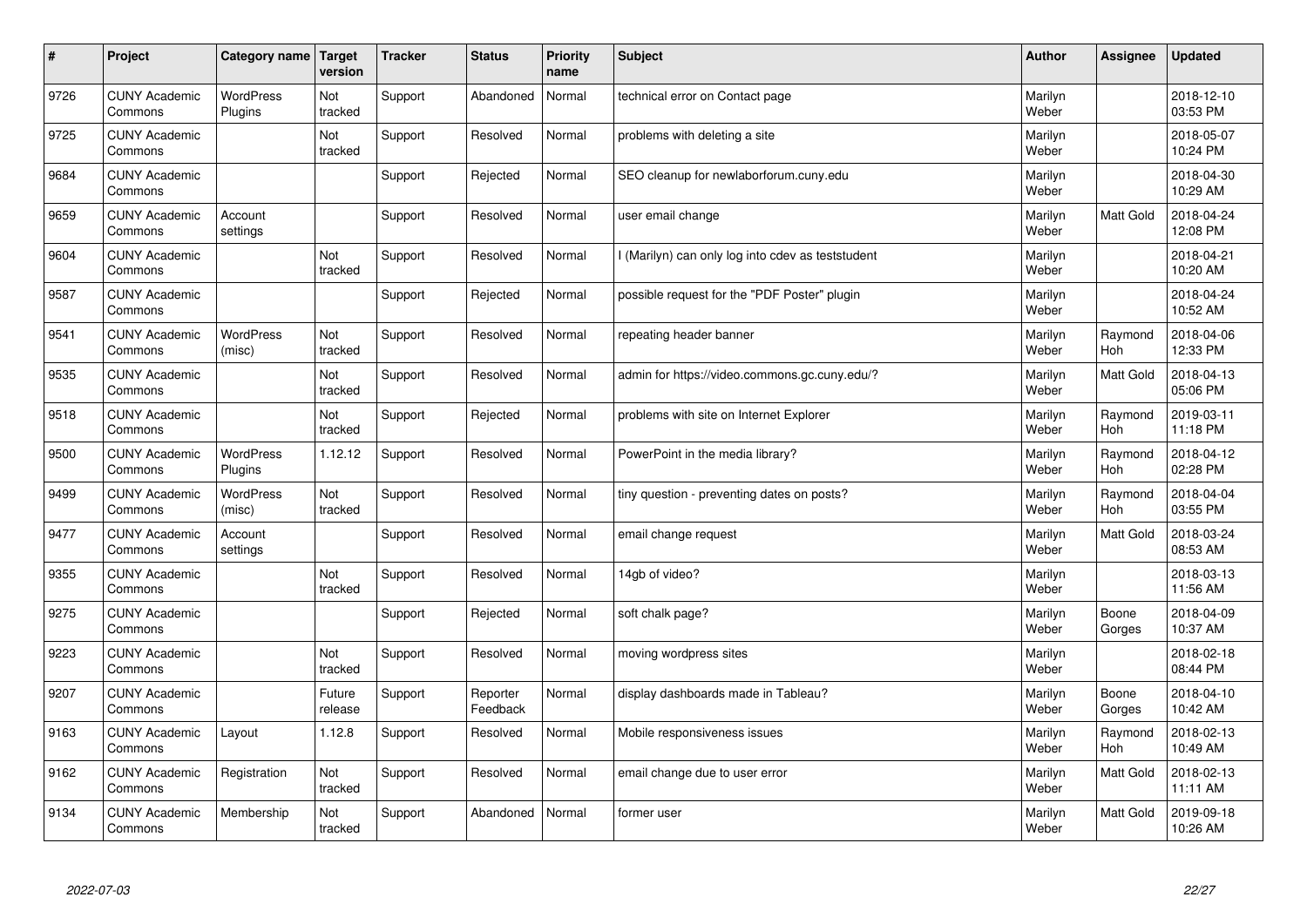| #    | Project                         | Category name Target        | version        | <b>Tracker</b> | <b>Status</b> | <b>Priority</b><br>name | <b>Subject</b>                                                              | <b>Author</b>    | <b>Assignee</b> | <b>Updated</b>         |
|------|---------------------------------|-----------------------------|----------------|----------------|---------------|-------------------------|-----------------------------------------------------------------------------|------------------|-----------------|------------------------|
| 9133 | <b>CUNY Academic</b><br>Commons |                             |                | Support        | Duplicate     | Normal                  | webrecorder.io                                                              | Marilyn<br>Weber |                 | 2018-01-29<br>10:34 AM |
| 9131 | <b>CUNY Academic</b><br>Commons |                             |                | Support        | Resolved      | Normal                  | webrecorder.io via Firefox                                                  | Marilyn<br>Weber |                 | 2018-01-29<br>11:11 AM |
| 9087 | <b>CUNY Academic</b><br>Commons | <b>WordPress</b><br>Plugins | 1.12.7         | Support        | Resolved      | Normal                  | request for WP Social Sharing                                               | Marilyn<br>Weber |                 | 2018-01-23<br>11:17 AM |
| 9078 | <b>CUNY Academic</b><br>Commons | <b>WordPress</b><br>Plugins | 1.12.7         | Support        | Resolved      | Normal                  | arcgis web maps?                                                            | Marilyn<br>Weber | Raymond<br>Hoh  | 2018-01-23<br>11:11 AM |
| 9033 | <b>CUNY Academic</b><br>Commons |                             |                | Support        | Rejected      | Normal                  | Site search terms                                                           | Marilyn<br>Weber |                 | 2017-12-22<br>01:10 PM |
| 9026 | <b>CUNY Academic</b><br>Commons | <b>WordPress</b><br>Plugins | 1.12.6         | Support        | Resolved      | Normal                  | plugin request from Carlos Guevara                                          | Marilyn<br>Weber |                 | 2018-01-03<br>09:33 AM |
| 9004 | <b>CUNY Academic</b><br>Commons | Membership                  | Not<br>tracked | Support        | Resolved      | Normal                  | email change request                                                        | Marilyn<br>Weber |                 | 2017-12-14<br>12:27 PM |
| 8978 | <b>CUNY Academic</b><br>Commons | Groups (misc)               | Not<br>tracked | Support        | Resolved      | Normal                  | removing old groups                                                         | Marilyn<br>Weber |                 | 2018-12-10<br>03:52 PM |
| 8941 | <b>CUNY Academic</b><br>Commons | WordPress<br><b>Themes</b>  | 1.13.1         | Support        | Resolved      | Normal                  | Theme request: ColorNews                                                    | Marilyn<br>Weber |                 | 2018-05-08<br>10:42 AM |
| 8934 | <b>CUNY Academic</b><br>Commons | Reply By Email              | 1.12.4         | Support        | Resolved      | High                    | RBE "could not post" email should have info about attempted From<br>address | Marilyn<br>Weber | Raymond<br>Hoh  | 2017-12-12<br>11:25 AM |
| 8908 | <b>CUNY Academic</b><br>Commons | WordPress<br>Plugins        | 1.12.2         | Support        | Resolved      | Normal                  | Plugin request from Steve Brier                                             | Marilyn<br>Weber |                 | 2017-11-27<br>11:39 AM |
| 8906 | <b>CUNY Academic</b><br>Commons | Redmine                     | Not<br>tracked | Support        | Resolved      | Normal                  | Redmine access?                                                             | Marilyn<br>Weber | Matt Gold       | 2017-11-13<br>06:02 PM |
| 8893 | <b>CUNY Academic</b><br>Commons | Social Paper                | 1.12.1         | Support        | Resolved      | Normal                  | Social paper won't connect to group?                                        | Marilyn<br>Weber |                 | 2017-12-11<br>01:16 PM |
| 8882 | <b>CUNY Academic</b><br>Commons |                             | Not<br>tracked | Support        | Resolved      | Normal                  | question about search engines                                               | Marilyn<br>Weber |                 | 2017-11-01<br>03:26 PM |
| 8873 | <b>CUNY Academic</b><br>Commons |                             | Not<br>tracked | Support        | Resolved      | Normal                  | maximum file upload size?                                                   | Marilyn<br>Weber |                 | 2017-10-30<br>11:23 AM |
| 8855 | <b>CUNY Academic</b><br>Commons |                             | Not<br>tracked | Support        | Resolved      | Normal                  | another email change request                                                | Marilyn<br>Weber |                 | 2017-10-25<br>10:55 AM |
| 8848 | <b>CUNY Academic</b><br>Commons |                             | Not<br>tracked | Support        | Resolved      | Normal                  | email change request                                                        | Marilyn<br>Weber |                 | 2017-10-24<br>11:19 AM |
| 8768 | <b>CUNY Academic</b><br>Commons |                             | Not<br>tracked | Support        | Resolved      | Normal                  | unsafe redirect?                                                            | Marilyn<br>Weber |                 | 2017-10-06<br>12:14 PM |
| 8729 | <b>CUNY Academic</b><br>Commons |                             | Not<br>tracked | Support        | Resolved      | Normal                  | email change                                                                | Marilyn<br>Weber |                 | 2017-09-25<br>02:14 PM |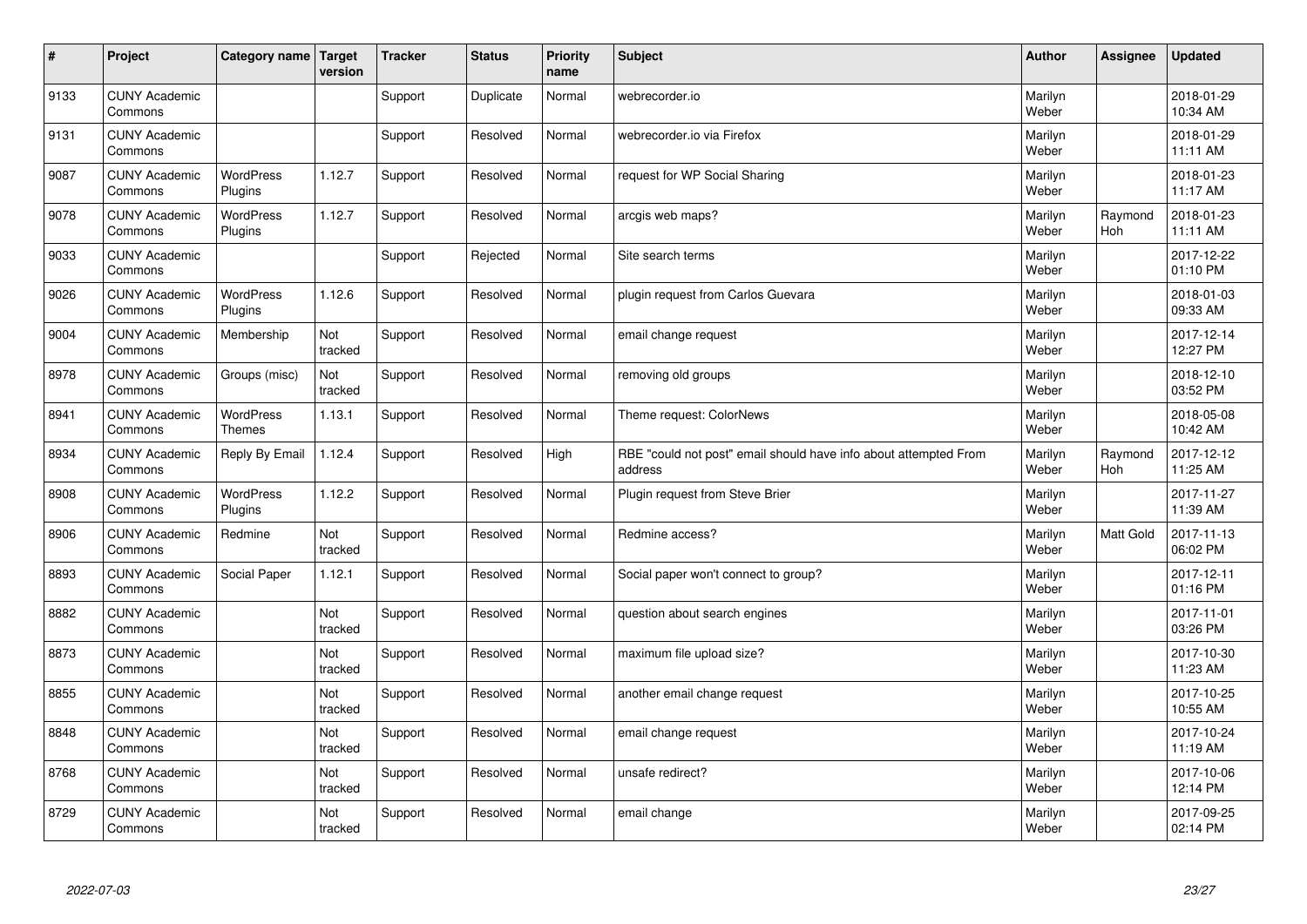| #    | Project                         | Category name   Target      | version        | <b>Tracker</b> | <b>Status</b> | <b>Priority</b><br>name | <b>Subject</b>                                             | <b>Author</b>    | Assignee        | <b>Updated</b>         |
|------|---------------------------------|-----------------------------|----------------|----------------|---------------|-------------------------|------------------------------------------------------------|------------------|-----------------|------------------------|
| 8726 | <b>CUNY Academic</b><br>Commons |                             |                | Support        | Resolved      | Normal                  | Redirect problem                                           | Marilyn<br>Weber |                 | 2017-09-21<br>12:14 PM |
| 8693 | <b>CUNY Academic</b><br>Commons | <b>WordPress</b><br>Plugins |                | Support        | Resolved      | Normal                  | Existing blog wants to replace Mailpoet with Newsletters   | Marilyn<br>Weber |                 | 2017-09-12<br>02:24 PM |
| 8630 | <b>CUNY Academic</b><br>Commons | Membership                  | Not<br>tracked | Support        | Resolved      | Normal                  | Change in email/campus                                     | Marilyn<br>Weber |                 | 2017-08-30<br>03:48 PM |
| 8607 | <b>CUNY Academic</b><br>Commons |                             | Not<br>tracked | Support        | <b>New</b>    | Normal                  | Paypal?                                                    | Marilyn<br>Weber | Matt Gold       | 2018-05-15<br>01:37 PM |
| 8577 | <b>CUNY Academic</b><br>Commons | Membership                  | Not<br>tracked | Support        | Resolved      | Normal                  | another user email change                                  | Marilyn<br>Weber |                 | 2017-08-25<br>10:23 AM |
| 8576 | <b>CUNY Academic</b><br>Commons | <b>WordPress</b><br>Plugins | 1.11.11        | Support        | Resolved      | Normal                  | Digital Measures plugin request                            | Marilyn<br>Weber |                 | 2017-09-01<br>03:44 PM |
| 8566 | <b>CUNY Academic</b><br>Commons | Membership                  | Not<br>tracked | Support        | Resolved      | Normal                  | user email change                                          | Marilyn<br>Weber |                 | 2017-11-15<br>01:27 PM |
| 8553 | <b>CUNY Academic</b><br>Commons |                             | Not<br>tracked | Support        | Resolved      | Normal                  | storage limits?                                            | Marilyn<br>Weber |                 | 2017-08-18<br>04:36 PM |
| 8531 | <b>CUNY Academic</b><br>Commons | Membership                  | Not<br>tracked | Support        | Resolved      | Normal                  | admin of https://admissions.commons.gc.cuny.edu            | Marilyn<br>Weber |                 | 2017-08-15<br>04:20 PM |
| 8529 | <b>CUNY Academic</b><br>Commons |                             | Not<br>tracked | Support        | Resolved      | Normal                  | Iframe regiest?                                            | Marilyn<br>Weber |                 | 2017-08-16<br>04:40 PM |
| 8481 | <b>CUNY Academic</b><br>Commons | Membership                  | Not<br>tracked | Support        | Resolved      | Normal                  | admin of http://swipanalytic.org/organizers/               | Marilyn<br>Weber |                 | 2019-02-19<br>01:58 PM |
| 8471 | <b>CUNY Academic</b><br>Commons |                             | Not<br>tracked | Support        | Resolved      | Normal                  | admin at https://commons.gc.cuny.edu/                      | Marilyn<br>Weber |                 | 2017-09-06<br>01:50 PM |
| 8464 | <b>CUNY Academic</b><br>Commons |                             | Not<br>tracked | Support        | Resolved      | Normal                  | WP UI                                                      | Marilyn<br>Weber |                 | 2017-10-11<br>11:23 AM |
| 8446 | <b>CUNY Academic</b><br>Commons | <b>WordPress</b><br>Plugins | 1.11.14        | Support        | Resolved      | Normal                  | request for multiple accordion menu plugins                | Marilyn<br>Weber |                 | 2018-05-07<br>09:57 PM |
| 8429 | <b>CUNY Academic</b><br>Commons | Membership                  | Not<br>tracked | Support        | Resolved      | Normal                  | Please make me an admin of https://arc.commons.gc.cuny.edu | Marilyn<br>Weber | Boone<br>Gorges | 2017-07-24<br>03:33 PM |
| 8401 | <b>CUNY Academic</b><br>Commons | Membership                  | Not<br>tracked | Support        | Resolved      | Normal                  | add me as an admin                                         | Marilyn<br>Weber | Boone<br>Gorges | 2017-07-11<br>11:40 AM |
| 8379 | <b>CUNY Academic</b><br>Commons |                             | Not<br>tracked | Support        | Resolved      | Normal                  | request for site build help                                | Marilyn<br>Weber |                 | 2017-07-01<br>10:48 AM |
| 8308 | <b>CUNY Academic</b><br>Commons | <b>WordPress</b><br>Plugins | Not<br>tracked | Support        | Resolved      | Normal                  | WP Migration plugin                                        | Marilyn<br>Weber |                 | 2017-11-15<br>01:27 PM |
| 8289 | <b>CUNY Academic</b><br>Commons |                             | Not<br>tracked | Support        | Resolved      | Normal                  | removing my access to sites                                | Marilyn<br>Weber | Luke<br>Waltzer | 2017-06-19<br>12:40 PM |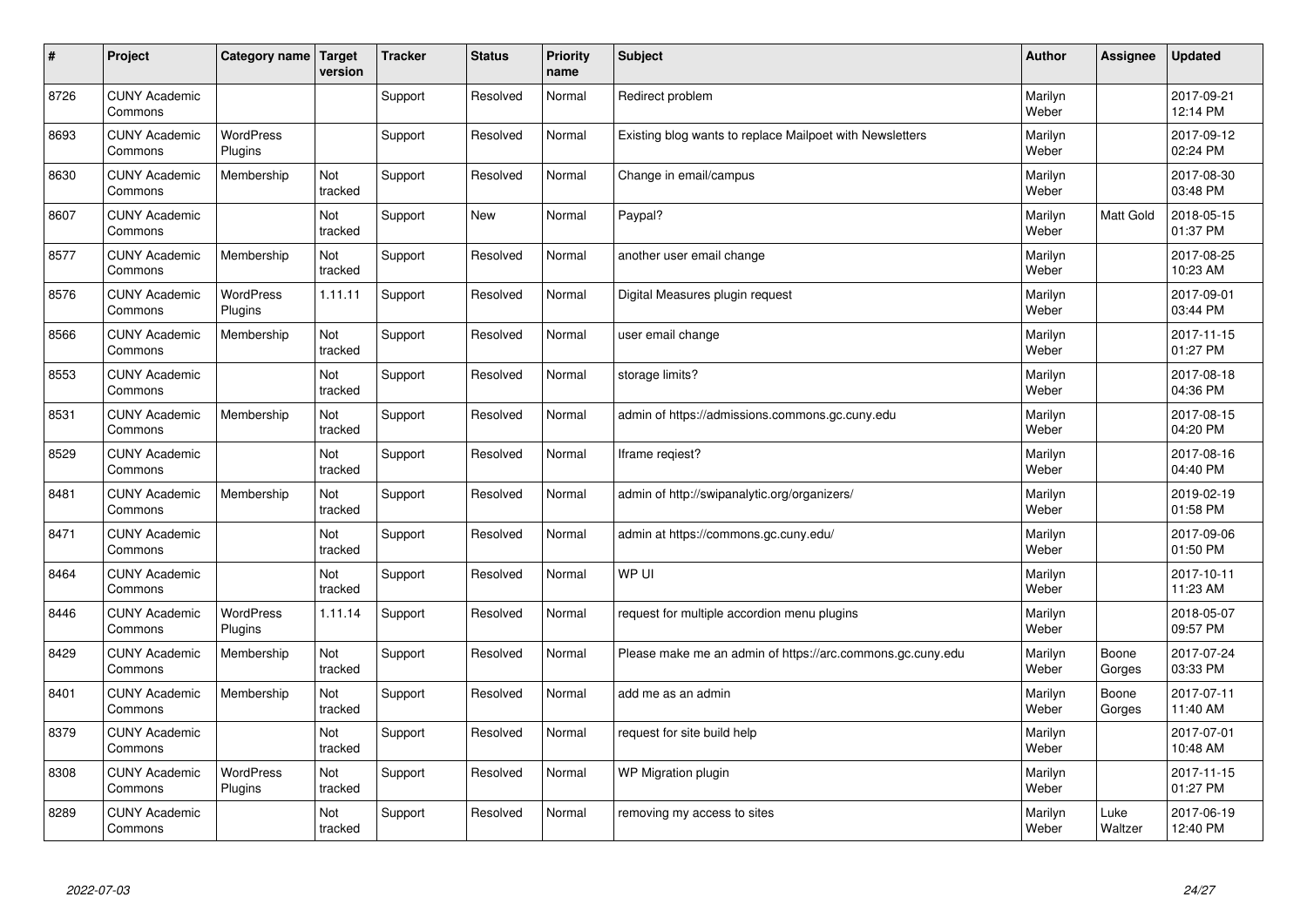| #    | Project                         | Category name               | Target<br>version | <b>Tracker</b> | <b>Status</b> | <b>Priority</b><br>name | <b>Subject</b>                                              | <b>Author</b>    | <b>Assignee</b>  | Updated                |
|------|---------------------------------|-----------------------------|-------------------|----------------|---------------|-------------------------|-------------------------------------------------------------|------------------|------------------|------------------------|
| 8222 | <b>CUNY Academic</b><br>Commons | Membership                  | Not<br>tracked    | Support        | Resolved      | Normal                  | Admin for iletc.commons.gc.cuny.edu                         | Marilyn<br>Weber | Boone<br>Gorges  | 2017-06-08<br>10:06 AM |
| 8195 | <b>CUNY Academic</b><br>Commons |                             |                   | Support        | Rejected      | Normal                  | possible to make the Profile pic semi-hidden?               | Marilyn<br>Weber |                  | 2017-05-24<br>11:00 PM |
| 8120 | <b>CUNY Academic</b><br>Commons | Membership                  | Not<br>tracked    | Support        | Resolved      | Normal                  | add me as an admin to https://nyslavery.commons.gc.cuny.edu | Marilyn<br>Weber |                  | 2017-05-10<br>02:19 PM |
| 8071 | <b>CUNY Academic</b><br>Commons | <b>WordPress</b><br>Plugins | Not<br>tracked    | Support        | Rejected      | Normal                  | Anthologize                                                 | Marilyn<br>Weber |                  | 2017-05-10<br>10:15 AM |
| 7972 | <b>CUNY Academic</b><br>Commons |                             | Not<br>tracked    | Support        | Resolved      | Normal                  | expand the memory limit for videos?                         | Marilyn<br>Weber |                  | 2017-04-20<br>10:07 AM |
| 7922 | <b>CUNY Academic</b><br>Commons | Membership                  | Not<br>tracked    | Support        | Resolved      | Normal                  | add me as an admin to the MALs alumni site?                 | Marilyn<br>Weber |                  | 2017-04-06<br>05:19 PM |
| 7836 | <b>CUNY Academic</b><br>Commons | Social Paper                | Not<br>tracked    | Support        | Resolved      | Normal                  | missing Social Paper                                        | Marilyn<br>Weber |                  | 2017-11-15<br>01:31 PM |
| 7785 | <b>CUNY Academic</b><br>Commons |                             | Not<br>tracked    | Support        | Resolved      | Normal                  | ftp access or files?                                        | Marilyn<br>Weber | Boone<br>Gorges  | 2017-03-13<br>02:34 PM |
| 7775 | <b>CUNY Academic</b><br>Commons | Membership                  | Not<br>tracked    | Support        | Resolved      | Normal                  | Email change                                                | Marilyn<br>Weber |                  | 2017-03-08<br>10:09 PM |
| 7771 | <b>CUNY Academic</b><br>Commons | Membership                  | Not<br>tracked    | Support        | Resolved      | Normal                  | User would like to be uncoupled from sites                  | Marilyn<br>Weber | Boone<br>Gorges  | 2017-03-09<br>12:38 PM |
| 7745 | <b>CUNY Academic</b><br>Commons | WordPress<br>Plugins        | 1.10.13           | Support        | Resolved      | Normal                  | Featured Video Plus plugin requested                        | Marilyn<br>Weber |                  | 2017-03-03<br>01:51 PM |
| 7724 | <b>CUNY Academic</b><br>Commons |                             | Not<br>tracked    | Support        | Abandoned     | Normal                  | User name confusion                                         | Marilyn<br>Weber | Boone<br>Gorges  | 2017-11-15<br>11:12 AM |
| 7700 | <b>CUNY Academic</b><br>Commons |                             | Not<br>tracked    | Support        | Abandoned     | Normal                  | slow loading Page on site                                   | Marilyn<br>Weber | Boone<br>Gorges  | 2017-11-15<br>11:02 AM |
| 7685 | <b>CUNY Academic</b><br>Commons | Password<br>Reset           | Not<br>tracked    | Support        | Resolved      | Normal                  | temporary password                                          | Marilyn<br>Weber | Boone<br>Gorges  | 2017-02-15<br>07:36 PM |
| 7678 | <b>CUNY Academic</b><br>Commons | Groups (misc)               | Not<br>tracked    | Support        | Resolved      | Normal                  | add admin to student group                                  | Marilyn<br>Weber | Boone<br>Gorges  | 2017-02-15<br>11:58 AM |
| 7668 | <b>CUNY Academic</b><br>Commons | <b>WordPress</b><br>Plugins |                   | Support        | Rejected      | Normal                  | Iframes question                                            | Marilyn<br>Weber |                  | 2017-04-11<br>09:29 PM |
| 7619 | <b>CUNY Academic</b><br>Commons | Membership                  | Not<br>tracked    | Support        | Resolved      | Normal                  | outside users for a site that isn't a class?                | Marilyn<br>Weber | <b>Matt Gold</b> | 2017-11-15<br>06:18 PM |
| 7613 | <b>CUNY Academic</b><br>Commons | Registration                | Not<br>tracked    | Support        | Resolved      | Normal                  | non-matriculated students                                   | Marilyn<br>Weber | Boone<br>Gorges  | 2017-11-15<br>11:03 AM |
| 7486 | <b>CUNY Academic</b><br>Commons | Membership                  | Not<br>tracked    | Support        | Resolved      | Normal                  | changed email address                                       | Marilyn<br>Weber |                  | 2017-01-24<br>10:00 PM |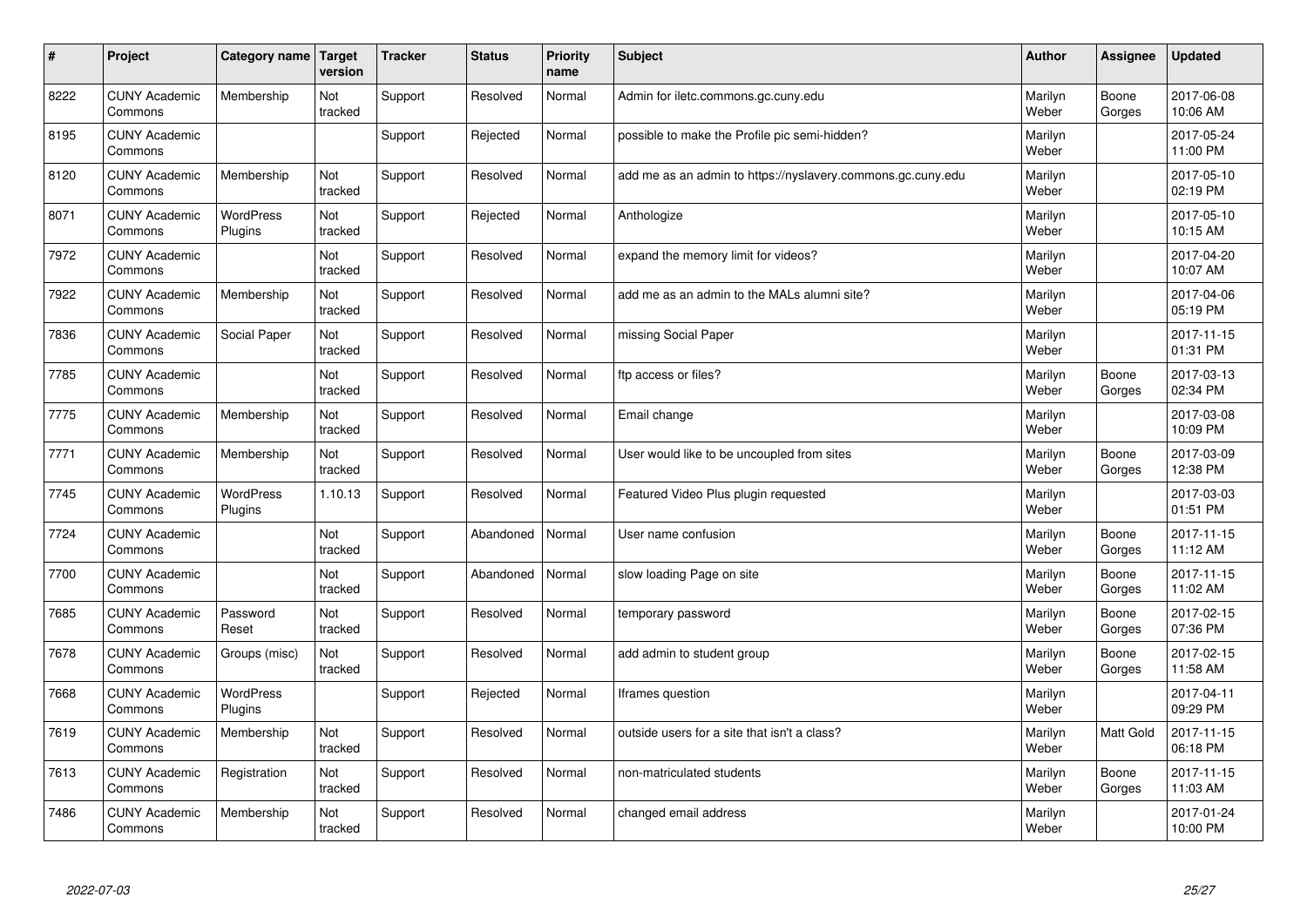| $\pmb{\#}$ | Project                         | Category name                     | <b>Target</b><br>version | <b>Tracker</b> | <b>Status</b> | <b>Priority</b><br>name | <b>Subject</b>                                              | <b>Author</b>    | Assignee          | <b>Updated</b>         |
|------------|---------------------------------|-----------------------------------|--------------------------|----------------|---------------|-------------------------|-------------------------------------------------------------|------------------|-------------------|------------------------|
| 7460       | <b>CUNY Academic</b><br>Commons | <b>WordPress</b><br><b>Themes</b> | 1.10.8                   | Support        | Resolved      | Normal                  | install Independent Publisher theme?                        | Marilyn<br>Weber | Boone<br>Gorges   | 2017-01-21<br>09:34 PM |
| 6899       | <b>CUNY Academic</b><br>Commons | Account<br>settings               | Not<br>tracked           | Support        | Resolved      | Normal                  | New user has misspelled her own name                        | Marilyn<br>Weber | Boone<br>Gorges   | 2016-12-01<br>05:10 PM |
| 6866       | <b>CUNY Academic</b><br>Commons |                                   | Not<br>tracked           | Support        | Resolved      | Normal                  | User would like to have her account deleted                 | Marilyn<br>Weber | Matt Gold         | 2017-11-15<br>05:49 PM |
| 6857       | <b>CUNY Academic</b><br>Commons | <b>Blogs</b><br>(BuddyPress)      | Not<br>tracked           | Support        | Resolved      | Normal                  | Committee on Religion website                               | Marilyn<br>Weber | Boone<br>Gorges   | 2017-08-17<br>10:24 AM |
| 6851       | <b>CUNY Academic</b><br>Commons | Redmine                           | Not<br>tracked           | Support        | Resolved      | Normal                  | How do I help users join Redmine?                           | Marilyn<br>Weber | <b>Matt Gold</b>  | 2016-11-28<br>10:16 AM |
| 6818       | <b>CUNY Academic</b><br>Commons | Email<br><b>Notifications</b>     | 1.10.3                   | Support        | Resolved      | Normal                  | No more email notifications?                                | Marilyn<br>Weber |                   | 2016-11-22<br>02:51 PM |
| 6815       | <b>CUNY Academic</b><br>Commons | Password<br>Reset                 | Not<br>tracked           | Support        | Resolved      | Normal                  | password reset requested                                    | Marilyn<br>Weber | Matt Gold         | 2016-11-22<br>10:30 AM |
| 6812       | <b>CUNY Academic</b><br>Commons |                                   | Not<br>tracked           | Support        | Resolved      | Normal                  | User cannot change email                                    | Marilyn<br>Weber | Matt Gold         | 2016-12-01<br>06:24 PM |
| 6656       | <b>CUNY Academic</b><br>Commons | Support                           | Not<br>tracked           | Support        | Resolved      | Normal                  | Remove user profile                                         | Marilyn<br>Weber | Matt Gold         | 2016-11-10<br>02:18 PM |
| 6533       | <b>CUNY Academic</b><br>Commons | WordPress<br>Plugins              | Future<br>release        | Support        | Duplicate     | Low                     | very old plugins?                                           | Marilyn<br>Weber | <b>Tahir Butt</b> | 2018-10-04<br>12:27 PM |
| 6175       | <b>CUNY Academic</b><br>Commons | Account<br>settings               |                          | Support        | Resolved      | Normal                  | Email address (user cannot access old)                      | Marilyn<br>Weber | Matt Gold         | 2016-11-29<br>06:31 PM |
| 5991       | <b>CUNY Academic</b><br>Commons | Email<br>Notifications            | Future<br>release        | Support        | Resolved      | Normal                  | change format of autogenerated blog emails                  | Marilyn<br>Weber | Paige<br>Dupont   | 2018-01-12<br>02:55 PM |
| 5988       | <b>CUNY Academic</b><br>Commons | Support                           |                          | Support        | Rejected      | Normal                  | Forbidden error when trying to join                         | Marilyn<br>Weber | Boone<br>Gorges   | 2016-09-08<br>01:42 PM |
| 5985       | <b>CUNY Academic</b><br>Commons | Support                           | Not<br>tracked           | Support        | Resolved      | Normal                  | change user's email address (she cannot access old)         | Marilyn<br>Weber | Boone<br>Gorges   | 2016-09-07<br>01:43 PM |
| 5844       | <b>CUNY Academic</b><br>Commons |                                   | Not<br>tracked           | Support        | Resolved      | Normal                  | edit Host Files on Windows 10 problems                      | Marilyn<br>Weber |                   | 2016-07-27<br>09:08 AM |
| 5772       | <b>CUNY Academic</b><br>Commons | Membership                        | Not<br>tracked           | Support        | Resolved      | Normal                  | User email change and forgotten password                    | Marilyn<br>Weber | Matt Gold         | 2017-11-15<br>06:18 PM |
| 5753       | <b>CUNY Academic</b><br>Commons | WordPress<br>(misc)               | Not<br>tracked           | Support        | Resolved      | Normal                  | merging blogs and groups                                    | Marilyn<br>Weber | Boone<br>Gorges   | 2016-08-29<br>03:09 PM |
| 5629       | <b>CUNY Academic</b><br>Commons | <b>Public Portfolio</b>           | 1.10.4                   | Support        | Resolved      | Normal                  | Title field in profile can't be edited                      | Marilyn<br>Weber |                   | 2016-12-13<br>11:19 AM |
| 5083       | <b>CUNY Academic</b><br>Commons | <b>WordPress</b><br>Plugins       | 1.9.5                    | Support        | Rejected      | Normal                  | creating a shortcode for the iframe code of the google form | Marilyn<br>Weber | Marilyn<br>Weber  | 2016-01-12<br>04:25 PM |